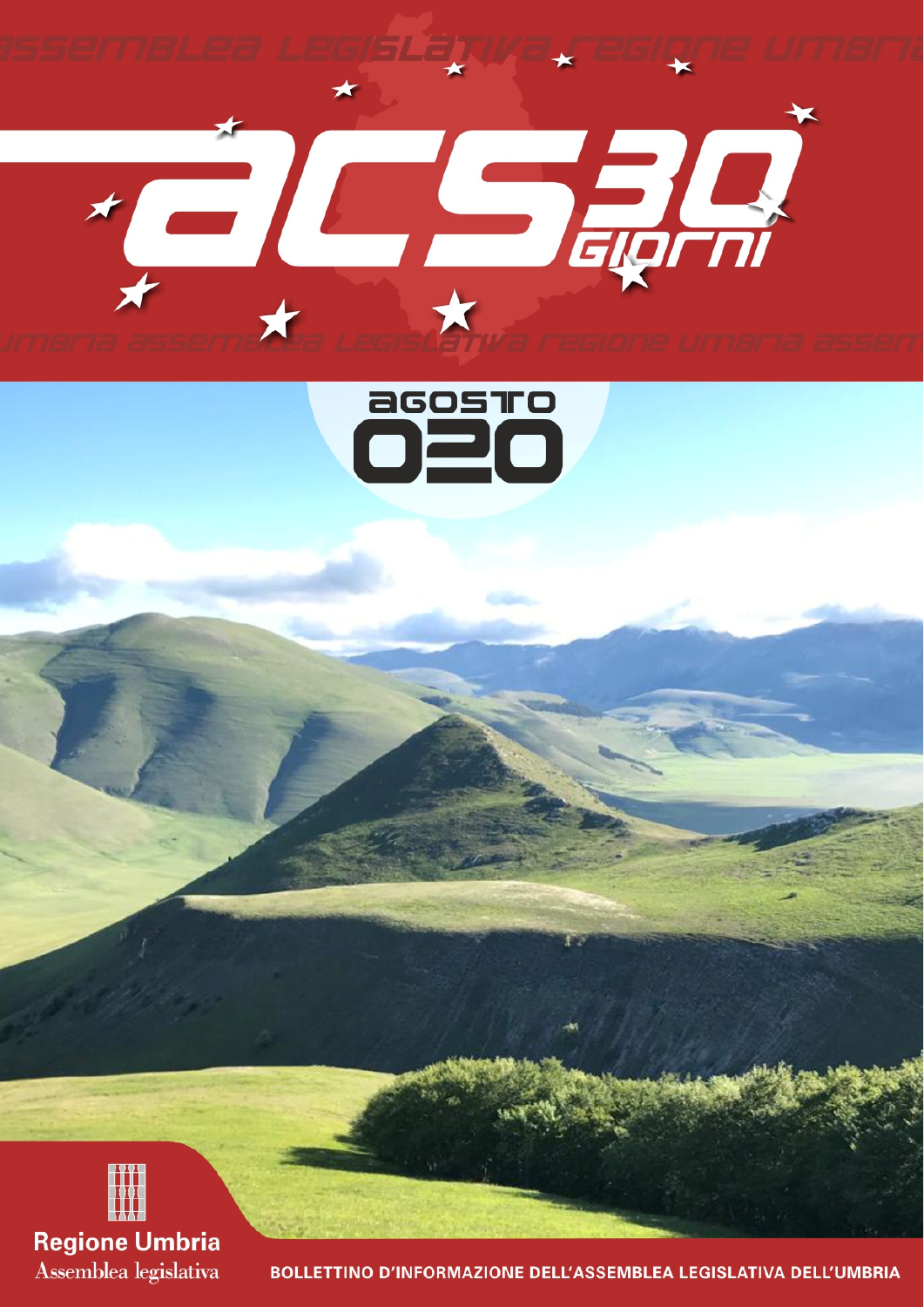



## **Affari Istituzionali**

**7 STRAGE DI BOLOGNA: RONDINI (PRESIDENTE COMMISSIONE ANTIMAFIA) PRESENTE ALLE COMMEMORAZIONI IN RAPPRESENTANZA DELL'ASSEMBLEA LEGISLATIVA**

 **MARCINELLE: "NON DIMENTICHIAMO IL SACRIFICIO DEGLI ITALIANI ALL'ESTERO" - NOTA DEL PRESIDENTE SQUARTA**

 **MORTE PADRE ASSESSORE COLETTO: IL CORDOGLIO DEL PRESIDENTE DELL'ASSEMBLEA LEGISLATIVA MARCO SQUARTA**

 **MORTE PADRE ASSESSORE COLETTO: IL CORDOGLIO DEL GRUPPO REGIONALE DELLA LEGA UMBRIA**

 **PRIMA COMMISSIONE: APPROVATA ALL'UNANIMITÀ LA PROPOSTA DI RISOLUZIONE PER LA SESSIONE EUROPEA 2020 DELL'ASSEMBLEA LEGISLATIVA DELL'UMBRIA**

## **Agricoltura**

**9 MALTEMPO: "SECONDA COMMISSIONE AL FIANCO DEGLI AGRICOLTORI" - NOTA DI MANCINI (LEGA)**

## **Ambiente**

**10 STRONCONE: "LA REGIONE RISPETTI IL DIRITTO ALLA SALUTE DEI CITTADINI DI VASCIGLIANO" - MOZIONE DI DE LUCA (M5S) SULLA CENTRALE A BIOMETANO**

 **BEVAGNA: "SERVONO AZIONI SERIE PER ARGINARE L'INQUINAMENTO DEI FIUMI" - INTERROGAZIONE DI BORI (PD)**

## **Cultura**

**12 FRIGOLANDIA: "NESSUN ARRETRAMENTO, DIFENDIAMO L'UMBRIA E LA SUA CULTURA" - INTERROGAZIONE DI BORI (PD)**

 **CENSURA A MASSA MARTANA: "L'OSCURANTISMO DELLA LEGA STA CAMBIANDO L'UMBRIA" - NOTA DI DE LUCA (M5S)**

 **"SURREALE L'ASSENZA DELLA GIUNTA REGIONALE AL FESTIVAL DELLE NAZIONI" - BETTARELLI (PD) ANNUNCIA INTERROGAZIONE SULLA MANIFESTAZIONE**

## **Economia/lavoro**

**14 TRASIMENO: INTERVENIRE PER FARE FRONTE AI DISAGI LEGATI ALLA PRESENZA DEI CHIRONOMIDI DOVUTA ALLA SOSPENSIONE DELLE DISINFEZIONI DURANTE IL LOCKDOWN - INTERROGAZIONE DI MELONI E BORI (PD)**

 **SISMA 2016: "ESTENDERE GLI SGRAVI FISCALI PER LE AREE DEL SUD AI COMUNI TERREMOTATI" - BIANCONI (MISTO) SCRIVE A GOVERNO E PARLAMENTARI DI MAGGIORANZA**

 **TREOFAN: "MODERATA SODDISFAZIONE PER L'ACCORDO PRESO GRAZIE** 

a cura dell'Ufficio stampa dell'Assemblea legislativa dell'Umbria

Direttore responsabile: **Tiziano Bertini** In redazione: **Paolo Giovagnoni David Mariotti Bianchi** 

**Marco Paganini Alberto Scattolini**

Editing: **Simona Traversini**

Grafica: **Mauro Gambuli**

Immagine di copertina: *I Monti Sibillini,* **Tiziano Bertini**

Supplemento al numero 196 del 31 agosto 2020 dell'agenzia Acs Registrazione tribunale di Perugia n. 27-93 del 22-10-93

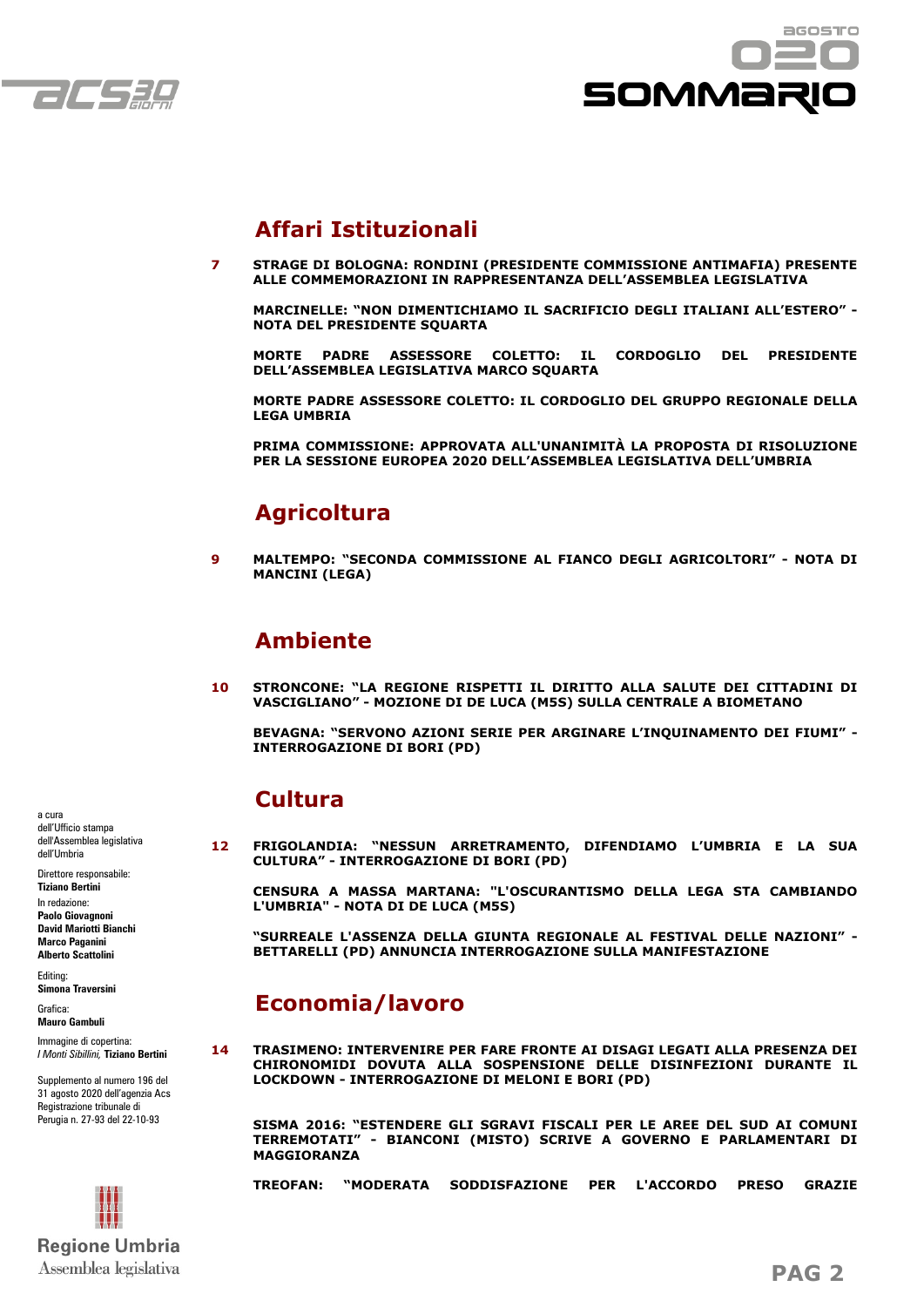



**ALL'IMPEGNO DEL GOVERNO, ORA TOCCA ALLA REGIONE" - NOTA DI DE LUCA (M5S)**

**15 MONTELUCE: "ORA BASTA, SI FACCIA CHIAREZZA. VANNO DATE RISPOSTE IMMEDIATE ALLE IMPRESE" - FORA (PATTO CIVICO PER L'UMBRIA) ANNUNCIA INTERROGAZIONE**

**ECONOMIA: "CREARE SPORTELLI DI FORMAZIONE E ASSISTENZA GRATUITA ALLE IMPRESE PER SUPPORTARLE NEL SUPERAMENTO DELLA CRISI POST-COVID19" - MOZIONE DI BIANCONI (MISTO)**

**16 CRISI EX-MERLONI: "LA VICINANZA AI LAVORATORI NON BASTA, LA PROCEDURA DI MOBILITÀ SCENARIO NEFASTO" - NOTA DI DE LUCA (M5S)**

**JP INDUSTRIES: "LE ISTITUZIONI PRENDANO IN CARICO LA SITUAZIONE" - GRUPPO PD ANNUNCIA MOZIONE**

**PRIMA COMMISSIONE: APPROVATA ALL'UNANIMITÀ LA PROPOSTA DI RISOLUZIONE PER LA SESSIONE EUROPEA 2020 DELL'ASSEMBLEA LEGISLATIVA DELL'UMBRIA**

**"RECOVERY FUND E OPPORTUNITÀ DI RILANCIO, PERCHÉ IN UMBRIA NON SE NE PARLA ?" - NOTA DI DE LUCA (M5S)**

## **Informazione**

**18 MORTE ELVISIO VINTI: "UN PREZIOSO COLLEGA DI LAVORO, UNA PERSONA CARA E GENEROSA" - IL CORDOGLIO DEL CAPO UFFICIO STAMPA DELL'ASSEMBLEA LEGISLATIVA, BERTINI**

**COVID: "BASTA FARE TERRORISMO MEDIATICO, COSÌ SI PENALIZZA UNA CITTÀ BELLA E SICURA COME ASSISI" - PASTORELLI (LEGA) SCRIVE AI VERTICI RAI**

**INFORMAZIONE ISTITUZIONALE: "ACS 30 GIORNI", ONLINE L'EDIZIONE SULL'ATTIVITÀ DELL'ASSEMBLEA LEGISLATIVA DI LUGLIO 2020**

## **Infrastrutture**

**19 PONTE DI CORBARA: "SITUAZIONE INFRASTRUTTURA, TEMPI PER PERCORRIBILITÀ ANCHE DEI MEZZI PESANTI" - PEPPUCCI (LEGA) ANNUNCIA INTERROGAZIONE**

## **Istruzione/formazione**

**21 ISTRUZIONE: "VALORIZZARE E DIFFONDERE LA CULTURA SCIENTIFICA E TECNOLOGICA" - PROPOSTA DI LEGGE DI FORA (PATTO CIVICO)**

**SCUOLA: "SE LA PRESIDENTE TESEI VUOLE RINVIARE L'APERTURA LO FACCIA MA SE NE ASSUMA LA RESPONSABILITA'" - BETTARELI (PD) ANNUNCIA INTERROGAZIONE**

## **Politica/attualità**

**23 "MANIFESTARE ALLA COMMISSIONE GIUSTIZIA DEL PARLAMENTO LA PIÙ FERMA OPPOSIZIONE AL DDL 'ZAN' SU OMOTRANSFOBIA" - PASTORELLI (LEGA) ANNUNCIA MOZIONE**



 **OMOTRANSFOBIA: "DIFENDIAMO I DIRITTI E COMBATTIAMO L'ODIO. LA LEGGE ZAN E' UN PROVVEDIMENTO DI CIVILTÀ" - NOTA DEL GRUPPO REGIONALE PD**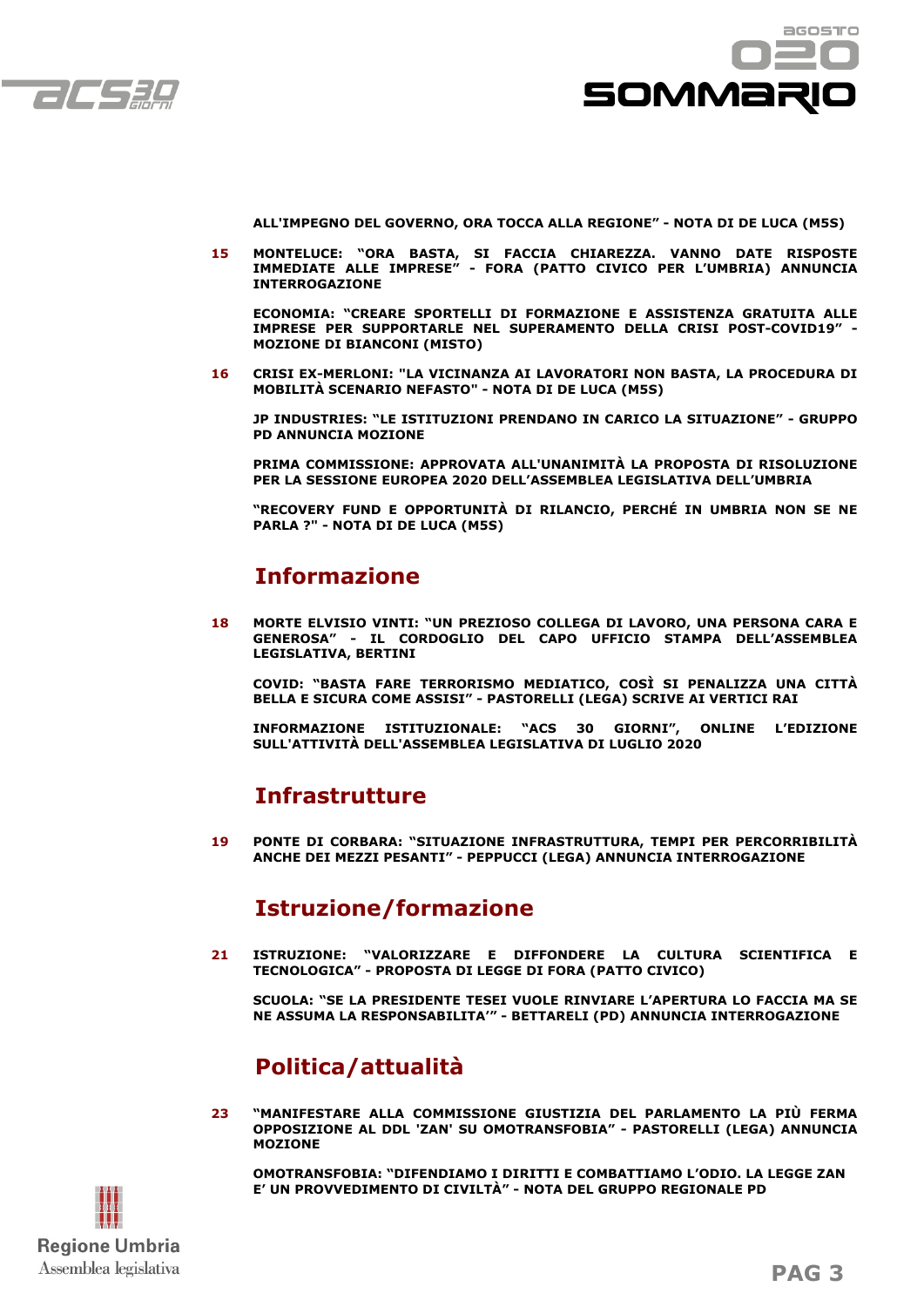



**"PER L'ORVIETANO SERVE CAMBIO DI PASSO SU INFRASTRUTTURE, AMBIENTE, SANITÀ E AREE INTERNE" - NOTA DI BORI (PD)**

**24 "BUON LAVORO A NUOVO COORDINATORE LEGA GIOVANI UMBRIA, JACOPO PASTORELLI" - NOTA DEL GRUPPO DELLA LEGA**

**"LA PRESIDENTE TESEI DEVE DARE SPIEGAZIONI SULLA SITUAZIONE DEL BILANCIO DEL COMUNE DI MONTEFALCO" - CONFERENZA STAMPA DEI GRUPPI DI MINORANZA**

**"MOLTO PREOCCUPATI PER IL CLIMA DI ODIO E RAZZISMO" - NICCHI (LEGA) SU "ATTO VANDALICO ALLA SEDE DELLA LEGA A PERUGIA"**

**"FERMA CONDANNA PER L'ATTO VANDALICO AI DANNI DELLA SEDE DELLA LEGA A PERUGIA" - NOTA DEL GRUPPO PD**

**"SU BUCO BILANCIO DI MONTEFALCO LA LEGA GETTA FANGO SU MINORANZE" - NOTA DEI CONSIGLIERI PD E M5S**

- **25 CHIUSURA DISCOTECHE: "DECISIONE DEL GOVERNO PER INCAPACITÀ DELLE REGIONI, DALLA LEGA PROPAGANDA IRRESPONSABILE" – NOTA DI DE LUCA (M5S)**
- **26 COVID-19: "DE LUCA (M5S) NON SA DI COSA PARLA, IL VERO PROBLEMA E' IL CONTROLLO DELL'IMMIGRAZIONE" - NOTA DI PASTORELLI (LEGA)**

**POLITICHE DI ACCOGLIENZA: "PASTORELLI È CONFUSO, I MIGRANTI LI HANNO CHIESTI I SINDACI DELLA LEGA" – DE LUCA (M5S) REPLICA AL CAPOGRUPPO LEGHISTA**

**"'MODELLO MONTEFALCO':POTENZIALE INESPRESSO E NON SFRUTTATO, BASTA DIFESE D'UFFICIO" - NOTA DI PORZI (PD)**

- **27 CONSORZIO TEVERE-NERA: "LA TASSA POTEVA GIÀ ESSERE ELIMINATA, MA LA LEGA HA BOCCIATO LA PROPOSTA" - NOTA DI DE LUCA (M5S)**
- **28 EMERGENZA COVID: "ENNESIMA BUGIA DEL CONSIGLIERE PD BORI. BIZZARRO E PERICOLOSO FARE PROPAGANDA GIOCANDO CON LE PAURE DEI CITTADINI" - NOTA DEL GRUPPO DELLA LEGA**

## **Sanità**

**29 "NESSUN BUCO MA UN AVANZO POSITIVO DI OLTRE 200MILA EURO" - IL GRUPPO REGIONALE PD LANCIA "ALLARME PER LA SMOBILITAZIONE DEI SERVIZI TERRITORIALI"**

**SALUTE: "ANCHE L'UMBRIA SI DOTI DEL RICETTARIO ROSA PER LE OSTETRICHE. PREVEDERE IL MODELLO 'CARE OSTETRICA'" - FORA (PATTO CIVICO PER L'UMBRIA) ANNUNCIA MOZIONE**

**PILLOLA RU486: " ABORTO FARMACOLOGICO È SICURO. TESEI SI ADEGUI, RIPORTI L'UMBRIA NEL 2020 E CHIEDA SCUSA" – NOTA DI DE LUCA (M5S)**

**30 PILLOLA RU486: "BATTAGLIA GIUSTA, LA GIUNTA TESEI CHIEDA SCUSA E CAMBI SUBITO LA DELIBERA DELLA VERGOGNA" – NOTA DEL GRUPPO DEL PARTITO DEMOCRATICO**

**"BASTA RITARDI, URGENTE APPROVAZIONE DELLA LEGGE SUI DISTURBI DEL NEUROSVILUPPO" - NOTA DI BORI (PD)**

**31 "TEST COVID OBBLIGATORI PER CHI ARRIVA IN UMBRIA DALL'ESTERO" - INTERROGAZIONE DI BORI (PD)**



 **"RIAPRIRE SUBITO LE BIBLIOTECHE" - BORI (PD) ANNUNCIA INTERROGAZIONE**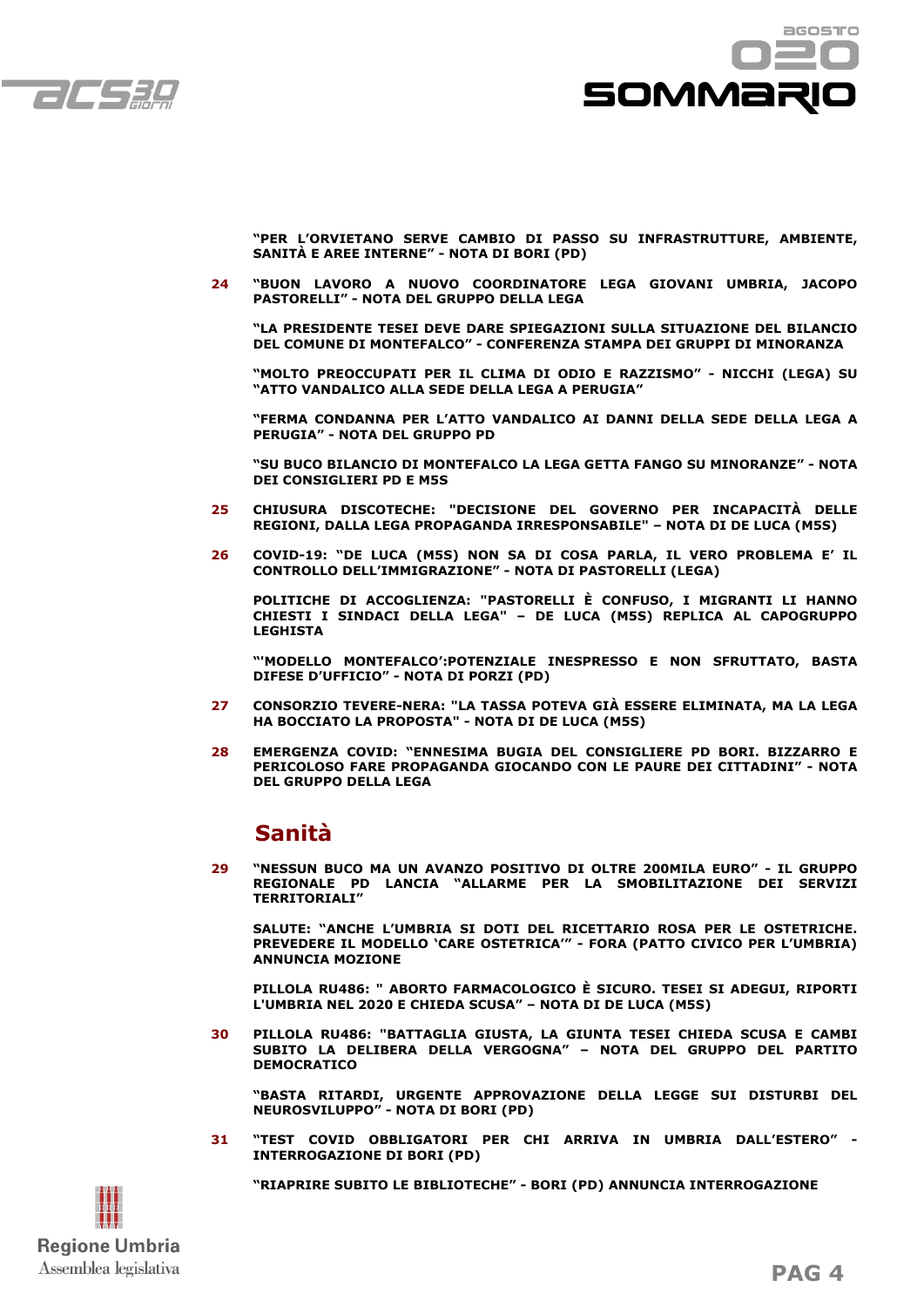



**32 "RIATTIVARE GLI SCREENING ANTITUMORALI, ALTRIMENTI AUMENTA IL RISCHIO DEI CITTADINI DI AMMALARSI" - INTERROGAZIONE DI PORZI (PD)**

 **COVID-19: "TAMPONI GRATUITI PER I REDDITI PIÙ' BASSI E PER CHI PARTE O TORNA DALL'ESTERO PER LAVORO" - INTERROGAZIONE DI BORI E PAPARELLI (PD)**

**33 "LA GIUNTA PORTI AVANTI IL PERCORSO INTRAPRESO SULLA SENSIBILITÀ CHIMICA MULTIPLA" - INTERROGAZIONE DI BORI (PD)**

 **SALUTE MENTALE: "VERIFICARE CORRETTEZZA DELLE LINEE GUIDA REGIONALI SU TSO E ASO E AVVIARE UNA VERA PARTECIPAZIONE" - INTERROGAZIONE DI BORI (PD)**

**34 COVID19: "LEGA IN UMBRIA PROMUOVE MANIFESTAZIONI PUBBLICHE SENZA RISPETTARE NORME DI SICUREZZA E DISTANZIAMENTO" - NOTA DI PAPARELLI (PD-PORTAVOCE OPPOSIZIONE)**

 **"ANNULLARE LA DELIBERA DELLA VERGOGNA. APPLICARE LINEE GUIDA SULL'INTERRUZIONE DI GRAVIDANZA" - LA RICHIESTA DEI GRUPPI PD, M5S E MISTO ALLA GIUNTA REGIONALE**

- **35 "ANCORA LONTANA RIPRESA NORMALI ATTIVITÀ" MELONI (PD) "SERVE PIANO STRAORDINARIO DI INVESTIMENTI SU PERSONALE E STRUTTURE CHE SUPERI CRITICITÀ"**
- **36 "TRATTAMENTO SANITARIO E ACCERTAMENTO SANITARIO OBBLIGATORIO: LA REGIONE CI ASCOLTI" - NOTA DI BORI (PD) DISABILITÀ: "UN TAVOLO REGIONALE DI LAVORO CHE DEFINISCA UN FLUSSO INFORMATICO E UN DATABASE INTEGRATO PER MONITORAGGIO" - FIORONI (LEGA) ANNUNCIA MOZIONE**
- **37 "CHIAREZZA SU ACCREDITAMENTO STRUTTURE PRIVATE PER EFFETTUAZIONE TAMPONI ORO/RINOFARINGEI" - INTERROGAZIONE DI BETTARELLI (PD)**

 **"CHIAREZZA SU ACCREDITAMENTO STRUTTURE PRIVATE PER EFFETTUAZIONE TAMPONI ORO/RINOFARINGEI" - INTERROGAZIONE DI BETTARELLI (PD)**

 **"LA GIUNTA RISPONDE DOPO 4 MESI A INTERROGAZIONE SU ZONA ROSSA DI GIOVE" - PAPARELLI (PD) E FORA (PATTO CIVICO) "RISPOSTE INADEGUATE E DI CIRCOSTANZA "**

**38 EMERGENZA COVID: "BIZZARRA E PERICOLOSA LA SCELTA DI ANNULLARE IL SERVIZIO DI ESECUZIONE TAMPONI IN MODALITÀ 'DRIVE THROUGH'" - BORI (PD) ANNUNCIA UN'INTERROGAZIONE**

## **Sicurezza dei cittadini**

**39 "GLI SBARCHI SI MOLTIPLICANO, SITUAZIONE AL COLLASSO E FLUSSI DI IMMIGRATI SCARICATI SULLE REGIONI" - NOTA DELLA LEGA**

 **ARCI PERUGIA: "GIUNTA VERIFICHI IMPIEGO DEI 13 MILIONI DI EURO DI FONDI PER ACCOGLIENZA INCASSATI SOLO NEL 2019" – IL GRUPPO LEGA ANNUNCIA ATTO ISPETTIVO**

 **ARCI PERUGIA: "INIZIATIVA LEGA È STRUMENTALE MA PUÒ ESSERE UTILE PER COMPRENDERE GRANDE VALORE ACCOGLIENZA" - FORA (PATTO CIVICO) AUSPICA AUDIZIONE IN TERZA COMMISSIONE**

 **SICUREZZA: "PORRE FINE ALL'ACCORDO REMS CON LA TOSCANA E REALIZZARE IN UMBRIA UNA STRUTTURA PROPRIA" - PEPPUCCI (LEGA) ANNUNCIA MOZIONE**



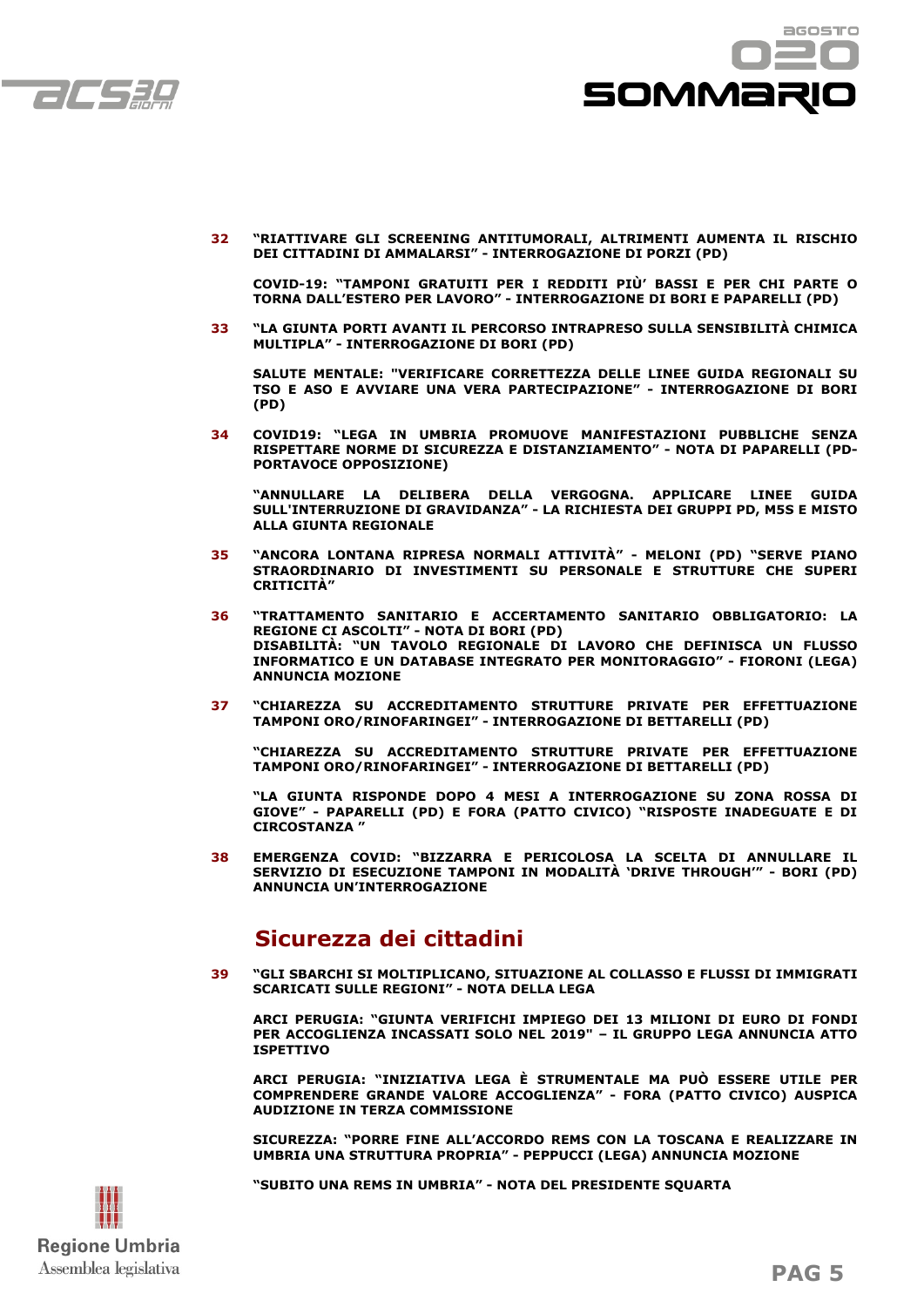



## **Sociale**

**42 WELFARE: "LA REGIONE TAGLIA LE RISORSE PER LE PERSONE CON DISABILITÀ, MENTRE IL COMUNE DI TERNI VIENE INVITATO AD UN PIANO DI RIENTRO FATTO DI TAGLI AI SERVIZI" - NOTA DI DE LUCA (M5S)**

 **WELFARE: "TAGLI AI SERVIZI DELLE PERSONE CON DISABILITÀ, RISPOSTA IN POLITICHESE DEGLI UFFICI TECNICI E SILENZIO DELLA POLITICA, VUOL DIRE CHE PURTROPPO ABBIAMO FATTO CENTRO" - NOTA DI DE LUCA (M5S)**

 **DISABILITÀ: LA REGIONE SUPPORTI ECONOMICAMENTE I COMUNI PER EVITARE TAGLI AI SERVIZI - INTERROGAZIONE DI DE LUCA (M5S), PAPARELLI, BORI, PORZI (PD), FORA (PATTO CIVICO) E BIANCONI (MISTO)**

- **43 CASE POPOLARI: "BOMBA SOCIALE DISINNESCATA, ORA INTERVENIRE SUL CALCOLO DEI CANONI E SUI FUTURI AUMENTI" - DE LUCA (M5S) SULLA "SOSPENSIONE DEL NUOVO REGOLAMENTO ATER"**
- **44 WELFARE: "PROPOSTA FORA SOLO APPARENZA" NOTA DEL GRUPPO DELLA LEGA "DA NOI PDL PER SOSTEGNO MATERNITÀ E POLITICHE FAMILIARI"**
- **45 "L'UMBRIA DOVREBBE DOTARSI DI 'RESIDENZE PER L'ESECUZIONE DELLE MISURE DI SICUREZZA'" - LA RICHIESTA DI BORI (PD) PER "MIGLIORARE IL SISTEMA DETENTIVO"**

## **Terremoto/Ricostruzione**

**46 SISMA 2016: "VICINANZA ALLE FAMIGLIE DELLE VITTIME E UN PERCORSO SERIO, CONCRETO E VELOCE DI RICOSTRUZIONE" - NOTA DEL GRUPPO LEGA UMBRIA**

 **SISMA 2016: "LA RICOSTRUZIONE E' UN TEMA CHE TOCCA LA VITA E LA DIGNITA' DI COMUNITA' INTERE" - NOTA DI BIANCONI (GRUPPO MISTO)**

## **Turismo**

**48 "TUTELA, VALORIZZAZIONE E PROMOZIONE DELLA FIORITURA DI CASTELLUCCIO DI NORCIA" - BIANCONI (MISTO) ANNUNCIA MOZIONE "CREARE IL PRIMO FESTIVAL DELLA FIORITURA"**

 **TURISMO: "BENE BOOM DI VISITATORI IN UMBRIA. AZIONI DI RILANCIO DELLA GIUNTA TESEI STANNO FUNZIONANDO" - NOTA DI PASTORELLI (LEGA)**

**49 AGENZIE VIAGGIO: "A RISCHIO CHIUSURA. NECESSARIO TAVOLO DI CRISI PER SOSTENERE IL SETTORE" - BORI (PD) ANNUNCIA INTERROGAZIONE ALLA GIUNTA**

 **FIORITURA: "PRIMO FESTIVAL DI CASTELLUCCIO E MONTI SIBILLINI, VIA AL TAVOLO TECNICO" – BIANCONI (GRUPPO MISTO) ANNUNCIA MOZIONE**

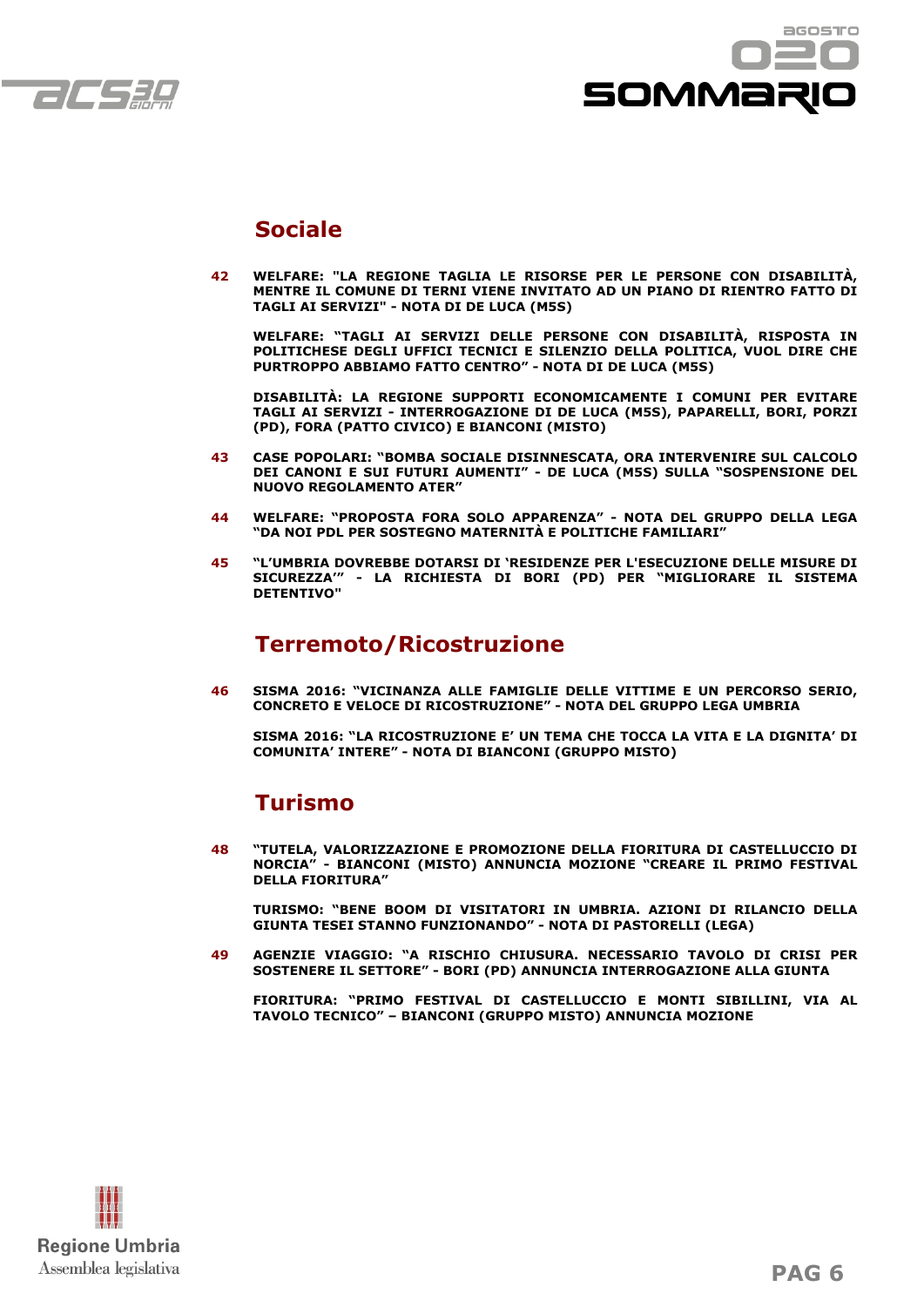

affari istituzionali

#### **STRAGE DI BOLOGNA: RONDINI (PRESI-DENTE COMMISSIONE ANTIMAFIA) PRE-SENTE ALLE COMMEMORAZIONI IN RAP-PRESENTANZA DELL'ASSEMBLEA LEGISLA-TIVA**

Perugia, 3 agosto 2020 - L'Assemblea legislativa dell'Umbria ha partecipato alla commemorazione del quarantennale della strage alla stazione di Bologna con il proprio gonfalone e con la presenza del consigliere regionale della Lega, Eugenio Rondini, presidente della Commissione d'inchiesta "Analisi e studi su criminalità organizzata ed infiltrazioni mafiose, corruzione, riciclaggio, narcotraffico e spaccio di stupefacenti".

"Era il 2 agosto del 1980 – ricorda Rondini – quando l'esplosione alla stazione di Bologna costò la vita a 85 persone e altre 200 persone rimasero ferite. Un grave attacco terroristico sul quale ancora oggi esistono delle zone d'ombra che vanno assolutamente eliminate per far posto alla verità. Doveroso per l'Assemblea legislativa dell'Umbria essere presente alla commemorazione e ricordare le vittime di questa tragedia. In qualità di presidente della Commissione antimafia - conclude - esprimo vicinanza ai familiari e a tutte le persone legate a coloro che 40 anni fa persero la vita, ribadendo con forza l'impegno dell'Assemblea legislativa a una sempre maggiore attenzione alle tematiche della sicurezza e della tutela della legalità".

#### **MARCINELLE: "NON DIMENTICHIAMO IL SACRIFICIO DEGLI ITALIANI ALL'ESTERO" - NOTA DEL PRESIDENTE SQUARTA**

Perugia, 7 agosto 2020 - "Ricordo in maniera commossa le vittime della tragedia di Marcinelle. Tra loro c'erano 136 italiani che persero la vita nella miniera belga. Il sacrificio dei nostri connazionali andati a lavorare in un contesto complicato e pieno di insidie con la speranza di offrire un futuro migliore alle loro famiglie merita di essere mantenuto vivo per il futuro nella ricerca continua di migliori opportunità e di sicurezza nei luoghi di lavoro". Alla vigilia del 64/mo anniversario della tragedia mineraria di Bois du Cazier a Marcinelle, divenuto giornata dedicata al lavoro italiano nel mondo, il presidente dell'Assemblea legislativa umbra Marco Squarta ricorda "le sofferenze degli italiani seri e impegnati che affrontarono con straordinaria dignità le difficoltà per adempiere ai loro impegni". Per Squarta commemorare la tragedia di Marcinelle significa "non dimenticare la storia della nostra emigrazione".

**MORTE PADRE ASSESSORE COLETTO: IL CORDOGLIO DEL PRESIDENTE DELL'ASSEMBLEA LEGISLATIVA MARCO SQUARTA**

Perugia, 30 agosto 2020 – "Esprimo anche a nome dell'Assemblea legislativa il più profondo cordoglio per la morte del padre dell'assessore Luca Coletto, a lui e ai suoi familiari i sensi della nostra affettuosa vicinanza e solidarietà". Così il presidente dell'Assemblea legislativa dell'Umbria Marco Squarta.

#### **MORTE PADRE ASSESSORE COLETTO: IL CORDOGLIO DEL GRUPPO REGIONALE DEL-LA LEGA UMBRIA**

Perugia, 30 agosto 2020 – I consiglieri regionali della Lega Umbria esprimono le più sentite e sincere condoglianze all'assessore Luca Coletto, per la scomparsa del papà: "In questo momento così difficile siamo vicini all'amico Luca e alla sua famiglia per la grave perdita".

#### **PRIMA COMMISSIONE: APPROVATA ALL'U-NANIMITÀ LA PROPOSTA DI RISOLUZIONE PER LA SESSIONE EUROPEA 2020 DELL'ASSEMBLEA DELL'UMBRIA**

La Prima Commissione consiliare, presieduta da Daniele Nicchi, ha approvato all'unanimità la proposta di risoluzione che sarà alla base della sessione europea 2020 dell'Assemblea legislativa dell'Umbria. Inoltre sul Programma legislativo annuale 2020 della Commissione Europea è stata ascoltata in audizione la vicepresidente del Consiglio delle autonomie locali, Erika Borghesi. La Commissione ha anche iniziato l'esame dell'atto per l'individuazione degli organismi regionali considerati indispensabili .

Perugia, 31 agosto 2020 – La Prima Commissione consiliare, presieduta da Daniele Nicchi, ha approvato all'unanimità la proposta di risoluzione che sarà alla base della sessione europea 2020 dell'Assemblea legislativa dell'Umbria. Il documento racchiude tre atti: il Rapporto sugli Affari europei, la Relazione sullo stato di conformità dell'ordinamento regionale agli atti normativi e di indirizzo emanati dall'Unione Europea, il Programma legislativo annuale 2020 della Commissione Europea, che erano già stati illustrati (https://tinyurl.com/yxv3g9wl(link is external)). Su quest'ultimo argomento è stata ascoltata in audizione la vicepresidente del Consiglio delle autonomie locali, Erika Borghesi. Inoltre la Commissione ha iniziato l'esame dell'atto 'Individuazione degli organismi collegiali considerati indispensabili e di quelli considerati non indispensabili, operanti a livello tecnico– amministrativo e consultivo, istituiti con legge o regolamento regionale o con atto amministrativo approvato dall'Assemblea legislativa'.

La PROPOSTA DI RISOLUZIONE che sarà alla base della sessione europea 2020 dell'Assemblea legislativa individua all'interno del Programma di lavoro della Commissione europea per il 2020

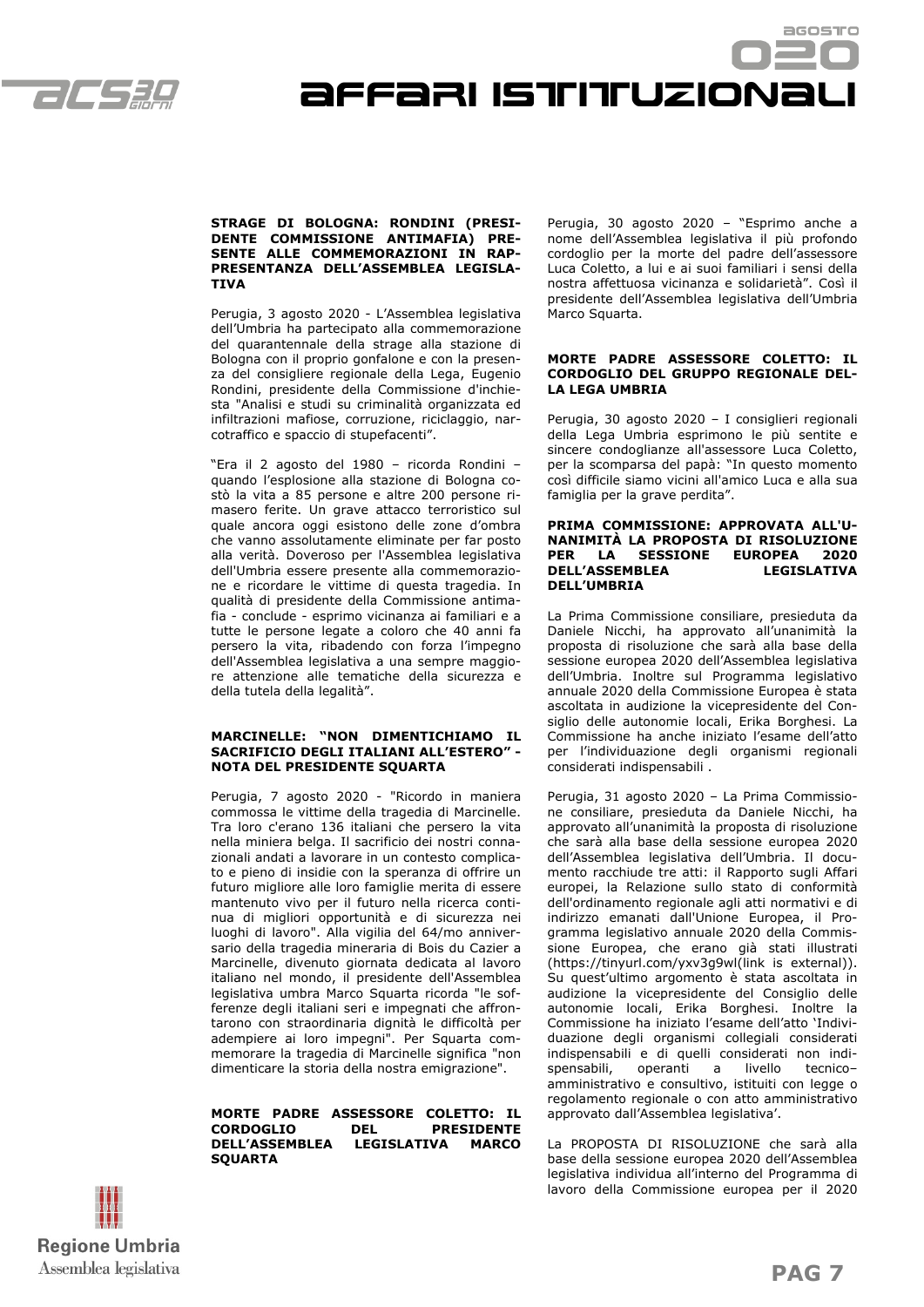

affari istituzionali

agostro

alcuni argomenti di particolare interesse, a partire dalla formazione dei progetti per la realizzazione dell'obiettivo legato al 'GREEN DEAL europeo' in quanto "strategia fondamentale di crescita che può contribuire a creare nuovi posti di lavoro e a rendere l'Europa più competitiva a livello mondiale e che è parte integrante della strategia della Commissione europea per attuare gli obiettivi di sviluppo sostenibile previsti dall'Agenda 2030 delle Nazioni Unite". Inoltre la proposta di risoluzione individua altri due assi di interesse prioritario: un'Europa pronta per l'ERA DIGITALE e un'ECONOMIA AL SERVIZIO DELLA PERSONA.

Nell'AUDIZIONE la vicepresidente del Consiglio delle autonomie locali, Erika Borghesi, ha sottolineato che il Cal reputa fondamentale la partecipazione all'esame del Programma di lavoro della Commissione Europea e per questo chiede di essere audito sui singoli atti che scaturiranno dalla sessione europea. Per il Cal le priorità maggiormente rilevanti sono: il Green deal europeo, con misure basate su governance multi livello e con l'istituzione di un forum degli enti locali; la futura Pac e la strategia 'dal produttore al consumatore' che prevede azioni contro lo spreco alimentare; l'attuazione del nuovo piano per l'integrazione e inclusione; la sicurezza, con gli enti locali che possono svolgere ruolo importante per la riduzione del rischio e la gestione delle catastrofi; il piano europeo per la lotta contro il cancro, con il coinvolgimento degli enti locali nel passaporto delle vaccinazioni dei cittadini europei; le riforme sociali ed economiche; la parità di genere e l'emancipazione femminile.

Al termine dei lavori il presidente Daniele NICCHI ha rimarcato che "come Commissione condividiamo pienamente la richiesta di maggiore partecipazione da parte del Cal ai processi europei in generale. Un coinvolgimento che valuto positivamente anche in base alla mia esperienza che mi ha portato per anni a fare l'amministratore locale, perché è indispensabile ascoltare il territorio. Spiace che nelle passate legislature questo non sia stato fatto. Per quanto ci riguarda fin dal prossimo anno interesseremo di più il Cal, fin dall'inizio della sessione europea. Comunque i suggerimenti presentati oggi sono in gran parte già inseriti della proposta di risoluzione che abbiamo approvato all'unanimità e che individua tre assi di interesse per l'Umbria: il Green deal, la digitalizzazione e un'economia che possa essere utile ai cittadini e alle imprese". Infine Nicchi ha ricordato che il 15 settembre la Commissione dedicherà una seduta intera solo per analizzare gli organismi indispensabili e quelli non indispensabili.

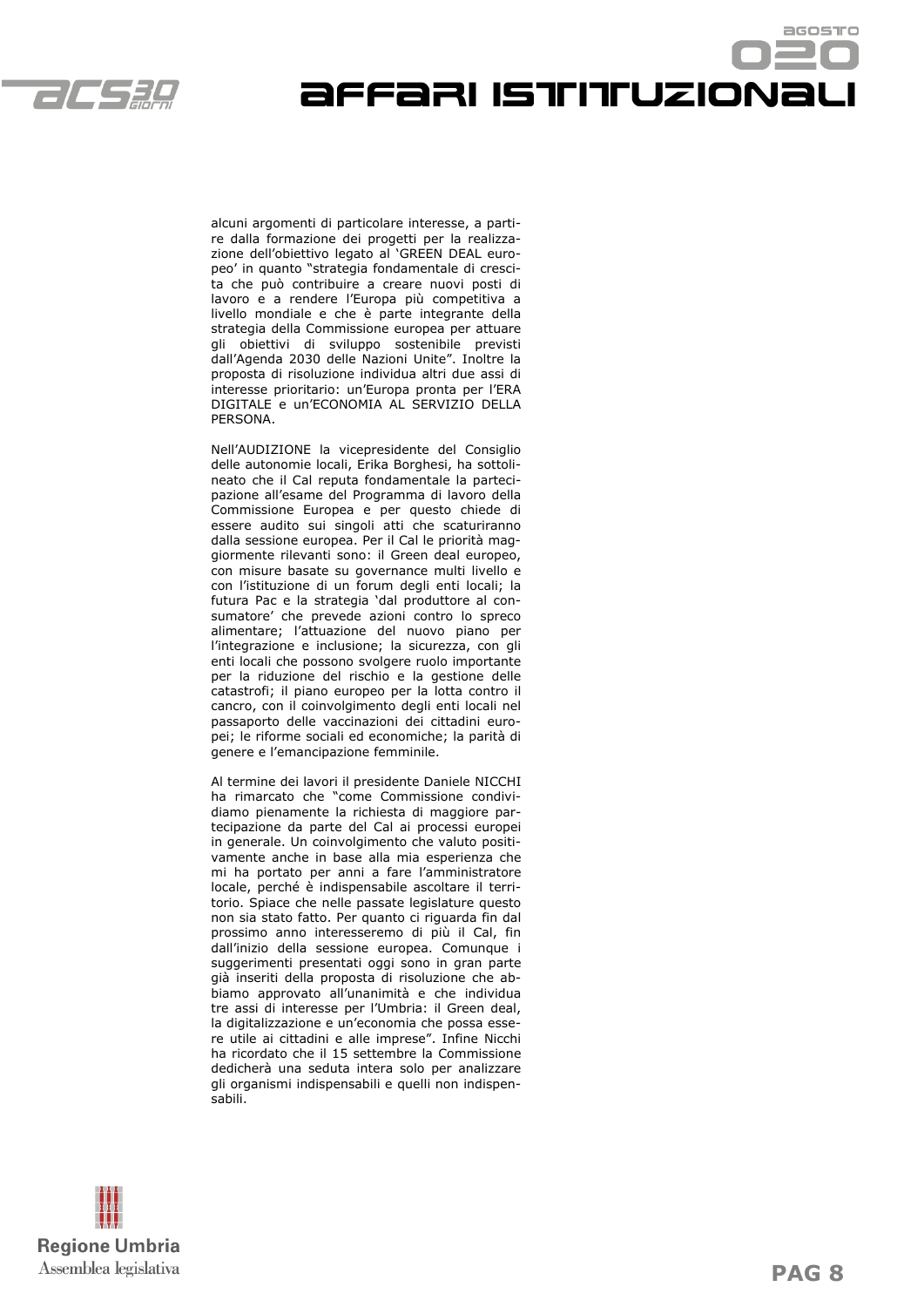



#### **MALTEMPO: "SECONDA COMMISSIONE AL FIANCO DEGLI AGRICOLTORI" - NOTA DI MANCINI (LEGA)**

Perugia, 6 agosto 2020 – "La Seconda Commissione dell'Assemblea legislativa dell'Umbria è al fianco degli agricoltori che hanno subito danni a causa del maltempo". È quanto dichiara il consigliere regionale Valerio Mancini (Lega – Presidente della Seconda Commissione consiliare).

"Le recenti grandinate – spiega Mancini - hanno causato danni ingenti al settore agricolo della nostra regione, in particolare nell'Alta e Media Valle del Tevere, in alcune zone del Trasimeno e dell'Orvietano. Questo è stato un anno terribile per gli agricoltori, che hanno dovuto fare i conti con la pandemia da Covid-19, con i danni causati dalla fauna selvatica e ora col maltempo estivo. In qualità di Presidente della Seconda Commissione andrò quanto prima a far visita alle aziende agricole dell'Umbria danneggiate dalla grandine dei giorni scorsi e convocherò un'audizione degli agricoltori in Seconda Commissione, insieme anche ai rappresentanti delle associazioni di categoria, per approfondire la questione".

"Nelle scorse settimane – prosegue Mancini – abbiamo convocato in commissione il Presidente di Coldiretti Umbria, Albano Agabiti, per trattare l'annosa questione dei danni da fauna selvatica ai raccolti. Il dialogo con Coldiretti è costante e fattivo. Abbiamo avuto – conclude – già modo di confrontarci sui recenti accadimenti e presto il tema approderà in Seconda Commissione".

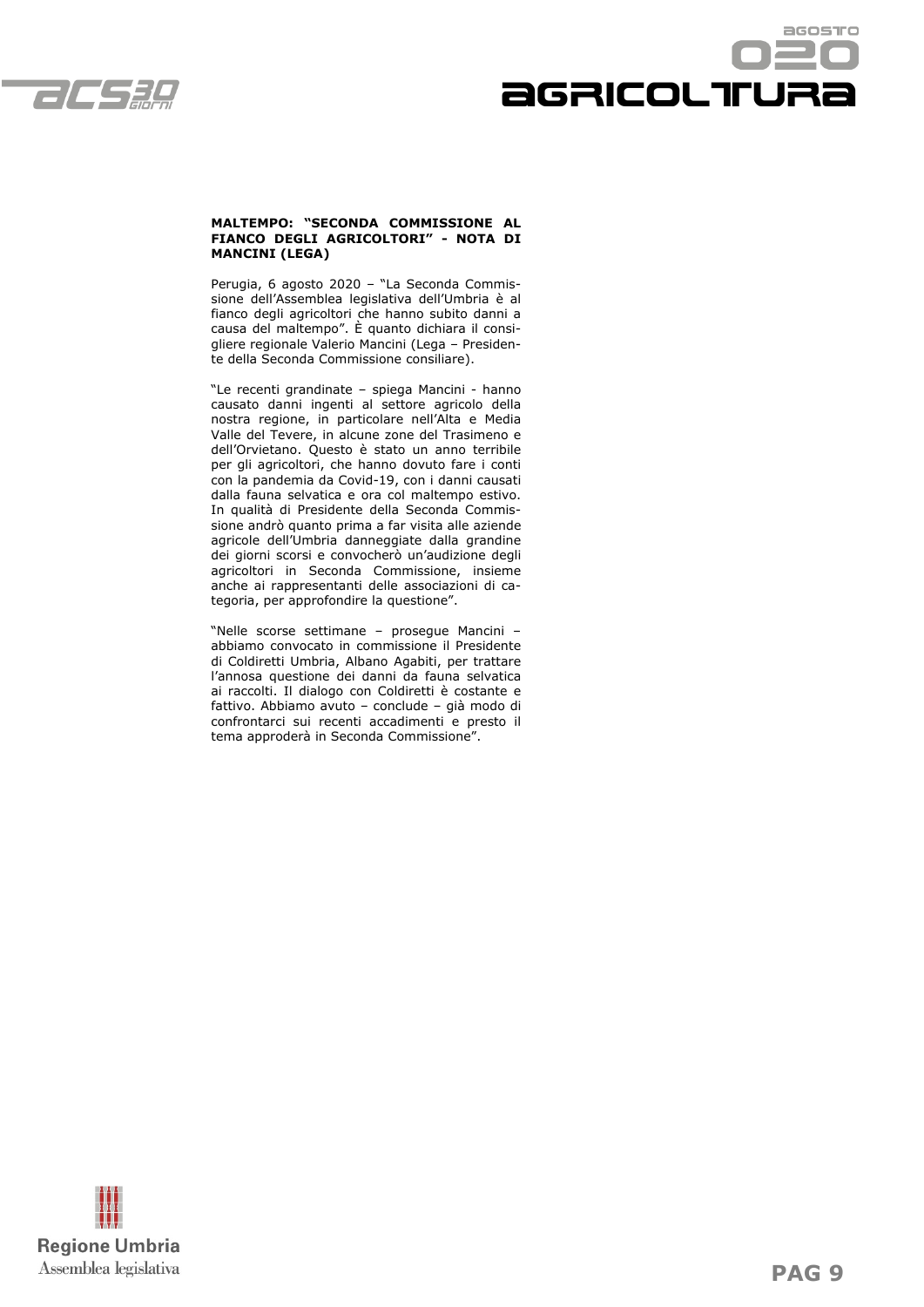



STRONCONE: "LA REGIONE RISPETTI IL DIRIT-TO ALLA SALUTE DEI CITTADINI DI VASCIGLIA-NO" - MOZIONE DI DE LUCA (M5S) SULLA CEN-TRALE A BIOMETANO

Il capogruppo M5S a Palazzo Cesaroni, Thomas De Luca, annuncia la presentazione di una mozione con cui chiede alla Giunta regionale di "evitare la costruzione di una centrale biometano nella zona di Vascigliano di Stroncone" ed esprime "vicinanza alla comunità locale che si è subito mobilitata per rappresentare il proprio dissenso sul progetto che vedrebbe sorgere l'impianto a una distanza inferiore di 1.500 metri da aree residenziali come il centro abitato di Colmartino ed il centro abitato di Vascigliano".

Perugia, 3 agosto 2020 - "Evitare la costruzione di una centrale a biometano nella zona di Vascigliano di Stroncone". Questo l'obiettivo della mozione presentata dal consigliere regionale del Movimento 5 Stelle Thomas De Luca.

Nell'atto di indirizzo si chiede alla Giunta di "intraprendere le azioni necessarie dopo che nel marzo 2019 la società 'Enersi Technology società agricola srl' ha presentato in Regione istanza di autorizzazione unica per la costruzione e l'esercizio di un impianto della capacità di 500 Smc/h. Esprimo vicinanza alla comunità locale che si è subito mobilitata per rappresentare il proprio dissenso sul progetto che vedrebbe sorgere l'impianto, alimentato da fonti rinnovabili in progetto, a una distanza inferiore di 1.500 metri da aree residenziali come il centro abitato di Colmartino ed il centro abitato di Vascigliano, dove è presente anche una scuola elementare".

"Anche il consiglio comunale di Stroncone - aggiunge De Luca - il 13 novembre 2019 si è espresso con un unitario quanto netto 'no' alla realizzazione della centrale a biometano a Vascigliano, approvando all'unanimità un ordine del giorno che esprime contrarietà all'autorizzazione alla costruzione della centrale. Atto poi stato inviato alla presidente della Regione, Donatella Tesei, e al competente assessore regionale. Lo stesso Comune di Stroncone aveva anche espresso parere negativo in sede di conferenza dei servizi attraverso una relazione che metteva in luce incompatibilità sanitaria, carenze documentali in sede di presentazione del progetto, criticità in materia di vincoli di tutela paesaggistica, vicinanza agli argini del fiume e carenze nelle relazioni tecniche documentali. Il territorio di Vascigliano - ricorda il consigliere regionale - già nel recente passato è stato martoriato da diversi eventi che hanno sollecitato oltremodo l'equilibrio ambientale e la salute dei residenti, non da ultimo l'incendio della ditta Ecorecuperi. Le indagini fatte da Ispra hanno evidenziato che la quantità di polveri emesse in pochi giorni rispetto al limite autorizzato fu quantificata come quella che i cittadini avrebbero dovuto assumere in 47 anni, per un danno economico all'ambiente ipotizzato in 23,5 milioni di euro. Chiediamo quindi conclude Thomas De Luca - che la Giunta regionale si impegni per difendere il diritto alla salute dei cittadini dall'impatto che avrebbe la costruzione di un impianto per la produzione di biometano, rispettando la volontà democraticamente espressa dal consiglio comunale di Stroncone e quella dei tanti cittadini e comitati che fin da subito si sono mossi a difesa della comunità locale. La Regione Umbria non può ulteriormente calpestare le ragioni di chi vive e lavora in queste zone".

BEVAGNA: "SERVONO AZIONI SERIE PER ARGI-NARE L'INQUINAMENTO DEI FIUMI" - INTERRO-GAZIONE DI BORI (PD)

Il capogruppo Pd all'Assemblea legislativa dell'Umbria, Tommaso Bori, annuncia di aver presentato una interrogazione sulla situazione dei fiumi a Bevagna. Bori spiega che sarebbe necessario intervenire per "innalzare, secondo le normative europee, i livelli di pulizia Clitunno, Teverone e Timia, ora fermi tra l'insufficiente e il mediocre".

Perugia, 5 agosto 2020 – "Un'operazione trasparenza per spiegare nel dettaglio la situazione ambientale, relativamente alla qualità dell'acqua e dell'aria, del comune di Bevagna e proporre serie misure per tutelare i fiumi e i pozzi di acqua potabile, in difficoltà in assenza di una seria separazione tra acque bianche e nere. Il tutto alla luce degli ultimi fenomeni che hanno portato l'acqua dei fiumi a colorarsi e dei rapporti dell'Arpa, allarmanti per quanto riguarda la situazione di Timia e Teverone". Così il capogruppo del Partito democratico, Tommaso Bori, che ha presentato un'interrogazione alla Giunta regionale con l'obiettivo di "sollecitare un'azione di trasparenza e studiare progetti di rilancio".

"La popolazione bevanate – spiega Bori – ha profonda memoria dell'abbondanza di acqua, della sua trasparenza e qualità. La città è profondamente legata all'Accolta, l'invaso usato fino a qualche decennio fa come lavatoio pubblico, che termina con una cascata, importante anche a livello turistico. Da tempo però questa situazione è cambiata, tanto da spingere alla nascita del 'Comitato per la difesa dell'acqua e dell'aria' e con l'Amministrazione comunale pienamente in campo. L'obiettivo è quello di innalzare, secondo le normative europee, i livelli di pulizia Clitunno, Teverone e Timia, ora fermi tra l'insufficiente e il mediocre. Una situazione allarmante, testimoniata anche dai dati della centralina di Casevecchie, che evidenzia come alcune acque nere di Foligno e di Trevi finiscano direttamente nei fiumi. Ecco dunque la necessità di un intervento serio, con depuratori in ogni situazione".

"Servirebbe anche, dal punto di vista turistico, un valido progetto a livello europeo – prosegue Tommaso Bori – che dovrà coinvolgere diversi

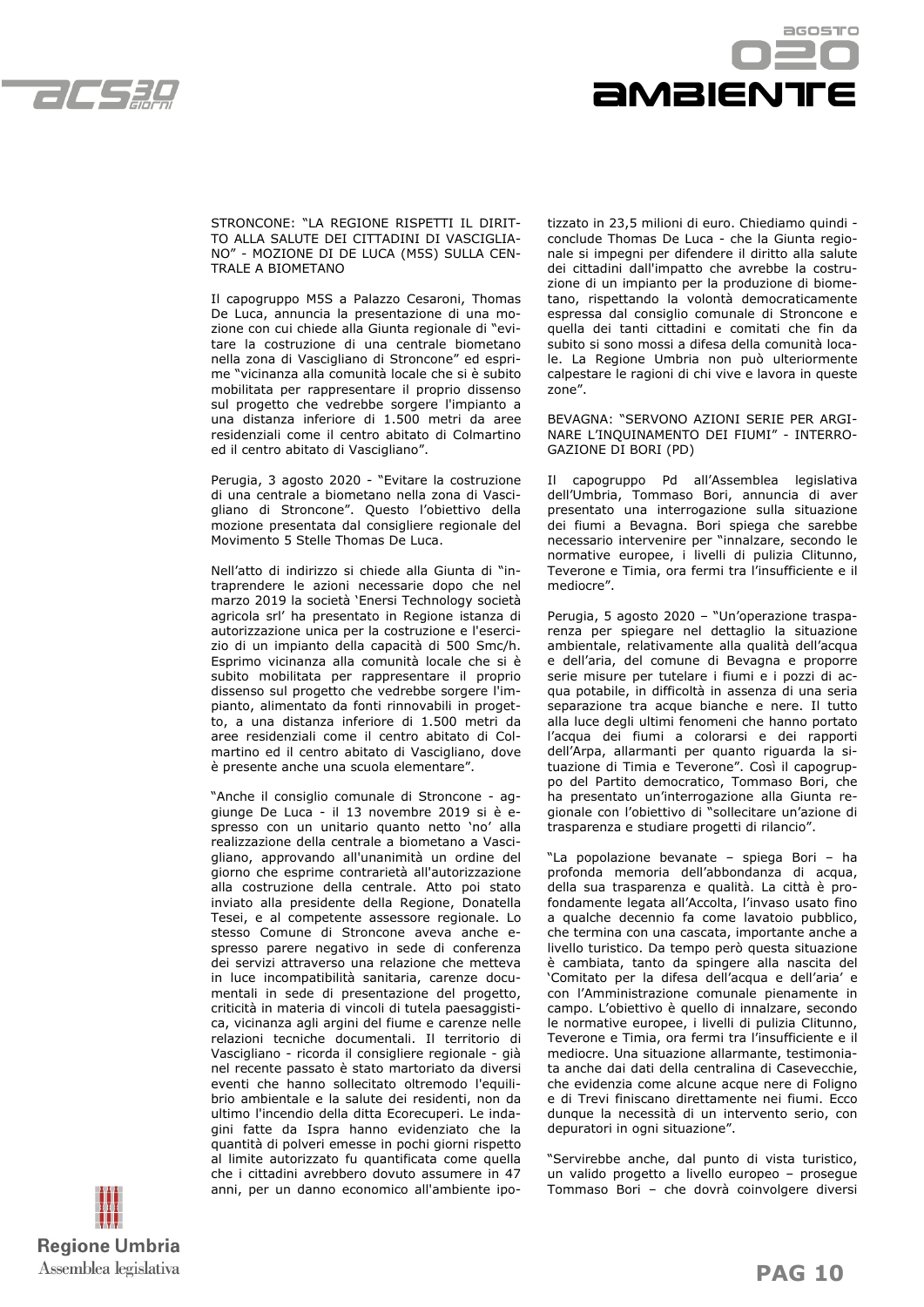



Comuni, per creare infrastrutture e spazi turistici per tutto il comprensorio, da Spoleto a Cannara. Spazi così attrezzati risulterebbero ancor più appetibili in una fase di rilancio dopo la pandemia, andando a riqualificare un intero territorio, apprezzato anche per i prodotti enogastronomici. L'amministrazione comunale di Bevagna si sta muovendo per realizzare un parco fluviale, ma è ovvio che affinché sia attrattivo, è fondamentale che le acque ritornino ad essere limpide e pure".

"In questo quadro è auspicabile che l'Arpa – conclude il capogruppo Pd – che svolge il ruolo di controllo e negli anni ha monitorato la problematica, aumenti la disamina critica relativamente alle cause dirette e indirette dell'inquinamento, illustrando le zone a rischio e fornendo i presupposti per un'azione di tutela e di repressione, che finora è risultata inefficace. Da non sottovalutare infine il ruolo del Comitato, organo apartitico che punta a creare un seguito popolare che consolidi le azioni contro l'inquinamento e che potrebbe essere coinvolto".

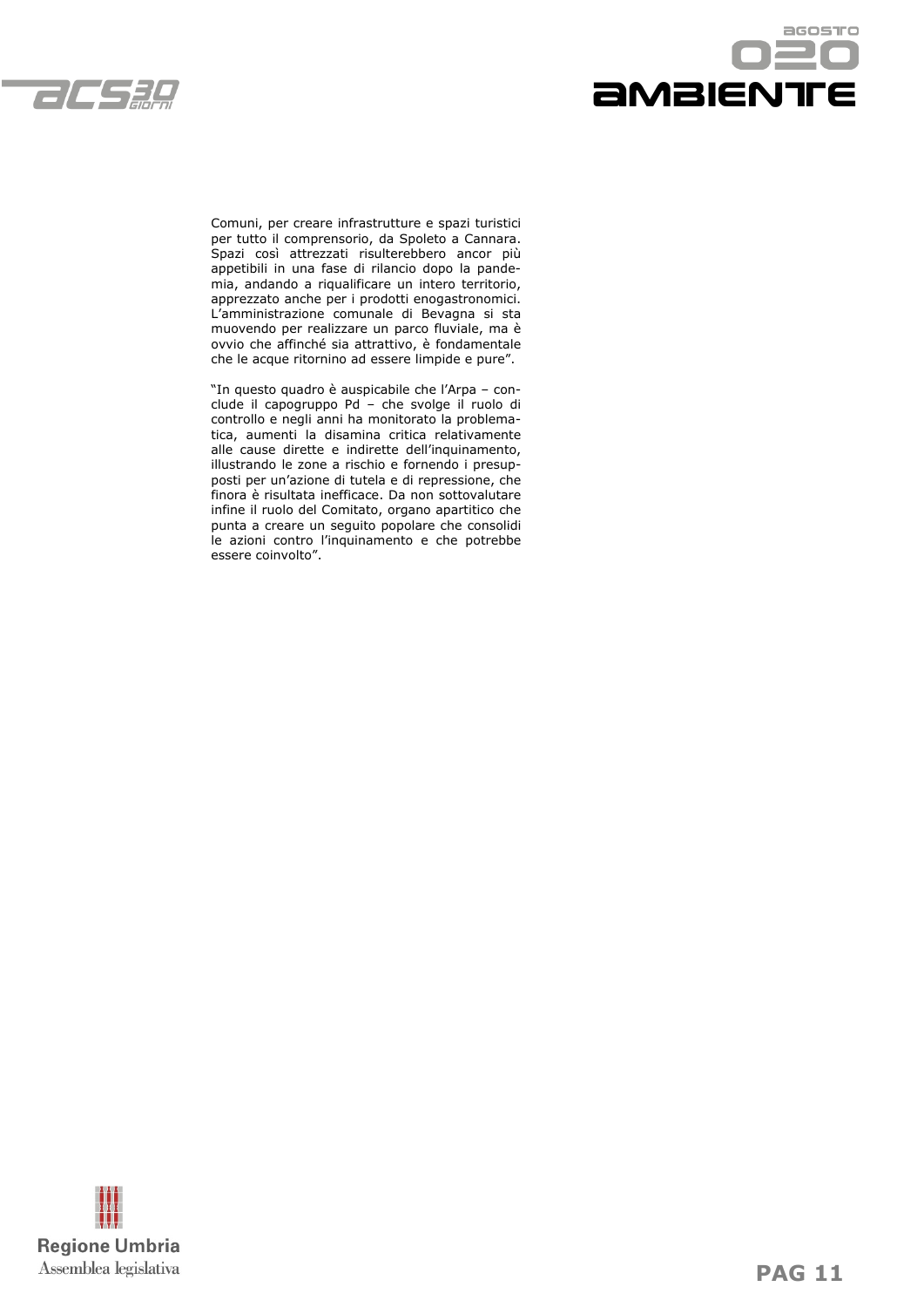



FRIGOLANDIA: "NESSUN ARRETRAMENTO, DI-FENDIAMO L'UMBRIA E LA SUA CULTURA" - IN-TERROGAZIONE DI BORI (PD)

Il capogruppo del Partito democratico a Palazzo Cesaroni, Tommaso Bori, annuncia di aver presentato una interrogazione alla Giunta regionale su "Frigolandia". Nell'atto ispettivo, Bori chiede di salvaguardare un "felice esperimento, un'oasi di cultura che rischia di finire per l'ordinanza di sgombero del Comune di Giano".

Perugia, 13 agosto 2020 - "Il felice esperimento di Frigolandia va salvaguardato in ogni modo. Si tratta di un'oasi culturale che, dal 2005 ad oggi, ha costituito un prezioso archivio artistico e culturale, valorizzando il territorio e che ora, per l'ordinanza di sgombero del Comune di Giano, rischia di finire". Così il capogruppo del Partito democratico, Tommaso Bori, che ha presentato un'interrogazione alla Giunta regionale per chiedere se "intenda adoperarsi per la salvaguardia del patrimonio culturale di Frigolandia, rispettando l'attuale definizione e ubicazione. Un'azione di salvaguardia che dovrà coinvolgere anche il ministero dei Beni Culturali".

"Frigolandia, aperta nel 2005 sulla base di una convenzione tra il Comune di Giano e la società Frigolandia Srl – spiega Bori – aveva l'obiettivo di realizzare una città immaginaria dell'arte e della creatività. Dopo l'ordinanza del Comune, la società ha presentato un ricorso al Tar. La storia di un esempio virtuoso, che ha valorizzato direttamente e indirettamente il territorio umbro, rischia così di finire tra le carte bollate. A Frigolandia ci sono state rassegne, mostre, attività di studio e archiviazione nonché la custodia di importanti opere degli ultimi decenni di produzione artistica, diventando crocevia di dinamiche creative internazionali, senza dimenticare l'impegno per recuperare l'immobile in decadenza e la bonifica dell'area".

"La Regione Umbria – prosegue Bori – è sempre stata all'avanguardia nella valorizzazione e nella salvaguardia del patrimonio artistico e culturale, diventando addirittura precursore di promozione artistica e culturale alternativa. Per questo - conclude - è un imperativo categorico quello di difendere un'oasi come Frigolandia e tutte quelle realtà che hanno concorso a far diventare l'Umbria quella che è oggi, senza alcun passo indietro".

CENSURA A MASSA MARTANA: "L'OSCURANTI-SMO DELLA LEGA STA CAMBIANDO L'UMBRIA" - NOTA DI DE LUCA (M5S)

"La Lega mira a cambiare radicalmente la cultura della nostra terra": lo sostiene il consigliere regionale del Movimento 5 stelle Thomas De Luca, partendo dal caso di Massa Martana. Secondo De Luca "la senatrice Valeria Alessandrini è andata in dissonanza cognitiva insieme al suo partito. L'oscurantismo della Lega è confermato anche dalla mancata revoca della delibera sulla pillola RU486" .

Perugia, 27 agosto 2020 - "L'humus oscurantista con cui la Lega sta concimando la società umbra mira a cambiare radicalmente la cultura della nostra terra": lo scrive, in una nota, il consigliere regionale del Movimento 5 stelle Thomas De Luca.

"Vogliono trasformare - spiega - una cultura basata su lavoro, accoglienza, solidarietà, rispetto delle diversità e dei diritti in una cultura caratterizzata da odio e paura. Ho attaccato un'amministrazione guidata da una lista civica di orientamento di centrosinistra e la senatrice Valeria Alessandrini è andata in dissonanza cognitiva insieme al suo partito. Impossibile per lei digerire che ci sia qualcuno che si lascia guidare dall'obiettività, dal libero arbitrio, che se ne frega del colore di una scelta quando questa è sbagliata".

"Noi - prosegue - non abbiamo commissari. Non abbiamo ordini di partito. Il M5S in Umbria non guarda in faccia a nessuno anche quando una proposta è giusta. Non può metabolizzarlo perché semplicemente non fa parte della sua cultura politica. Quella di Massa Martana, dove a farne le spese è stato lo spettacolo di Dario Fo, non è stata la prima censura e non sarà l'ultima. Purtroppo come sempre la Lega mira a distogliere l'attenzione dai problemi, specie quando ne è direttamente o indirettamente responsabile. E getta fumo negli occhi parlando di 'figuraccia' a proposito del colore dell'amministrazione comunale di Massa Martana. Figuraccia che sicuramente il sindaco Federici ha fatto due volte, annullando lo spettacolo e poi dando una raffazzonata spiegazione. Ma il punto è come la Lega coltivi ormai da anni l'humus oscurantista che ha consentito la censura. Discriminazione, razzismo, negazione dei diritti. Articoli di stampa bollano il caso di Massa Martana come 'prove pratiche di teocrazia. Abbiamo decine di esempi recenti nella nostra regione.

"Ricordiamo - continua De Luca - il tweet del sindaco di Cannara, Fabrizio Gareggia che riportava un gossip omofobo contro l'ex presidente della Regione Sicilia, Crocetta". Ricordiamo il post della maestra Sabina Venturi, già candidata della Lega a Gubbio, che a commento della notizia "Coronavirus è arrivato in Africa" scriveva "Magari ci metta lo zampino il coronavirus". Ricordiamo l'assessora alle Pari Opportunità di Orvieto, Angela Maria Sartini, che manifestava contro la legge che condanna l'omotransfobia in nome di una presunta libertà di espressione, la libertà di contrastare i diritti altrui su cui proprio in consiglio regionale approderà una mozione a prima firma Pastorelli. Ricordiamo il selfie del senatore Simone Pillon con il sindaco di Terni Leonardo Latini e il consigliere David Maggiora

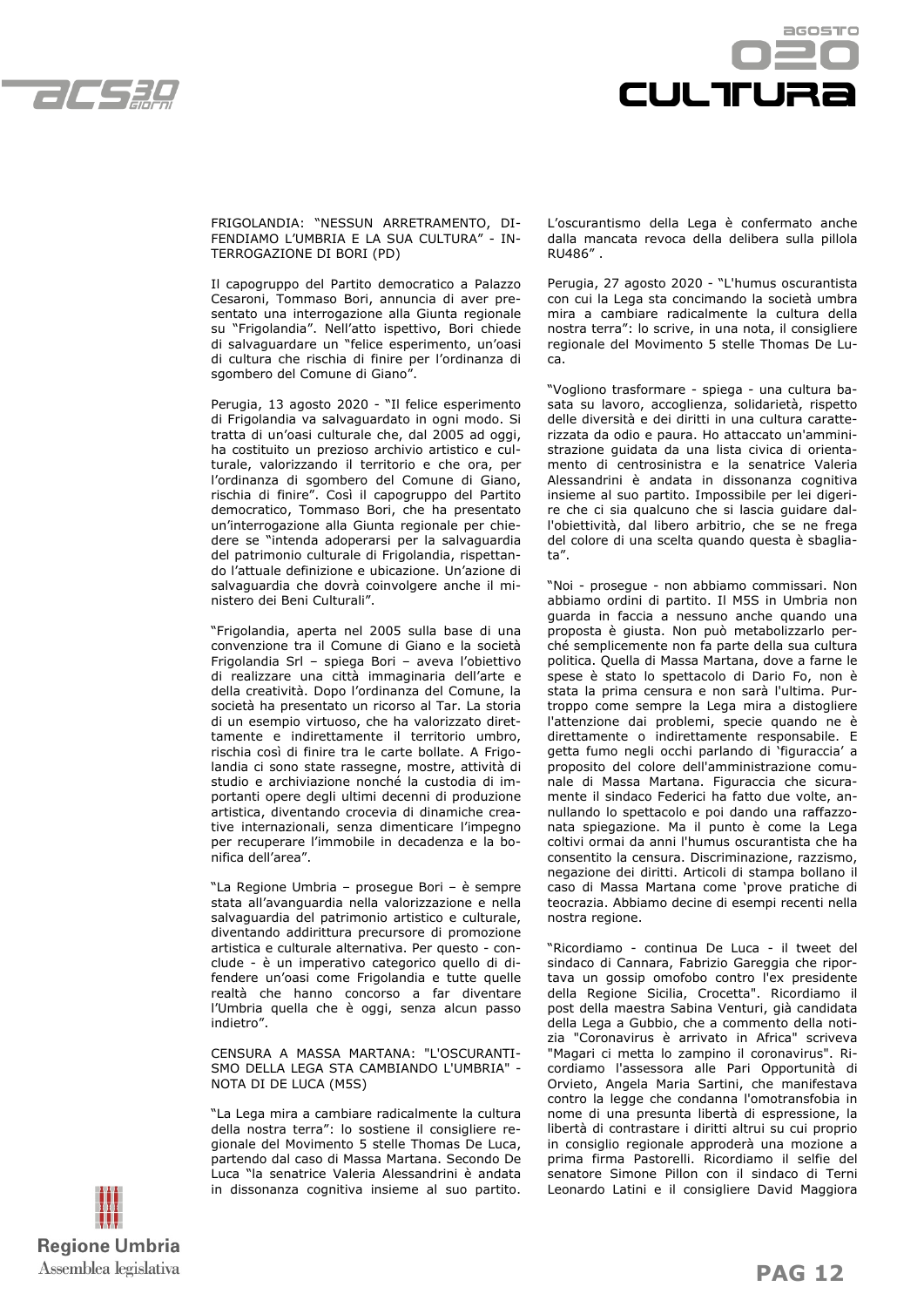



con il commento: "Tre omofobi a Terni". Ricordiamo la consigliera di Amelia, Tamara Grilli, che sulla liberazione di Silvia Romano postava: "4 milioni di euro per un regalo di nozze, mi sembra eccessivo... non trovate?". Ricordiamo il consigliere di Amelia Massimiliano Galli, che apostrofava in maniera pesante Emma Marrone colpevole di aver sostenuto la causa dei migranti. Ricordiamo il consigliere di Perugia, David Bonifazi, che si dichiarava: "Orgoglioso di essere razzista". Ricordiamo la bibliotecaria di Todi, trasferita perché colpevole di non aver stilato una lista dei libri che introducono i bambini all'ottica di genere, ritenuti pericolosi dall'assessora alla Famiglia. Ricordiamo, soprattutto, la promessa non ancora mantenuta dalla presidente Tesei di revocare la delibera della vergogna sulla pillola RU486. Se la Lega non vuol far cadere l'Umbria nell'oscurantismo basterebbe dimostrarlo".

"SURREALE L'ASSENZA DELLA GIUNTA REGIO-NALE AL FESTIVAL DELLE NAZIONI" - BETTA-RELLI (PD) ANNUNCIA INTERROGAZIONE SULLA MANIFESTAZIONE

Per il consigliere regionale del Partito democratico Michele Bettarelli l'assenza della Presidente e della Giunta regionale dell'Umbria alla 53esima edizione del Festival delle Nazioni è stata "surreale", dopo aver "reclamato e ottenuto rappresentanti della Regione nel Consiglio di amministrazione. Bettarelli annuncia un'interrogazione per chiedere "quale potrà essere il ruolo che questa Giunta Regionale individua per il Festival delle Nazioni nell'ambito della politica più generale delle manifestazioni culturali umbre".

Perugia, 31 agosto 2020 – Per il consigliere regionale del Partito democratico Michele Bettarelli l'assenza della Presidente e della Giunta regionale dell'Umbria alla 53esima edizione del Festival delle Nazioni è stata "surreale", dopo aver "reclamato e ottenuto rappresentanti della Regione nel Consiglio di amministrazione. Bettarelli annuncia un'interrogazione per chiedere "quale potrà essere il ruolo che questa Giunta Regionale individua per il Festival delle Nazioni nell'ambito della politica più generale delle manifestazioni culturali umbre".

"Ci sono manifestazioni ed eventi importanti per questa Regione – spiega Bettarelli - ricchi di storia, che hanno scelto in questa estate di non fermarsi: uno di questi è il Festival delle Nazioni che, nel pieno rispetto delle norme anti-Covid, ha celebrato la sua 53esima edizione. Cinquantadue lunghi anni in cui si è sempre, e giustamente, registrata la presenza delle Istituzioni come atto di vicinanza e sostegno ad uno degli eventi culturali più celebri della nostra Regione.

"Alquanto surreale – afferma Bettarelli - è stata invece quest'anno, nonostante gli inviti, l'assenza totale della Regione Umbria (della Presidente o della Giunta) socio fondatore dell'ente Festival. Un socio bizzarro la Regione, che prima,



"Sarebbe stato opportuno – prosegue - che all'interesse nell'occupare le poltrone al momento giusto, avesse fatto seguito almeno pari interesse nel seguire uno degli eventi culturali più importanti della nostra Umbria che ha scelto quest'anno di non fermarsi, coinvolgendo nella programmazione, come sempre, tanti altri Comuni di questo territorio.

"Presenterò a breve un'interrogazione – conclude Bettarelli - per chiedere quale potrà essere il ruolo che questa Giunta Regionale individua per il Festival delle Nazioni nell'ambito della politica più generale delle manifestazioni culturali umbre, un ruolo che possa testimoniare quella vicinanza per ora mostrata solo alle sue poltrone".

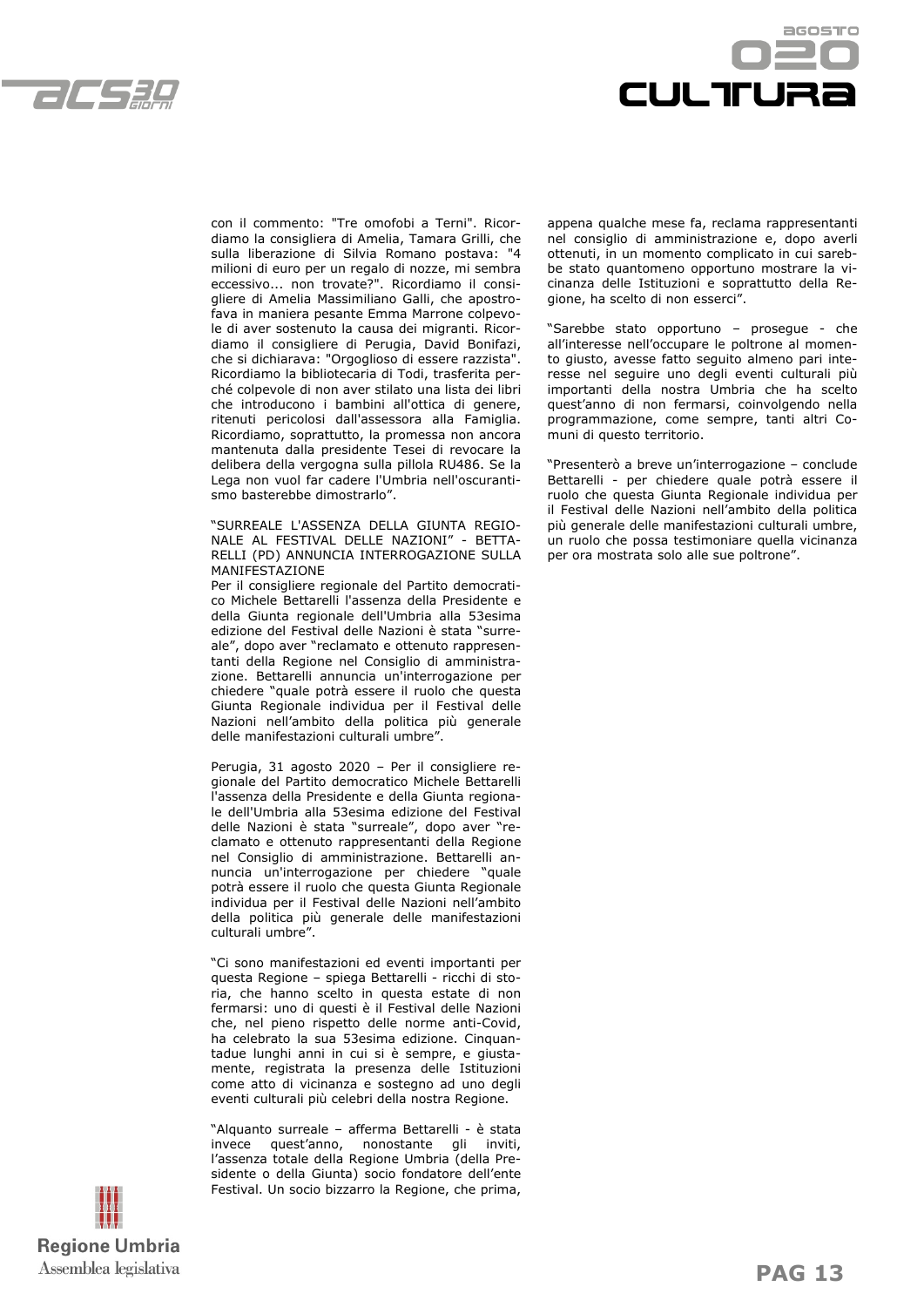

## Economia/lavoro

TRASIMENO: INTERVENIRE PER FARE FRONTE AI DISAGI LEGATI ALLA PRESENZA DEI CHIRONO-MIDI DOVUTA ALLA SOSPENSIONE DELLE DI-SINFEZIONI DURANTE IL LOCKDOWN - INTER-ROGAZIONE DI MELONI E BORI (PD)

I consiglieri Simona Meloni e Tommaso Bori (Pd) hanno presentato una interrogazione con cui chiedono alla Giunta di Palazzo Donini di intervenire, al Lago Trasimeno, con azioni specifiche contro i chironomidi, verso i quali non sarebbe stata effettuata la disinfezione a causa del lockdown.

Perugia, 7 agosto 2020 – "La sospensione delle disinfezioni anti chironomidi al Lago Trasimeno, dovuta al lockdown, rischia di arrecare un grave danno per le attività turistico ricettive. E' per questo che servono azioni specifiche che colmino il periodo di stop dovuto alla quarantena, ma anche misure aggiuntive per il 2021". Così i consiglieri regionali del Partito democratico, Simona Meloni e Tommaso Bori, che hanno presentato un'interrogazione alla Giunta regionale per fare il punto della situazione e "in merito a risorse stanziate e ad azioni da programmare".

"La Provincia di Perugia, fin dal 2005 – spiegano Meloni e Bori – è stata individuata come ente attuatore dalla Regione per la realizzazione del controllo dei chironomidi. Con il passaggio delle funzioni amministrative legate al Trasimeno, l'Unione dei Comuni si è detta disponibile a proseguire l'attività. Azioni, svolte dalla Usl Umbria 1, che prevedevano l'applicazione di un prodotto larvicida specifico, in grado di dare una stabilità di almeno 12 mesi. Nel periodo del lockdown però le attività di disinfezioni erano state sospese, provocando al Trasimeno un aumento incontrollato degli sciami di chironomidi con ripercussioni economiche indubbie. Per quanto riguarda le risorse, la Regione ha confermato il finanziamento di 80mila euro e l'Unione dei Comuni ne ha stanziati 27mila".

"Alla luce della nuova situazione di emergenza – proseguono Meloni e Bori – è necessario che la Giunta eroghi completamente la sua quota di cofinanziamento e che preveda azioni specifiche per colmare la fase di sospensione da lockdown e nuove misure per il 2021".

SISMA 2016: "ESTENDERE GLI SGRAVI FISCALI PER LE AREE DEL SUD AI COMUNI TERREMOTA-TI" - BIANCONI (MISTO) SCRIVE A GOVERNO E PARLAMENTARI DI MAGGIORANZA

Il consigliere regionale Vincenzo Bianconi (gruppo Misto) informa di aver inviato una lettera al presidente del Consiglio dei ministri, ad alcuni Ministri e ai parlamentari della maggioranza per chiedere "l'estensione dello sgravio fiscale per le aree del Sud anche ai territori martoriati dagli eventi sismici e dalle calamità naturali del 2016".

Perugia, 7 agosto 2020 - "Inserire all'ordine del giorno del prossimo Consiglio dei ministri l'estensione dello sgravio fiscale per le aree del Sud anche ai territori martoriati dagli eventi sismici e dalle calamità naturali del 2016. Sarebbe un gesto importante per dare un segnale di vicinanza e prospettiva ai cittadini di queste aree". Lo scrive il consigliere regionale Vincenzo Bianconi (gruppo Misto) in una lettera inviata al presidente del Consiglio dei ministri, Giuseppe Conte, al ministro degli Affari regionali, Francesco Boccia, al ministro delle Infrastrutture e dei Trasporti, Paola De Micheli, al ministro degli Affari esteri e della Cooperazione internazionale, Luigi Di Maio, al ministro dei Beni culturali, Dario Franceschini, al ministro per il Sud e la Coesione territoriale, Giuseppe Provenzano, al capo di gabinetto del premier, Alessandro Goracci e ai parlamentari dei partiti di maggioranza.

Nella missiva Bianconi aggiunge che "il cerchio si potrebbe anche restringere ai Comuni individuati dal Commissario come i più danneggiati dal sisma, sono circa 50 ed hanno una popolazione limitata. Un grande segnale con un piccolo sforzo in più. Una misura come questa sarebbe importante anche per cambiare le prospettive di lavoro in questa terra, dove lo spopolamento continua ad essere inarrestabile. Spero in un segnale di visione e rilancio anche per noi".

TREOFAN: "MODERATA SODDISFAZIONE PER L'ACCORDO PRESO GRAZIE ALL'IMPEGNO DEL GOVERNO, ORA TOCCA ALLA REGIONE" - NOTA DI DE LUCA (M5S)

Il consigliere regionale Thomas De Luca (M5S) esprime "moderata soddisfazione per l'accordo preso sulla vertenza Treofan grazie all'impegno del Governo". Per De Luca "ora tocca alla Regione che deve avere un deciso cambio di passo".

Perugia, 11 agosto 2020 – "Esprimiamo moderata soddisfazione per l'accordo raggiunto nella notte tra sindacati e la proprietà Jindal in merito alla vertenza Treofan". È quanto dichiara il capogruppo regionale del Movimento 5 Stelle Thomas De Luca.

"Si tratta – spiega De Luca - di un risultato importante nel breve termine e che ha visto il Governo, nella persona della sottosegretario Alessandra Todde e del vicecapo di gabinetto Giorgio Sorial, protagonista in prima linea attraverso un impegno fermo e deciso. Il Governo da parte sua ha ribadito la piena attenzione sulla vertenza con un monitoraggio del rispetto degli impegni presi e una prossima riconvocazione dell'azienda a metà settembre. Il ripristino delle condizioni essenziali per il riavvio dell'attività, il trasferimento di alcuni macchinari da Battipaglia e gli altri strumenti contenuti nell'accordo dimostrano che la partita è ancora aperta ed è tutta da giocare".

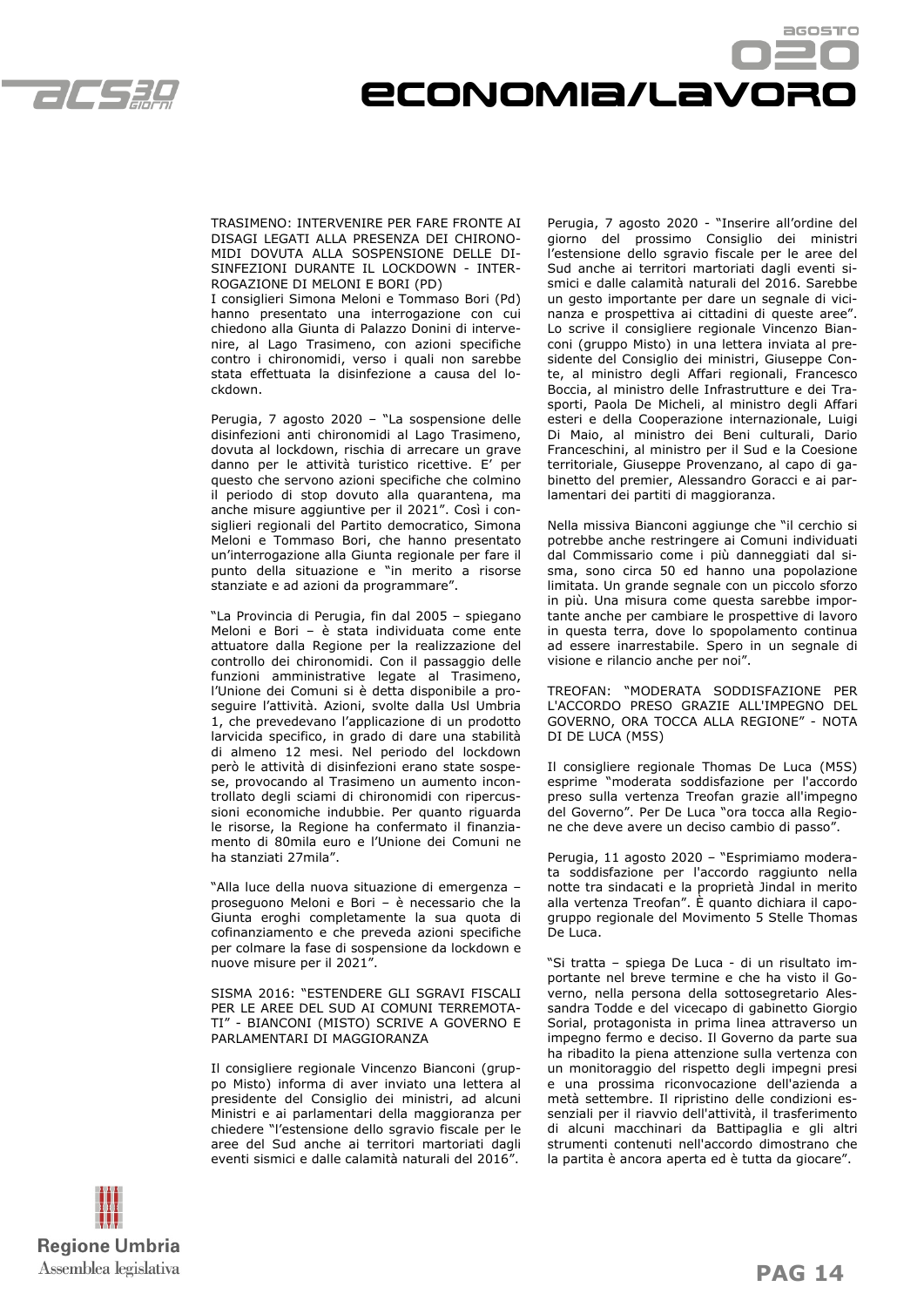



"Ora però – conclude De Luca - la palla passa alla Regione Umbria ed è necessario un deciso cambio di passo. Ci aspettiamo che vengano messe sul tavolo risorse, programmi, progetti e strumenti di programmazione a livello territoriale decisivi per garantire l'attrattività del sito e dell'intero polo chimico come successo negli stabilimenti in Puglia".

MONTELUCE: "ORA BASTA, SI FACCIA CHIAREZ-ZA. VANNO DATE RISPOSTE IMMEDIATE ALLE IMPRESE" - FORA (PATTO CIVICO PER L'UMBRIA) ANNUNCIA INTERROGAZIONE

Il consigliere regionale Andrea Fora (Patto civico) annuncia la presentazione di un'interrogazione alla Giunta "per comprendere come intende finalmente far pagare al Fondo Monteluce il dovuto alle imprese e alle maestranze". Per Fora "ora basta, si deve far chiarezza sulla situazione e servono subito le risposte perché lavoratori, imprese e commercianti non possono più essere lasciati soli".

Perugia, 12 agosto 2020 – "Ora basta, si faccia chiarezza sulla situazione di Monteluce. Vanno date risposte immediate alle imprese coinvolte". È quanto dichiara il consigliere regionale Andrea Fora (Patto civico per l'Umbria) annunciando la presentazione di un'interrogazione a risposta immediata alla Giunta "per comprendere come intende finalmente far pagare al Fondo il dovuto alle imprese e alle maestranze".

"Sulla vicenda Monteluce – ricorda Fora - sono già intervenuto più volte in questi mesi con interrogazioni, dichiarazioni di voto e interventi pubblici. L'ultimo intervento è stato lo scorso 10 luglio all'indomani dell'appello pubblico del 'Consorzio Monteluce Scarl' alla Regione con il quale il consorzio chiedeva legittimamente risposte, soluzioni ai 3 milioni di euro di crediti vantati e proponeva anche modalità per risolvere il problema. Apprendiamo oggi dai quotidiani che il Consorzio a quella missiva non ha ricevuto alcuna risposta dalla Regione. Non si può tollerare che nonostante le gravi difficoltà arrecate a imprese e oltre 200 lavoratori non ci si prenda neanche la briga di spendere 10 minuti del proprio tempo per rispondere a chi chiede la tutela legittima dei propri interessi".

"Il Presidente del Consorzio inoltre – continua Fora - nelle dichiarazioni di oggi a La Nazione (https://tinyurl.com/yy2br96o(link is external)) fa emergere anche un dato finora rimasto sottotraccia: la Regione ormai 3 anni fa, fra febbraio ed aprile, avrebbe consentito la modifica dello Statuto del fondo privandosi di fatto della possibilità di incidere in maniera efficace rispetto alle decisioni del fondo medesimo. Un ulteriore elemento che getta preoccupazione sul futuro di Monteluce per il quale però non si può abbassare la guardia".

"Ora basta, - prosegue Fora - è il tempo di dare risposte. È un dovere morale che va al di là di meriti e demeriti del passato e di tutti i problemi tecnici della vicenda. Lavoratori, imprese e commercianti – conclude - non possono più essere lasciati soli. Va bene adoperarsi per le moratorie finanziarie come fatto fin qui ma il tempo del rinvio è finito. Servono subito le risposte".

ECONOMIA: "CREARE SPORTELLI DI FORMAZIO-NE E ASSISTENZA GRATUITA ALLE IMPRESE PER SUPPORTARLE NEL SUPERAMENTO DELLA CRISI POST-COVID19" - MOZIONE DI BIANCONI (MI-STO)

Il consigliere Vincenzo Bianconi (gruppo Misto) annuncia la presentazione di una mozione con cui chiede alla Giunta di Palazzo Donini di "attivare presso le società partecipate Sviluppumbria e Gepafin sportelli che forniscano a titolo gratuito informazioni e assistenza di base alle imprese in difficoltà, a quelle in fase di costituzione o nuovo orientamento". L'atto di indirizzo mira a "garantire alle imprese gli strumenti necessari a scongiurare la scomparsa di parte del tessuto produttivo umbro".

Perugia, 13 agosto 2020 - "Garantire alle imprese gli strumenti necessari a scongiurare la scomparsa di parte del tessuto produttivo umbro. .<br>Attivare presso le società partecipate Sviluppumbria e Gepafin sportelli che forniscano a titolo gratuito informazioni e assistenza di base alle imprese in difficoltà, a quelle in fase di costituzione o nuovo orientamento". Lo chiede, con una mozione alla Giunta regionale di cui annuncia la presentazione, il consigliere Vincenzo Bianconi (Misto), spiegando che gli sportelli dovrebbero supportare "la gestione e pianificazione economica, finanziaria e fiscale, fornendo ad artigiani e imprenditori strategie essenziali di controllo della liquidità; il contenimento degli oneri finanziari; la scelta della struttura societaria più adeguata; rafforzando al contempo l'offerta di tutti i servizi complementari di supporto finanziario e informativo che Sviluppumbria e Gepafin dovrebbero già fornire".

Bianconi spiega che "in base a quanto emerso dalla Relazione della Banca d'Italia sull'economia dell'Umbria le aziende a rischio di liquidità, a causa della crisi post Covid, in particolare nei settori sottoposti a chiusura, sono quasi un quarto del totale, in prevalenza di piccolissime dimensioni e concentrate soprattutto nel settore terziario, con ricadute sul mercato del lavoro drammatiche e senza precedenti. Considerato che in Umbria le piccole imprese rappresentano oltre il 95 percento di quelle attive nella regione e contribuiscono a garantire occupazione a 119.421 persone, pari al 52 percento degli addetti del settore privato, occorre con urgenza mettere a disposizione strumenti gratuiti di assistenza e supporto finanziario. In un momento così complesso per le imprese, per lo più di pic-

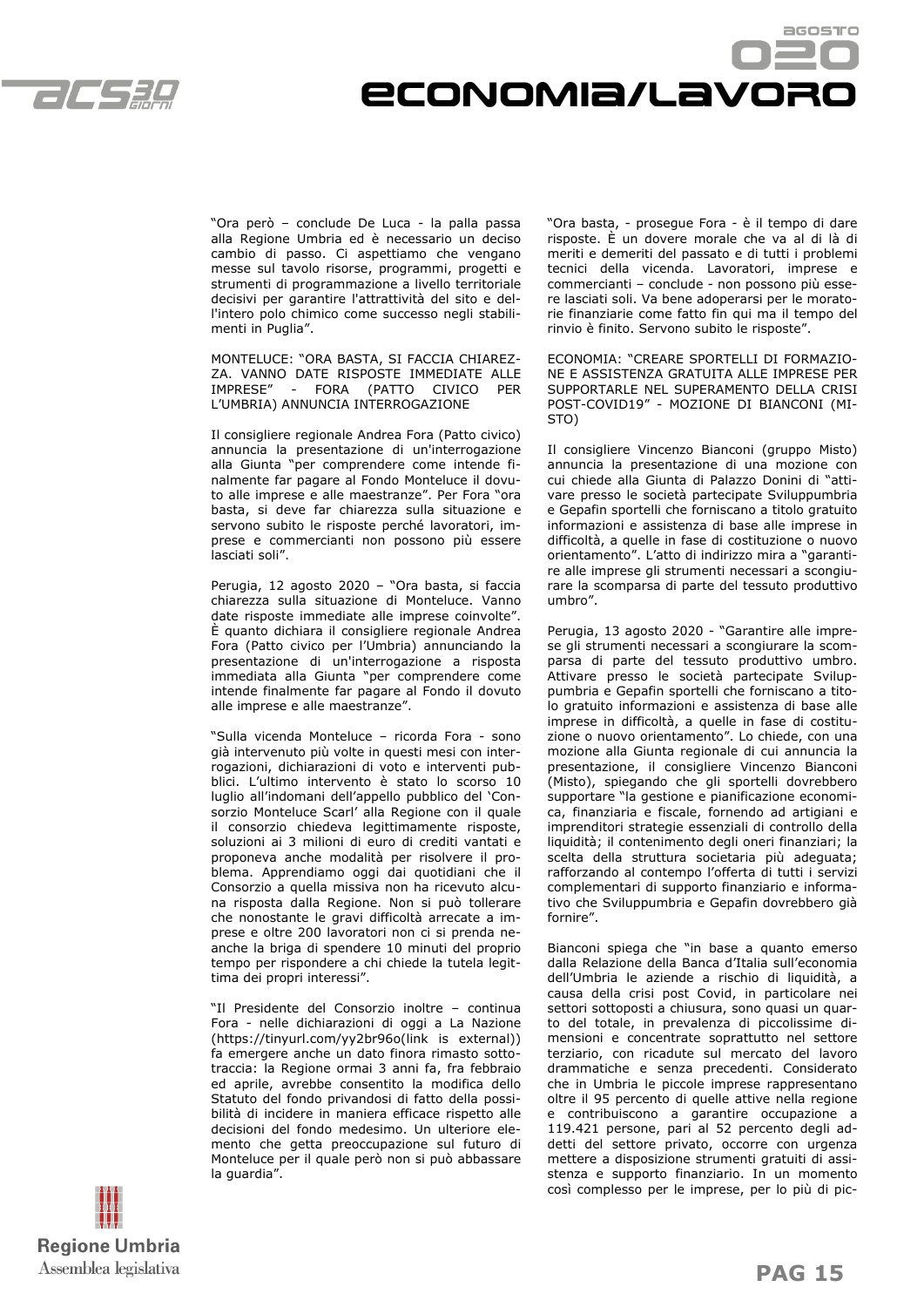



cole dimensioni – aggiunge - i titolari e tutti i collaboratori sono interamente dedicati all'attività produttiva e non hanno il tempo per formarsi e approfondire misure finalizzate alla sopravvivenza delle imprese stesse o la possibilità economica di rivolgersi a consulenti specializzati".

"Al pari delle grandi realtà industriali, bisogna battersi – conclude Vincenzo Bianconi - per la tutela e la sopravvivenza delle piccole imprese della regione che, oltre a garantire occupazione a migliaia di persone, rappresentano un patrimonio inestimabile in termini di cultura, valori e identità".

CRISI EX-MERLONI: "LA VICINANZA AI LAVORA-TORI NON BASTA, LA PROCEDURA DI MOBILITÀ SCENARIO NEFASTO" - NOTA DI DE LUCA (M5S)

Perugia, 21 agosto 2020 - "Sulla crisi della ex-Merloni non possiamo limitarci alla solidarietà verso i lavoratori e le loro famiglie. La politica ha il dovere, da una parte, di cogliere le occasioni che si stanno presentando per progettare un nuovo futuro, dall'altra di tutelare la forza lavoro ed il tessuto imprenditoriale dalle manovre di chi cerca di fare impresa smantellando e svendendo l'esistente per accedere esclusivamente agli ammortizzatori sociali, senza alcun piano aziendale concreto all'altezza della sfida": lo afferma il consigliere regionale Thomas De Luca (M5s).

"La procedura di mobilità avviata per i 584 dipendenti della ex Merloni rappresenta - sostiene De Luca - uno scenario nefasto che va colpire una fascia di territorio, quella tra Umbria e Marche, che già oggi versa in una grave crisi economica e occupazionale. Una zona in cui i cittadini riscontrano quotidianamente la drammaticità della mancanza di prospettive e di opportunità lavorative. Di positivo c'è l'annuncio della sottosegretaria Morani che, insieme alla sottosegretaria Todde, ha convocato un tavolo di crisi per la prima metà di settembre. Ci aspettiamo - conclude - che la Regione Umbria faccia quanto possibile in modo che la situazione rientri e non degeneri ulteriormente".

JP INDUSTRIES: "LE ISTITUZIONI PRENDANO IN CARICO LA SITUAZIONE" - GRUPPO PD ANNUN-CIA MOZIONE

Il gruppo consiliare del Partito democratico all'Assemblea legislativa dell'Umbria interviene sulla situazione della Jp Industries annunciando un atto di indirizzo che verrà presentato nella prossima seduta d'Aula. Per i consiglieri Pd "i lavoratori stanno subendo l'ennesima umiliazione, dopo anni di rimbalzi e cassa integrazione".

Perugia, 22 agosto 2020 - "Le istituzioni devono prendere in carico la vicenda, per questo porteremo il tema all'attenzione dell'Assemblea legislativa, con una mozione da discutere nella prossima seduta d'Aula. I lavoratori non vogliono vivere di cassa integrazione ma vogliono sviluppo. Serve dunque un imprenditore serio, in grado di dare garanzie". Così il gruppo regionale del Partito democratico, che oggi "ha partecipato con il capogruppo Tommaso Bori e la consigliera Donatella Porzi, al presidio di Gualdo Tadino, organizzato dai sindacati Fim, Fiom e Uilm".

"Ai lavoratori Jp Industries che, dopo anni di rimbalzi e cassa integrazione, stanno subendo l'ennesima umiliazione delle procedure di mobilità, la nostra vicinanza e impegno. L'azienda, dopo anni di sostegno - dicono i consiglieri - ha deciso, in maniera unilaterale, di avviare le procedure di mobilità per 600 lavoratori. Un atteggiamento da stigmatizzare e condannare".

"Compito delle istituzioni ora - proseguono i consiglieri - è di difendere i lavoratori e di ricostruire un futuro per il territorio, da tempo provato da una crisi economica diffusa, causata proprio dal colosso dell'elettrodomestico. Servono strumenti incisivi, che sappiano sfruttare le potenzialità del territorio, mettendo a disposizione anche le risorse dell'accordo di programma. Servono imprenditori, in grado di sviluppare un territorio e non prenditori, che pensano solo al profitto".

#### "RECOVERY FUND E OPPORTUNITÀ DI RILANCIO, PERCHÉ IN UMBRIA NON SE NE PARLA ?" - NOTA DI DE LUCA (M5S)

Per il consigliere regionale del Movimento 5 stelle, Thomas De Luca, in Umbria non si parla delle risorse che arriveranno dal Recovery Fund, nonostante si tratti di cifre ingenti e in grado di rilanciare il tessuto produttivo con investimenti infrastrutturali. Secondo De Luca occorre "elaborare un piano di rilancio che risponda alle necessità e valorizzi le potenzialità", ma c'è anche bisogno di "partecipazione, apertura e ascolto delle rappresentanze sindacali, datoriali, accademiche e dei più ampi brani della società civile". Per avere chiarimenti il M5s ha presentato un'interrogazione che sarà discussa in Aula l'8 settembre prossimo.

Perugia, 28 agosto 2020 - "C'è un silenzio surreale in Umbria su una questione che dovrebbe monopolizzare il dibattito pubblico. Quali progetti e quale visione per la nostra regione dalle risorse messe a disposizione dal Recovery Fund?": lo chiede il consigliere regionale del Movimento 5 stelle, Thomas De Luca.

"Parliamo di cifre significative, se ben spese – afferma De Luca - in grado di ridisegnare il paradigma economico e sociale. Parliamo della possibilità di rilanciare il tessuto produttivo con investimenti infrastrutturali in grado di far uscire definitivamente l'Umbria dall'annoso isolamento. Dei 750 miliardi di euro - di cui quasi un terzo, 82 miliardi a fondo perduto e 127 in forma di prestiti, destinati all'Italia - le risorse a disposi-

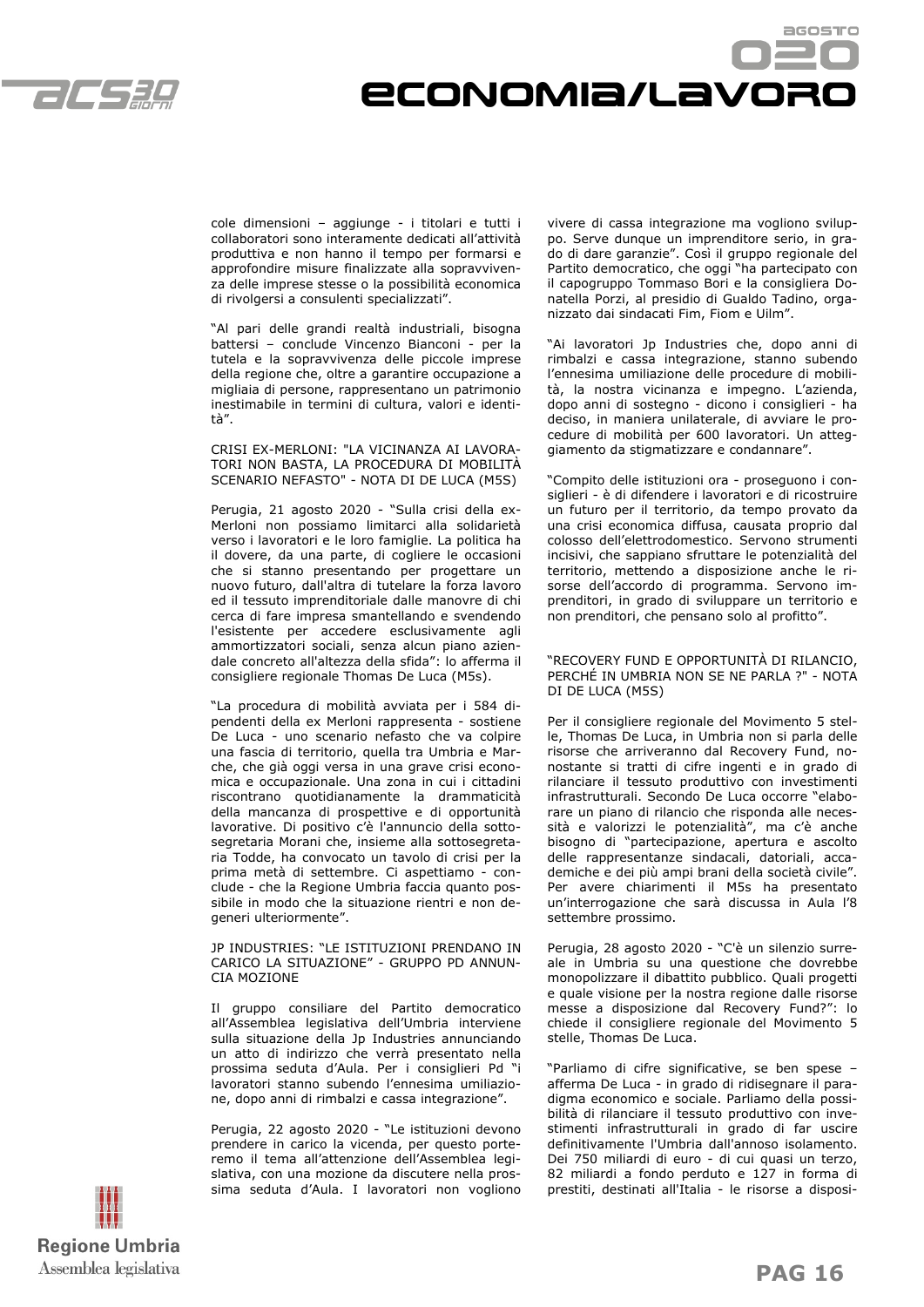

# Economia/lavoro

zione per l'Umbria potrebbero ammontare da un minimo di 700 milioni a un massimo complessivo di oltre 2,5 miliardi, circa il 13 per cento del PIL regionale. Tutto dipenderà dai criteri che Governo e Regioni stanno decidendo. A tale riguardo l'Umbria potrebbe avere un piccolo vantaggio visto che la Conferenza delle Regioni ha affidato il coordinamento politico per la programmazione del Piano nazionale per la ripresa e la resilienza a Donatella Tesei. La Presidente dell'Umbria ha detto che si tratta di 'un'occasione importante da cogliere come Paese e di conseguenza come Regioni'. Affermazioni coraggiose e pienamente condivisibili, in contrapposizione con la linea politica del segretario della Lega, Matteo Salvini, per il quale il Recovery Fund altro non è che un non meglio precisato 'Super Mes' ovvero una fregatura grossa come una casa".

"Il Governo italiano – prosegue De Luca - ha accolto l'invito delle Regioni ad avviare un ragionamento comune e il premier Giuseppe Conte ha affermato che i piani nazionali saranno presentati entro il prossimo 15 ottobre. Le risorse del Recovery Fund per la nostra regione saranno l'occasione per vivere un forte rilancio economico, ma solo se sapremo ascoltare il nostro tessuto sociale e produttivo, mettendo in campo idee, visione e progetti. Mentre in altre Regioni c'è già un'aperta discussione (in Basilicata è stato richiesto un consiglio straordinario) in Umbria nonostante qualche piccolo tentativo di stimolare il dibattito non stiamo assistendo alla centralità che un simile tema meriterebbe. Come gruppo consiliare abbiamo depositato un'interrogazione orale urgente a cui la Giunta risponderà nel prossimo question time in programma l'8 settembre per avere i necessari chiarimenti su come si sta ponendo l'Umbria di fronte a questa enorme sfida. Quali sono le strategie e i progetti che la Giunta regionale intende come prioritari e quali sono le reali prospettive in termini di risorse che l'Umbria può avere a disposizione, al di là delle stime che sono uscite sugli organi di stampa?".

"Riteniamo doveroso - conclude De Luca - aprire un dibattito in Assemblea legislativa per capire che futuro vogliamo tracciare per l'Umbria e cosa proporre per accedere alle somme disponibili. Per elaborare un piano di rilancio che risponda alle necessità e valorizzi le potenzialità c'è però bisogno di partecipazione, apertura e ascolto delle rappresentanze sindacali, datoriali, accademiche e dei più ampi brani della società civile".

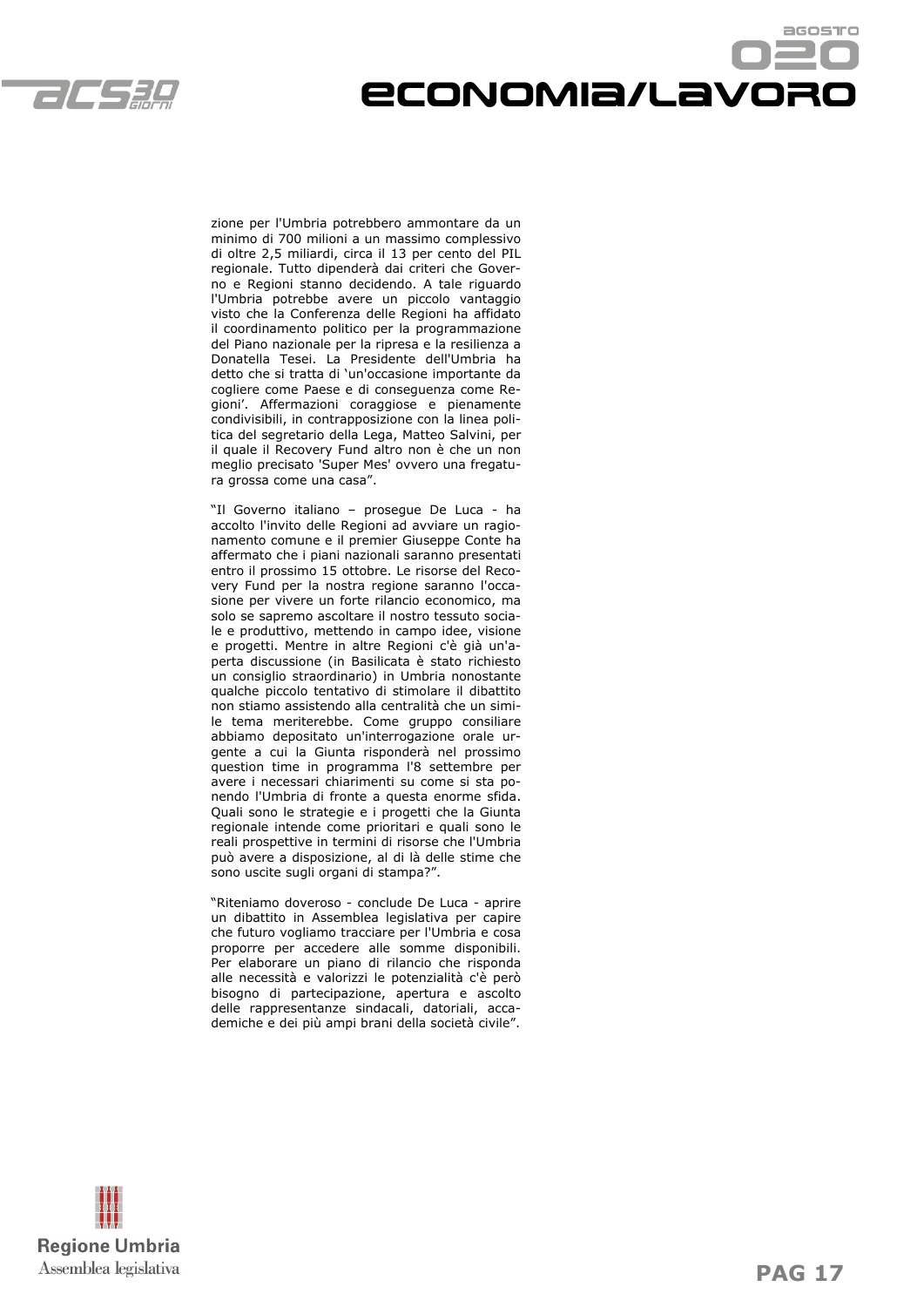



#### MORTE ELVISIO VINTI: "UN PREZIOSO COLLEGA DI LAVORO, UNA PERSONA CARA E GENEROSA" - IL CORDOGLIO DEL CAPO UFFICIO STAMPA DELL'ASSEMBLEA LEGISLATIVA, BERTINI

Perugia, 3 agosto 2020 - "Anche a nome dei giornalisti dell'Ufficio stampa dell'Assemblea legislativa esprimo profondo dolore per la morte di Elvisio Vinti. Sempre impegnato negli organismi professionali, Elvisio è stato anche un prezioso collega di lavoro e una persona cara e generosa. La nostra affettuosa vicinanza alla moglie Marinella e alla figlia Michela". Lo dichiara Tiziano Bertini, capo ufficio stampa dell'Assemblea legislativa dell'Umbria.

COVID: "BASTA FARE TERRORISMO MEDIATICO, COSÌ SI PENALIZZA UNA CITTÀ BELLA E SICURA COME ASSISI" - PASTORELLI (LEGA) SCRIVE AI VERTICI RAI

Il capogruppo regionale della Lega, Stefano Pastorelli, ha scritto una lettera di protesta ai vertici Rai "per il modo allarmistico di confezionare le notizie sulla positività al covid-19 di alcuni frati nei telegiornali nazionali". Per Pastorelli bisogna "smettere di fare terrorismo mediatico, perché così si penalizza una città bella e sicura come Assisi".

Perugia, 11 agosto 2020 – "Basta fare terrorismo mediatico, così si penalizza una città bella e sicura come Assisi". È quanto dichiara il capogruppo regionale della Lega, Stefano Pastorelli, annunciando di aver "scritto una lettera di protesta ai vertici Rai per il modo allarmistico di confezionare le notizie nei telegiornali nazionali".

"Ritengo doveroso per il servizio pubblico radiotelevisivo – spiega Pastorelli – fare informazione e raccontare la realtà dei fatti circa la positività al covid-19 di alcuni frati in ritiro spirituale presso una struttura conventuale. Tuttavia non vedo l'utilità di questa sovrabbondante esposizione mediatica sui Tg nazionalidella Rai, con lunghi ed approfonditi servizi, se non quella di fare audience, giocando sul nome e sulle peculiarità di Assisi. Con questo bombardamento mediatico si fa solo un danno alla città, considerando che i casi sono stati prontamente isolati e che non c'è alcun pericolo di contagio per chi vuole visitare le basiliche Francescane".

"Ho inviato una lettera ai vertici della Rai – prosegue Pastorelli - per manifestare tutto il dissenso, non solo mio, ma quello di partite iva, commercianti, ristoratori, albergatori, che vengono penalizzati dal ridondante ripetersi di questi servizi tv. Nella lettera ho chiesto ai vertici Rai di adoperarsi affinché non si ripetano simili errori di valutazione, sull'opportunità di confezionare notizie in modo allarmistico, massivo e reiterato h24 in piena stagione turistica e per evitare che il servizio pubblico metta ancora a repentaglio la sopravvivenza di attività di ogni tipo e settore del commercio, turismo e attività produttive umbre, con tutto il loro indotto. Soprattutto in questo delicatissimo momento storico dove la situazione è già difficile a causa delle conseguenze socioeconomiche del virus. I comuni umbri stanno ripartendo, facendo registrare significativi aumenti nei flussi di visitatori e turisti e questo anche grazie all'impegno della Regione Umbria che ha investito e investirà risorse importanti per la promozione dell'immagine dei territori. Ma che ora rischia di vedere parzialmente vanificato questo sforzo".

"Un servizio pubblico radiotelevisivo degno di tale nome – conclude Pastorelli - dovrebbe promuovere le regioni e non penalizzarle. Si dovrebbe parlare più spesso della bellezza delle città umbre in fatto di storia, cultura, arte, tradizione, enogastronomia. E si dovrebbe parlare di più degli sforzi profusi da una Regione come l'Umbria che si è contraddistinta per la lodevole gestione dell'emergenza sanitaria, sicuramente coadiuvata dal grande senso civico del popolo umbro, pronto ad accogliere pellegrini, turisti e visitatori di tutta Italia e di tutto il mondo".

INFORMAZIONE ISTITUZIONALE: "ACS 30 GIORNI", ONLINE L'EDIZIONE SULL'ATTIVITÀ DELL'ASSEMBLEA LEGISLATIVA DI LUGLIO 2020

Perugia, 25 agosto 2020 – Tutta l'attività di informazione istituzionale prodotta dall'Ufficio stampa dell'Assemblea legislativa dell'Umbria a Luglio 2020, attraverso l'Agenzia Acs, è disponibile nel mensile online "Acs 30 giorni". La pubblicazione, in formato pdf, può essere sfogliata e scaricata all'indirizzo: https://tinyurl.com/acsluglio-2020(link is external)

Le notizie e gli aggiornamenti da Palazzo Cesaroni, sede dell'Assemblea legislativa dell'Umbria, possono essere quotidianamente seguiti sul web (www.alumbria.it(link is external)) e attraverso i social media: Youtube (http://goo.gl/OG6jOj(link is external)), Twitter (AcsNewsUmbria), Facebook (consiglioregionaleumbria) e Instagram (Regione Umbria News).

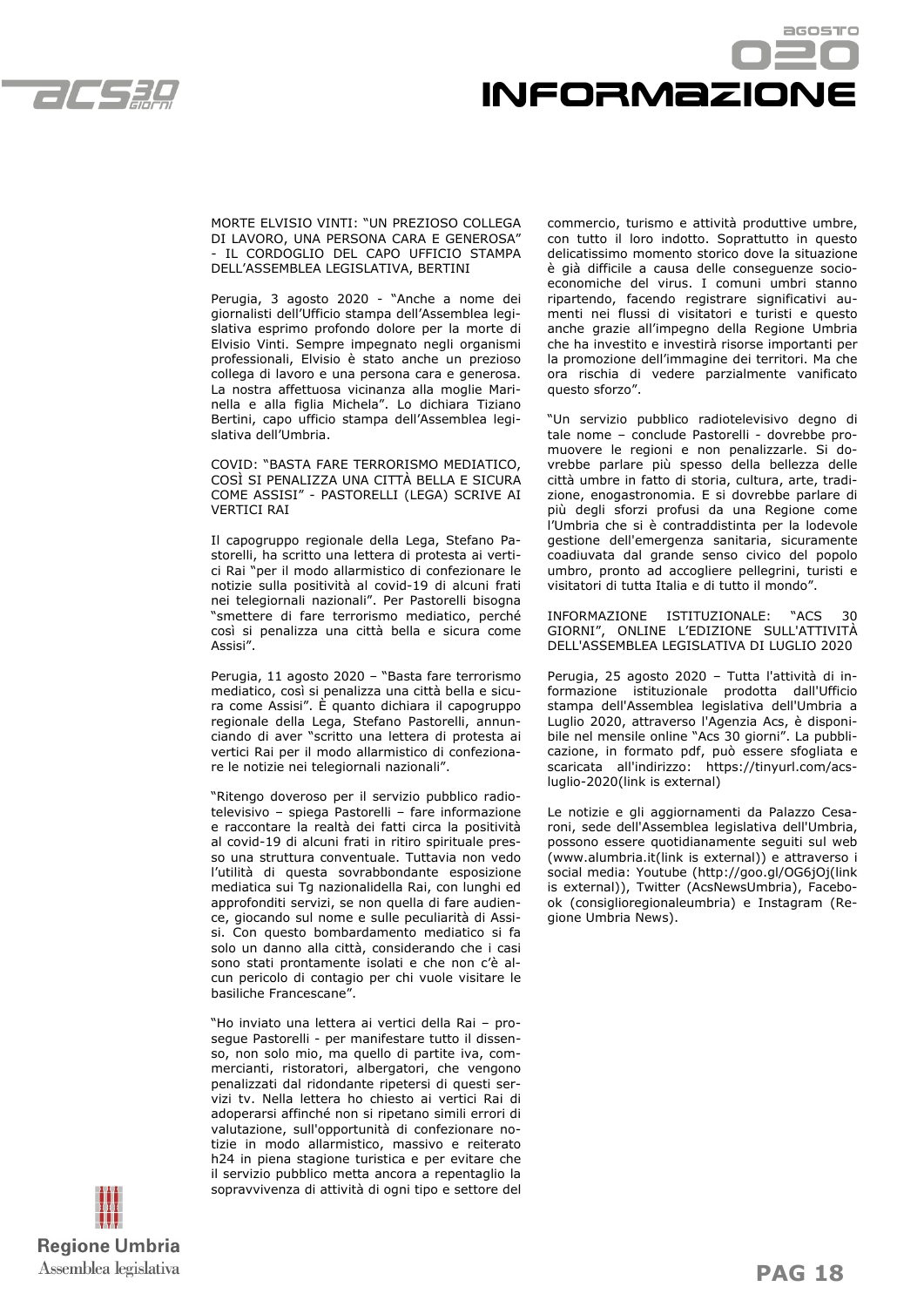

## agostro **INFRaSTRUTTTURE**

PONTE DI CORBARA: "SITUAZIONE INFRA-STRUTTURA, TEMPI PER PERCORRIBILITÀ AN-CHE DEI MEZZI PESANTI" - PEPPUCCI (LEGA) ANNUNCIA INTERROGAZIONE

Il consigliere regionale Francesca Peppucci (Lega) annuncia la presentazione di una interrogazione all'assessore ai Trasporti, Enrico Melasecche per conoscere la "situazione attuale del Ponte di Corbara, i presumibili tempi per il ritorno alla normalità anche per i mezzi pesanti, se ci sono colpe imputabili a specifici soggetti e quali iniziative si stanno intraprendendo per garantire il ripristino della viabilità lungo la Strada Statale 448".

Perugia, 27 agosto 2020 – "Situazione attuale nella quale si trova il Ponte di Corbara, i presumibili tempi per il ritorno alla normalità anche per i mezzi pesanti, se ci sono colpe imputabili a specifici soggetti e quali iniziative si stanno intraprendendo per garantire il ripristino della viabilità lungo la Strada Statale 448". Il consigliere regionale della Lega, Francesca Peppucci, in seguito alla riapertura del Ponte di Corbara, inaugurato nella mattinata di oggi, giovedì 27 agosto e che sarà "percorribile a senso di circolazione alternato per i mezzi sotto le 3,5 tonnellate", annuncia in proposito una interrogazione alla Giunta regionale.

"I lavori sul Ponte di Corbara – rimarca Peppucci - sono stati realizzati in breve tempo, poco più di un mese, e rappresentano una svolta importante per il traffico dell'intera regione. La Giunta e l'assessore Melasecche hanno dimostrato ancora una volta estrema concretezza riattivando celermente un'infrastruttura centrale per l'Umbria e questo rappresenta un'ulteriore prova del netto cambio di passo rispetto al passato".

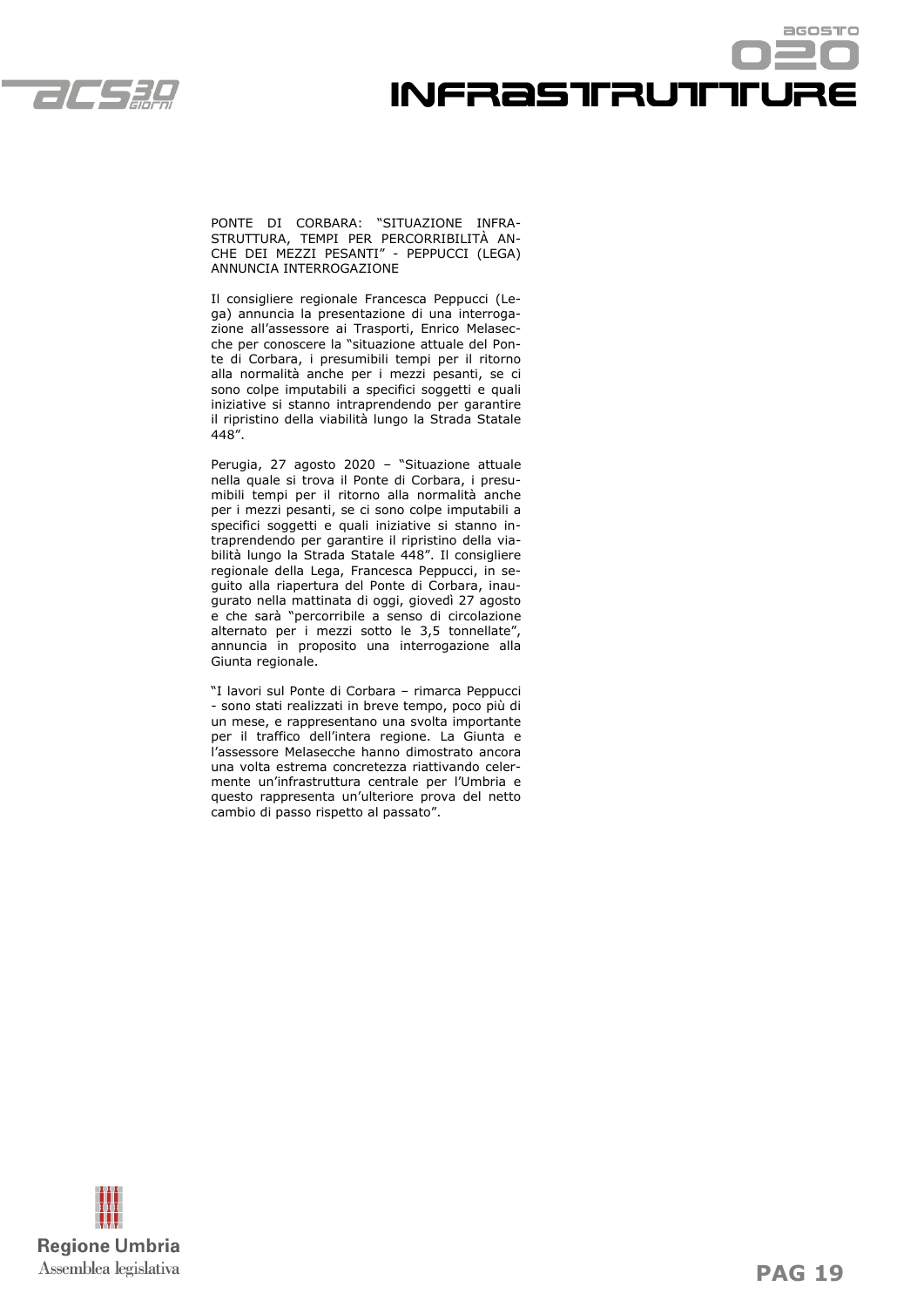

Istruzione/formazione

#### ISTRUZIONE: "VALORIZZARE E DIFFONDERE LA CULTURA SCIENTIFICA E TECNOLOGICA" - PRO-POSTA DI LEGGE DI FORA (PATTO CIVICO)

Il consigliere regionale Andrea Fora (Patto civico per l'Umbria) annuncia la presentazione di una proposta di legge che mira a "valorizzazione e la diffusione della cultura scientifica e tecnologica". Otto le azioni individuate, oltre alla creazione dell'Elenco regionale dei soggetti della cultura scientifica e tecnologica, per "facilitare la conoscenza del mondo della scienza e della tecnologia da parte della società e l'instaurarsi di rapporti di collaborazione permanente, anche a livello nazionale e internazionale, allo scopo di realizzare progetti comuni e favorire lo scambio di materiali, esperienze e competenze".

Perugia, 10 agosto 2020 - "Favorire la comprensione della scienza da parte di un pubblico più vasto, sottolineandone la centralità per uno sviluppo sostenibile, sostenendo la crescita della ricerca scientifica e rivendicando alla scienza e alla tecnologia il carattere di attività culturali nelle quali, oltre alla ragione, recitano un ruolo importante creatività e immaginazione". Questo uno degli obiettivi della proposta di legge "Norme per la valorizzazione e la diffusione della cultura scientifica e tecnologica", presentata dal consigliere regionale Andrea Fora (Patto civico per l'Umbria).

Evidenziando che "l'attività di tutela e valorizzazione del patrimonio e di diffusione della cultura scientifica non può essere conseguito solo con interventi e riforme a costo zero ma implica necessariamente una crescita significativa dell'investimento pubblico" Fora propone otto azioni per conseguire le finalità della norma: "Sostenere le istituzioni, le strutture permanenti e le organizzazioni presenti nel territorio regionale, dotate di specifiche e solide competenze professionali, impegnate nella diffusione, condivisione e comprensione pubblica della scienza e della tecnologia; sensibilizzare tutti i soggetti impegnati nella ricerca e nella diffusione della scienza e della tecnologia, in modo da creare un collegamento diretto tra cultura scientifica, impresa e scuola, ed eliminare l'attuale frattura tra mondo della ricerca e delle applicazioni, da un lato, e società, dall'altro; garantire un'efficace e corretta diffusione capillare della cultura scientifica certificandone autorevolmente la qualità; incoraggiare la ricerca nel settore delle scienze, delle tecniche e dell'industria, facendo entrare i loro contenuti nella cultura di base dei cittadini; stimolare l'attivazione di centri di orientamento e di informazione capaci di favorire la più larga partecipazione dei cittadini alla discussione sul ruolo della ricerca scientifica e tecnica come elemento fondamentale per uno sviluppo sostenibile; favorire l'instaurarsi di rapporti di collaborazione permanente anche con istituzioni di altri paesi, per mettere in comune risorse, realizzare progetti comuni, scambiare materiali, esperienze e competenze; contribuire a tutelare e valorizzare il patrimonio tecnico-scientifico e industriale della nostra regione, sostenendo l'impegno delle istituzioni e di tutti i soggetti che allestiscono esposizioni didatticamente accurate e accessibili al grande pubblico; promuovere azioni di sistema per favorire la creazione di itinerari e programmi di turismo scientifico che possano attrarre in Umbria flussi di visitatori interessati a temi legati a scienza e tecnologia".

La legge auspica infine lo stanziamento di risorse da destinare a quei progetti che meglio si rendono funzionali alla realizzazione delle sue finalità e l'istituzione dell'Elenco regionale dei soggetti della cultura scientifica e tecnologica, per "facilitare la conoscenza del mondo della scienza e della tecnologia da parte della società e l'instaurarsi di rapporti di collaborazione permanente, anche a livello nazionale e internazionale, allo scopo di realizzare progetti comuni e favorire lo scambio di materiali, esperienze e competenze".

SCUOLA: "SE LA PRESIDENTE TESEI VUOLE RINVIARE L'APERTURA LO FACCIA MA SE NE ASSUMA LA RESPONSABILITA'" - BETTARELI (PD) ANNUNCIA INTERROGAZIONE

Il consigliere Michele Bettarelli (Pd) commenta le dichiarazioni della presidente della Giunta, Donatella Tesei, sulla riapertura delle scuole. Per Bettarelli, che annuncia la presentazione di una interrogazione, esse "rischiano, ad oggi, di mettere in seria difficoltà tante famiglie e soprattutto i ragazzi che non possono più permettersi di perdere un'ora di lezione dopo i mesi di assenza dovuti all'emergenza sanitaria".

Perugia, 22 agosto 2020 - "La presidente della Giunta regionale, Donatella Tesei, comunica solo oggi e solo dalla prima pagina di una testata giornalistica, il possibile slittamento dell'apertura delle scuole in Umbria. E poi demanda in modo del tutto strumentale questa decisione ad eventuali deroghe governative". Lo sottolinea il consigliere regionale Michele Bettarelli (Partito democratico), secondo cui "la verità è che il ministero dell'Istruzione ha indicato ormai da tempo il 14 settembre come data per la riapertura delle scuole ma non tutte le regioni si sono allineate a questa indicazione, con governatori che legittimamente hanno emanato delibere per ritardare l'inizio dell'anno scolastico, come Calabria e Puglia, con calendari stabiliti dai presidenti di Regione".

Bettarelli continua ricordando che "noi siamo in Umbria, dove questa mattina i genitori umbri hanno appreso da un'intervista sulla carta stampata che (forse) la riapertura delle scuola subirà uno slittamento. Nella piena certezza di tutelare sempre e in primis la salute pubblica, le dichiarazioni improvvise della presidente rischiano, ad oggi, di mettere in seria difficoltà tante famiglie e soprattutto i ragazzi che non possono più per-

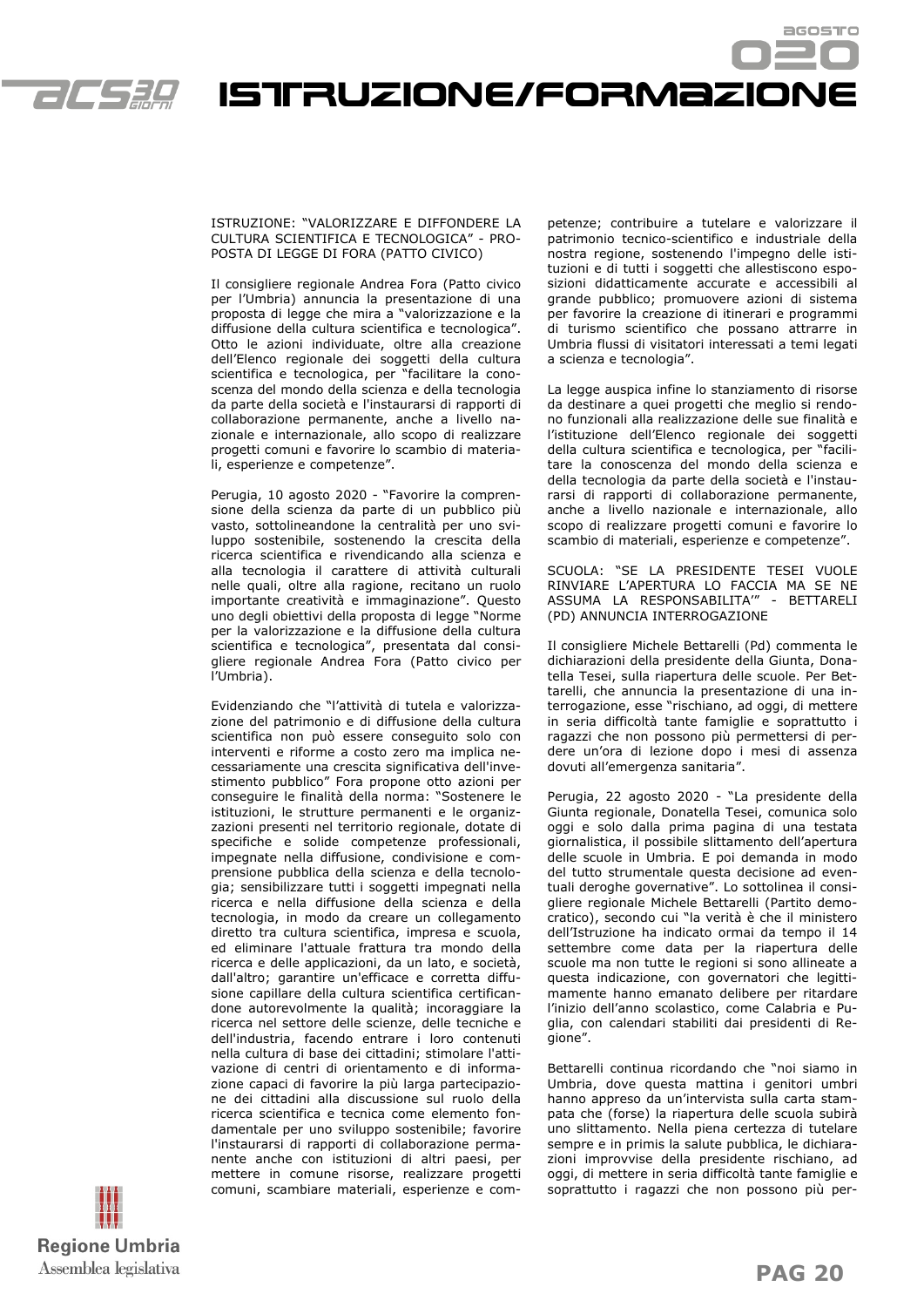

Istruzione/formazione

mettersi di perdere un'ora di lezione dopo i mesi di assenza dovuti all'emergenza sanitaria. Un'incertezza, quella sul calendario scolastico (ma anche sui trasporti e sul personale docente e non docente) che è di sola competenza regionale e non può essere scaricata in modo irre-.<br>Isul Governo. un'interrogazione urgente per avere chiarezza e certezza sulle date previste per la riapertura degli Istituti scolastici nella nostra Regione".



acostro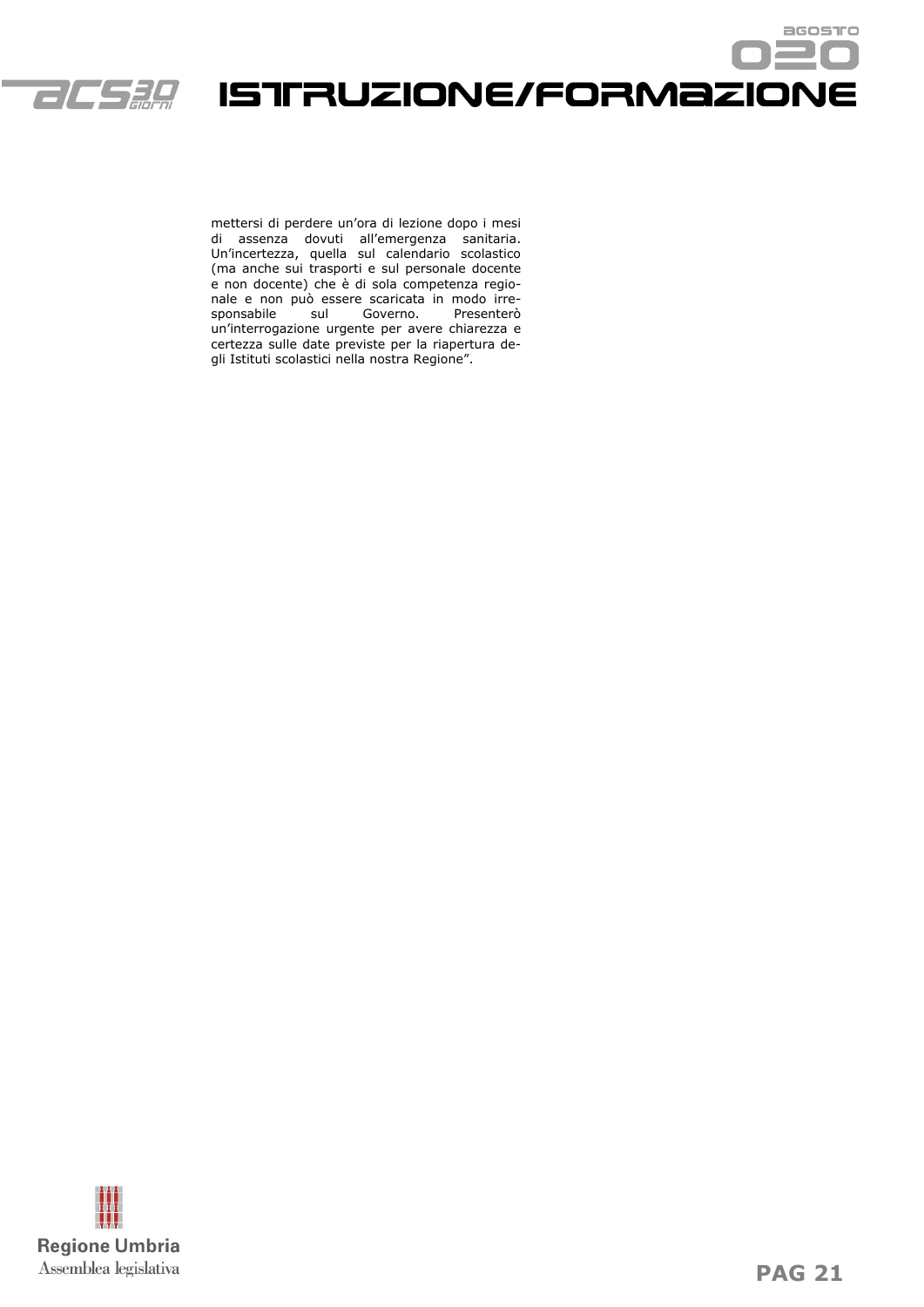



#### "MANIFESTARE ALLA COMMISSIONE GIUSTIZIA DEL PARLAMENTO LA PIÙ FERMA OPPOSIZIONE AL DDL 'ZAN' SU OMOTRANSFOBIA" - PASTO-RELLI (LEGA) ANNUNCIA MOZIONE

Il capogruppo Stefano Pastorelli, a nome del gruppo Lega, annuncia una mozione, con cui chiede l'impegno della presidente Tesei e dell'intero Esecutivo regionale a "manifestare presso il Parlamento della Repubblica Italiana e, in particolare, presso la Presidenza della II Commissione (Giustizia) della Camera dei Deputati la propria più ferma opposizione all'approvazione del disegno di legge che prevede di estendere ai reati contenuti nel Codice penale riguardanti le manifestazioni d'odio quelli generati dall'omofobia e dalla transfobia.

Perugia, 1 agosto 2020 – Il capogruppo Stefano Pastorelli, a nome del gruppo Lega, annuncia una mozione, con cui chiede l'impegno della presidente Tesei e dell'intero Esecutivo regionale a "manifestare presso il Parlamento della Repubblica Italiana e, in particolare, presso la Presidenza della II Commissione (Giustizia) della Camera dei Deputati la propria più ferma opposizione all'approvazione di una legge (ddl Zan, ndr.) che risulterebbe liberticida, perché andrebbe a violare la libertà di pensiero, la libertà di parola, la libertà di opinione, la libertà di associazione, la libertà di stampa, la libertà di educazione, la libertà di insegnamento e la libertà religiosa".

Per il capogruppo della Lega la normativa che si intende approvare (che prevede di estendere ai reati contenuti nel Codice penale riguardanti le manifestazioni d'odio quelli generati dall'omofobia e dalla transfobia, ndr) "potrebbe generare il rischio di non prevenire o punire le discriminazioni, bensì quella di impedire qualsiasi forma di manifestazione di pensiero e si perverrebbe a inibire di fatto, dietro minaccia di sanzione penale, ogni attività e iniziativa che sia contraria alla diffusione dell'ideologia gender nelle scuole, oppure di opposizione alle adozioni di bambini da parte di persone omosessuali, oppure di denuncia della pratica del cosiddetto utero in affitto, tutte comunque espressioni di un libero pensiero. Tale normativa renderebbe impossibile criticare o manifestare contrarietà allo svolgimento di gay pride davanti ai luoghi di culto, o, addirittura, leggere alcuni brani della Sacra Scrittura o del Catechismo della Chiesa Cattolica".

Da parte della Lega anche "solidarietà al sindaco di Foligno, Stefano Zuccarini, per gli attacchi ricevuti dall'associazione LGBT 'Omphalos' a seguito dell'approvazione, da parte del Consiglio comunale della città, di una mozione avente la stessa finalità di quella regionale, ovvero di manifestare presso il Parlamento il dissenso verso il Ddl Zan".

#### OMOTRANSFOBIA: "DIFENDIAMO I DIRITTI E COMBATTIAMO L'ODIO. LA LEGGE ZAN E' UN PROVVEDIMENTO DI CIVILTÀ" - NOTA DEL GRUPPO REGIONALE PD

Il gruppo del Partito democratico a Palazzo Cesaroni interviene in merito al disegno di legge Zan sull'omotransfobia, "una legge di civiltà che mancava al nostro Paese". Per i consiglieri Bori, Bettarelli, Meloni, Paparelli e Porzi "l'atteggiamento della destra umbra è l'ennesima ferita per l'Umbria democratica e civile, quella della 'Marcia della pace' di Capitini, della tolleranza e della solidarietà".

Perugia, 3 agosto 2020 – "Invece di occuparsi di Umbria, di come creare rilancio e posti di lavoro, di come sfruttare le opportunità dell'Europa o di come rilanciare il sistema sanitario che ci ha protetto dal Covid, il centrodestra umbro a trazione leghista passa le sue giornata a bombardare il Parlamento prendendosela con il Ddl Zan, contro l'omotransfobia, una legge di civiltà che mancava al nostro Paese". Così il gruppo del Partito democratico, che prosegue: "Non esistono leggi liberticide o prerogative violate, esiste soltanto una legge necessaria, che protegge le persone della comunità LGBT+, mettendoci finalmente in linea con gli altri paesi europei".

"L'obiettivo della legge – spiegano i consiglieri Tommaso Bori, Michele Bettarelli, Simona Meloni, Fabio Paparelli e Donatella Porzi – è quello, attraverso 9 articoli che hanno accolto anche le proposte del centrodestra, di introdurre l'orientamento e il genere sessuale negli articoli del codice penale che punivano già la propaganda e l'istigazione a delinquere per motivi di discriminazione. Ma si vuole anche andare ad estendere la legge Mancino (che già prevede il carcere per chi incita a commettere violenza o provocazione alla violenza per motivi etnici, nazionali o religiosi) aggiungendo motivi legati a sesso, genere, orientamento sessuale o identità di genere. Ovviamente sono consentite le libere espressioni di convincimenti od opinioni, nonché condotte legittime riconducibili al pluralismo delle idee e alla libertà di scelta".

"L'atteggiamento della destra umbra – proseguono Bori, Bettarelli, Meloni, Paparelli e Porzi – è l'ennesima ferita per l'Umbria democratica e civile, quella della 'Marcia della pace' di Capitini, della tolleranza e della solidarietà. Una ferita che fa il paio con quella inferta della presidente Tesei sull'interruzione volontaria di gravidanza. L'appello, accorato che lanciamo alla maggioranza è quello di fermarsi, perché il rischio è di tornare alle porte del Medioevo, a combattere per dover affermare i propri diritti".

"PER L'ORVIETANO SERVE CAMBIO DI PASSO SU INFRASTRUTTURE, AMBIENTE, SANITÀ E AREE INTERNE" - NOTA DI BORI (PD)

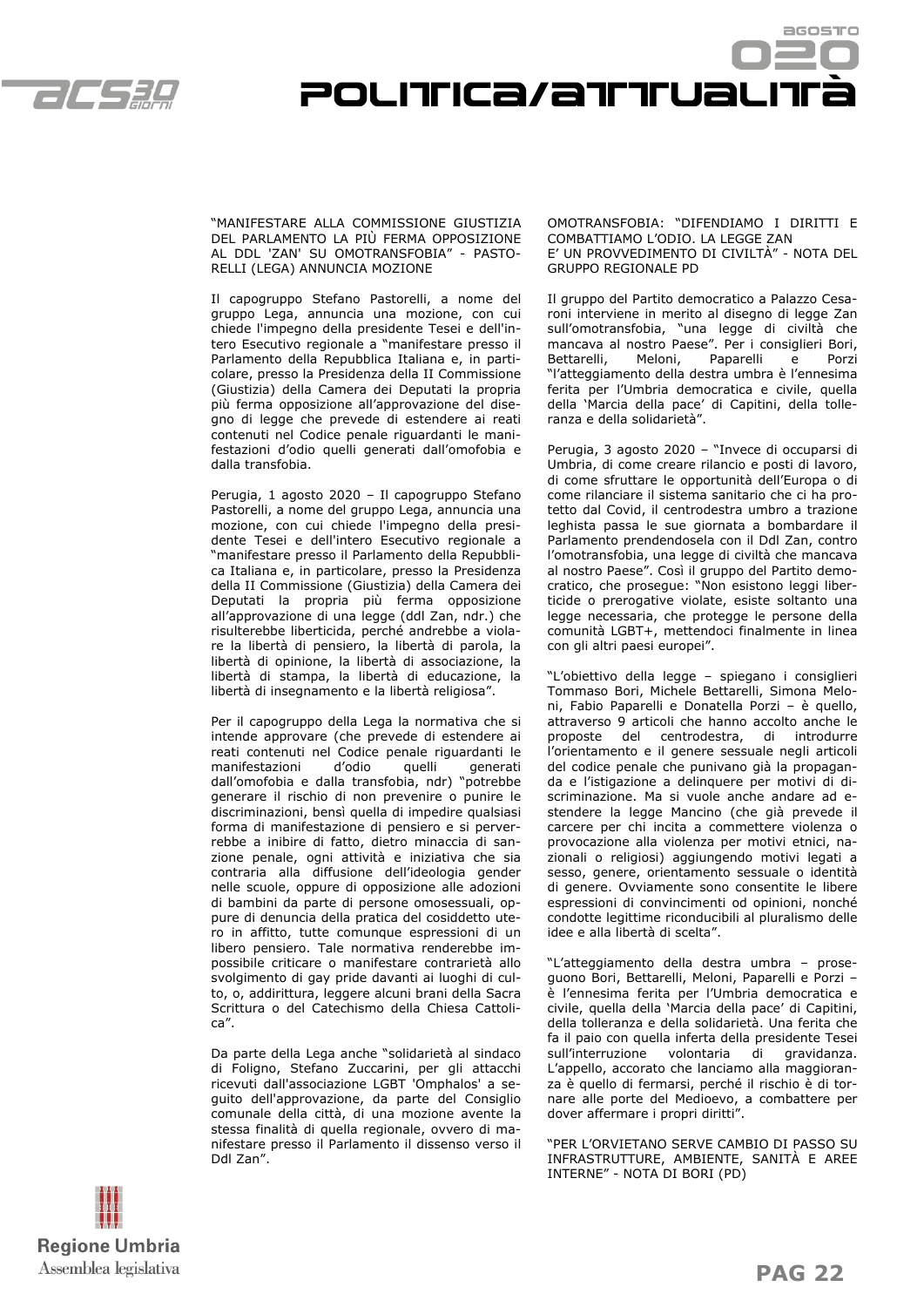



Il capogruppo regionale del Pd Tommaso Bori (Pd) ha partecipato ad una serie di incontri nell'area dell'orvietano. Per Bori "serve cambio di passo su infrastrutture, ambiente, sanità e aree interne".

Perugia, 4 agosto 2020 – "Serve cambio di passo su infrastrutture, ambiente, sanità e aree interne". È quanto dichiara il capogruppo regionale del Partito democratico a Palazzo Cesaroni, Tommaso Bori, che ieri ha partecipato ad una serie di incontri nell'area dell'orvietano.

Per Bori "serve maggiore attenzione alla strategia Aree interne, ai temi dell'ambiente come rifiuti e servizio idrico, alla sanità territoriale e ospedaliera, da riprogrammare per il prossimo futuro. E non vanno sottovalutate le emergenze infrastrutturali, come quella aperta con il ponte di Baschi. Serve un passo in avanti per l'area interna, per la ripartenza e la riprogrammazione della sanità e, soprattutto la progettazione e la manutenzione delle infrastrutture".

"La Regione – prosegue Bori - dovrà fare di tutto per far sì che il ponte sul lago di Corbara, chiuso per problemi di sicurezza, possa essere rimesso in funzione il prima possibile, così da assicurare collegamenti fondamentali. È quello che ho ribadito – conclude - in un appuntamento con i sindaci dell'area, ed è quello che ho detto incontrando gli iscritti del Partito democratico in un confronto coordinato dalla consigliera comunale di Orvieto, Martina Mescolini, e dal sindaco di Baschi, Damiano Bernardini".

"BUON LAVORO A NUOVO COORDINATORE LEGA GIOVANI UMBRIA, JACOPO PASTORELLI" - NOTA DEL GRUPPO DELLA LEGA

Perugia, 6 agosto 2020 – "Complimenti e auguri di buon lavoro a Jacopo Pastorelli eletto nuovo Coordinatore per la Lega Giovani Umbria in occasione del Congresso nazionale". È quanto dichiarano i consiglieri regionali del gruppo della Lega.

"La Lega in questi ultimi anni – continuano i consiglieri - ha lavorato molto per far crescere il movimento giovanile sia nei numeri che nell'organizzazione, sviluppando idee e iniziative che hanno contribuito in maniera costruttiva al dibattito sul futuro dei territori. Un ringraziamento al coordinatore federale, l'onorevole Luca Toccalini e al Coordinatore uscente, il deputato Riccardo Augusto Marchetti, per quanto fatto in passato. La Lega è una forza destinata a crescere sempre più sul panorama politico regionale e nazionale. Attraverso il movimento giovanile vogliamo creare una nuova classe dirigente in grado di affrontare le sfide che dovranno essere affrontate. La strada intrapresa è quella giusta".

"LA PRESIDENTE TESEI DEVE DARE SPIEGAZIO-NI SULLA SITUAZIONE DEL BILANCIO DEL CO-

#### MUNE DI MONTEFALCO" - CONFERENZA STAMPA DEI GRUPPI DI MINORANZA

Si è svolta questa mattina una video-conferenza stampa dei gruppi di minoranza dell'Assemblea legislativa dell'Umbria sul tema del disavanzo del Comune di Montefalco. Per i consiglieri regionali Bori, Bettarelli (Pd) e De Luca (M5S) "la presidente della Giunta, Donatella Tesei, deve dare spiegazioni in Aula sull'enorme voragine del bilancio di Montefalco che si è creata quando lei era sindaco di quel Comune".

Perugia, 6 agosto 2020 – "La presidente della Giunta regionale, Donatella Tesei, venga in Aula a dare spiegazioni sull'enorme voragine del bilancio di Montefalco che si è creata quando lei era sindaco di quel Comune". È quanto emerso dalla video-conferenza stampa dei gruppi di opposizione dell'Assemblea legislativa che si è svolta questa mattina. Alla conferenza hanno preso parte Tommaso Bori, Michele Bettarelli, Fabio Paparelli (Pd) e Thomas De Luca (M5S), oltre al parlamentare Walter Verini (Pd) e ai consiglieri comunali del gruppo "Siamo Montefalco" Vincenzo Riommi, Roberto Micanti e Daniele Morici.

Per Tommaso BORI (Pd) "la presidente Tesei deve dare delle spiegazioni ai cittadini per i dieci anni in cui ha amministrato il Comune di Montefalco e durante i quali si è creato un disavanzo nel bilancio di oltre 4,2 milioni di euro. Non un buco ma una voragine enorme. Noi stiamo lavorando, insieme ai consiglieri comunali di opposizione, per il bene dei cittadini e delle imprese di Montefalco. Non è negando la verità di mala amministrazione che si risolverà il problema. Ci sarà chi pagherà per le responsabilità contabili e penali. Quello che noi vogliamo è tentare di risolvere questa difficile situazione che avrà un peso inevitabile su tutti i servizi e le attività future che l'amministrazione dovrà svolgere. La presidente Tesei deve rispondere a tutti i cittadini dell'Umbria. Perché quando noi dicevamo la verità su questa situazione, la presidente Tesei anche in Aula ha negato l'esistenza stessa di qualunque tipo di debito. Ha mentito di fronte ai cittadini e agli elettori. L'amministrazione comunale ora sta portando avanti un piano farlocco che rimanda solo i tempi perché quello che interessa sono le campagne elettorali. Prima ci si è fatti grandi con una buona amministrazione che era solo uno spendere più di quello che si poteva per aumentare il consenso. Ora si vuole allontanare il più possibile la certificazione della verità, di una malagestione dalla Presidente della Regione. Affidare i conti a posto della Regione e della sua sanità ad un ex sindaco che ha generato questa situazione disastrosa, è come mandare un vampiro all'interno della'Avis. Serve un atto di trasparenza e di assunzione di responsabilità. Aver mentito agli umbri su cose già verificate dimostra una totale mancanza di senso delle istituzioni".

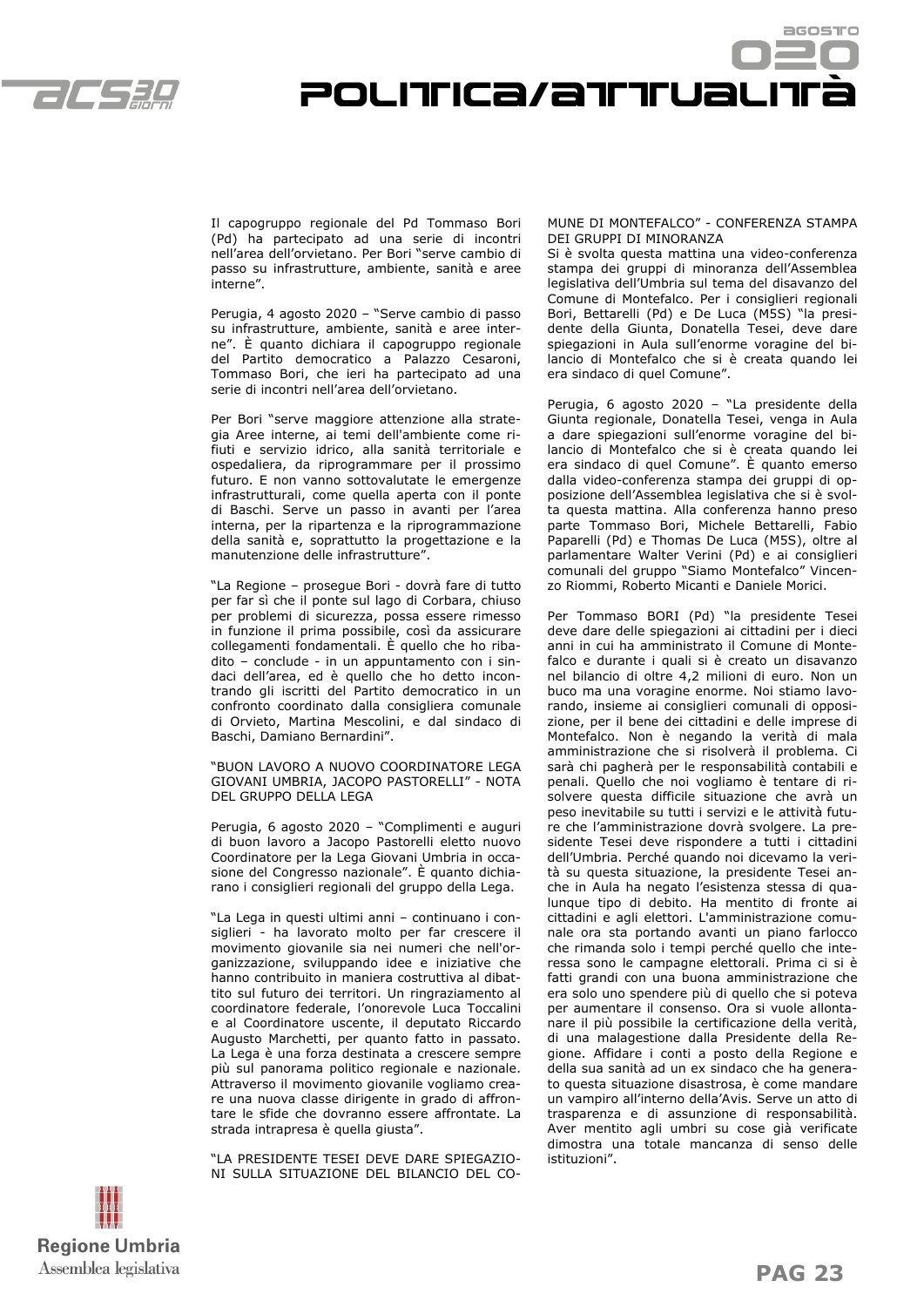

Nel suo intervento Thomas DE LUCA (Movimento 5 Stelle) ha chiesto che "la presidente Tesei venga in Aula a spiegare quello che ha fatto da sindaco di Montefalco, perché la partita è collegata alla sua gestione come Presidente di Regione. Donatella Tesei deve dare risposte e non può pensare di non metter la faccia su questa situazione disastrosa. Anche in campagna elettorale noi chiedevamo chiarimenti in merito alla situazione del bilancio di Montefalco e Donatella Tesei rispondeva che non esisteva alcun buco. La situazione attuale dimostra come quelle affermazioni fossero false. In questo momento c'è la certificazione che il buco c'è. La strada per uscirne sarà lunga e difficile. Lo posso testimoniare avendo vissuto una situazione simile al Comune di Terni. E tutto questo andrà a gravare sulle spalle dei cittadini di Montefalco. Il Movimento 5 Stelle ha portato il tema a livello parlamentare grazie ad una interrogazione della senatrice Emma Pavanelli, che vuole coinvolgere il Ministero delle Finanze e quello degli Interni per l'attività di controllo di loro competenza".

Per Michele BETTARELLI (Pd) "il consiglio comunale di Montefalco di martedì scorso, che ha certificato il buco di bilancio, ha dimostrato l'incapacità di governare dell'attuale amministrazione. Le dichiarazioni del Sindaco e degli assessori lasciano basiti. C'è da essere molto preoccupati per un comune dell'importanza di Montefalco. Non si deve far passare il messaggio che la bellezza di Montefalco possano essere trascinate in una vicenda che è solo amministrativa e di mala gestione che va avanti da dieci anni. Come consiglieri regionali non possiamo che esprimere vicinanza e stima per il lavoro che coraggiosamente stanno portando avanti i consiglieri di minoranza di Montefalco". DMB/

#### "MOLTO PREOCCUPATI PER IL CLIMA DI ODIO E RAZZISMO" - NICCHI (LEGA) SU "ATTO VANDA-LICO ALLA SEDE DELLA LEGA A PERUGIA"

Perugia, 7 agosto 2020 - "Esprimo totale solidarietà a Matteo Salvini e tutti gli iscritti alla Lega". Lo dichiara il consigliere regionale Daniele Nicchi (Lega - presidente della Prima Commissione) facendo riferimento al "gravissimo gesto di intolleranza politica nei confronti di Matteo Salvini, atteso questa mattina a Perugia per l'inaugurazione della nuova sede della Lega".

Nicchi spiega che "poche ore prima del taglio del nastro, gravi gesti di vandalismo sono stati perpetrati nei confronti dei locali e degli arredi. Le Forze dell'ordine stanno effettuando le necessarie operazioni per assicurare alla giustizia persone che non meritano neppure tale appellativo, per un gesto di violenza e di provocazione senza uguali nella civilissima Perugia".

"FERMA CONDANNA PER L'ATTO VANDALICO AI DANNI DELLA SEDE DELLA LEGA A PERUGIA" - NOTA DEL GRUPPO PD

Perugia, 7 agosto 2020 - "Ferma condanna per l'atto vandalico e provocatorio che ha macchiato la nuova sede della Lega nel quartiere di Fontivegge a Perugia". La esprime il Gruppo regionale del Partito Democratico, manifestando "oggi, noi, quella solidarietà che in passato non abbiamo riscontrato a fronte di numerosi atti vandalici che hanno colpito le nostre sedi e i nostri circoli".

POLITICa/aTTTUaLIT

I consiglieri regionali del Partito democratico si dicono "fermamente convinti che le sedi di partito, di tutti i partiti, siano luoghi di discussione e presidi di democrazia, per questo condanniamo fermamente quanto accaduto augurandoci che i responsabili di questo gesto, ancora ignoti, siano quanto prima identificati. Restiamo sgomenti di fronte alle gravi accuse diffuse pubblicamente dalle fila leghiste: rappresentanti delle Istituzioni del partito di Matteo Salvini hanno da subito individuato nei 'democratici' e nella 'sinistra' i responsabili di questo gesto, alimentando pubblicamente un clima d'odio senza alcuna responsabilità politica e istituzionale".

"Constatiamo - concludono - come ormai la Lega in Umbria segue fedelmente le orme del suo leader nazionale che il 7 agosto di un anno fa, dai lettini della Riviera romagnola invocava i pieni poteri, sostituendosi alla giustizia ed esponendo anche in Umbria alla gogna mediatica i colpevoli, i nemici di turno".

#### "SU BUCO BILANCIO DI MONTEFALCO LA LEGA GETTA FANGO SU MINORANZE" - NOTA DEI CONSIGLIERI PD E M5S

I consiglieri regionali Tommaso Bori, Michele Bettarelli, Simona Meloni, Fabio Paparelli, Donatella Porzi (Pd) e Thomas De Luca (M5S) tornano sul "buco di bilancio" del Comune di Montefalco sostenendo che "è così grave che i parlamentari della Lega hanno dovuto attendere che Salvini arrivasse in Umbria per capire che cosa dichiarare". Per i consiglieri di opposizione il "comunicato dei parlamentari leghisti ha gettato fango sulle minoranze, confondendo in modo pretestuoso e strumentale la bellezza di Montefalco con l'operato dell'amministrazione comunale guidata da Donatella Tesei".

Perugia, 11 agosto 2020 – "Quello che è accaduto a Montefalco con il buco di bilancio certificato dal Consiglio Comunale, è così grave che i parlamentari della Lega hanno dovuto attendere che Matteo Salvini arrivasse in Umbria e proferisse parola per capire che cosa dichiarare". È quanto dichiarano i consiglieri regionali Tommaso Bori, Michele Bettarelli, Simona Meloni, Fabio Paparelli, Donatella Porzi (Pd) e Thomas De Luca (M5S).

"La Lega umbra – spiegano i consiglieri di opposizione - non si smentisce nei toni violenti e nei modi ripetitivi: attende il verbo del Capitano e poi ripete. Ed ecco che puntuale il giorno dopo la discesa del capo è arrivato il comunicato dei de-

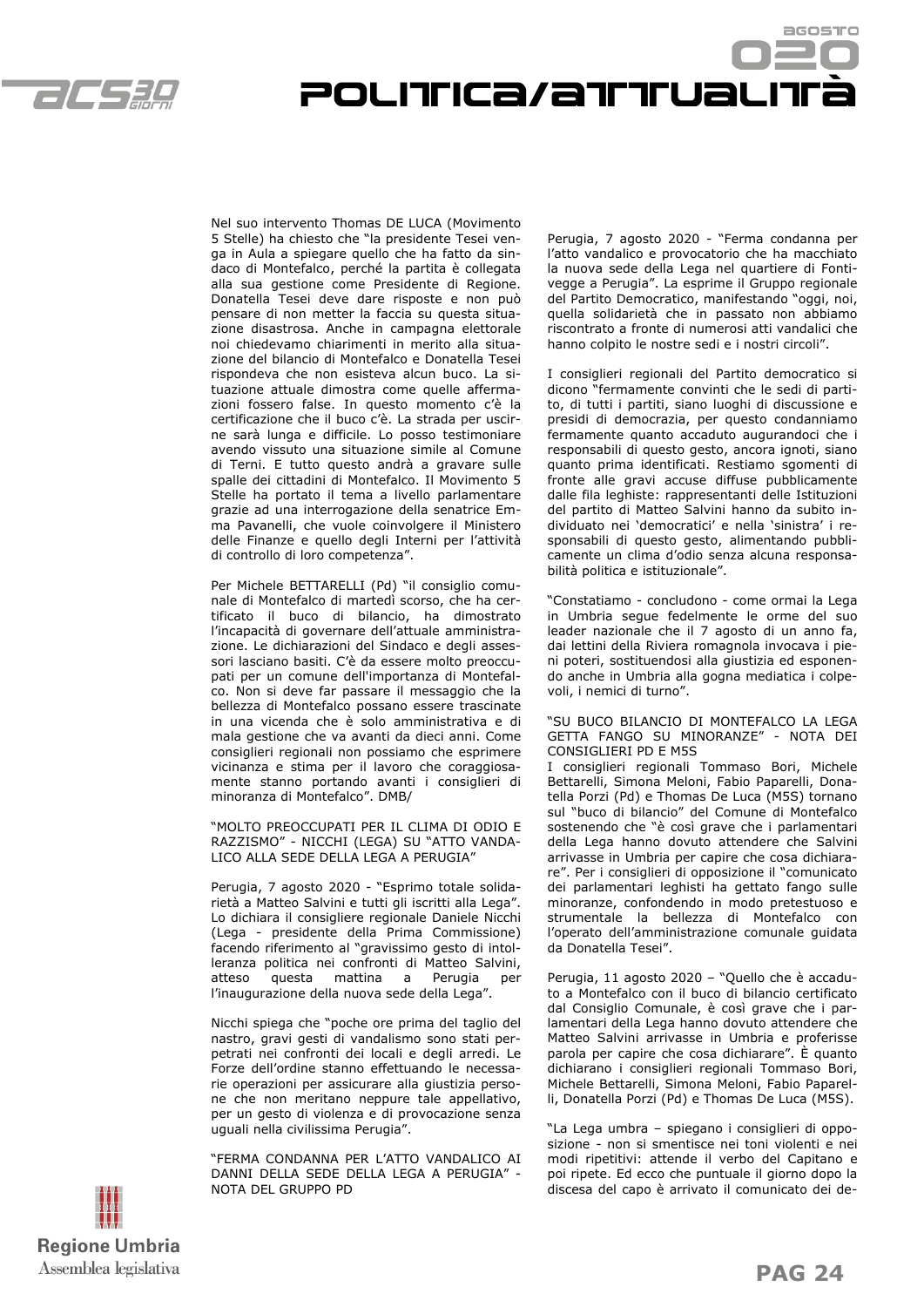

putati e senatori del Carroccio. Un testo che ha gettato fango sulle minoranze, confondendo in modo pretestuoso e strumentale, la bellezza del borgo umbro, la qualità del suo tessuto commerciale e imprenditoriale che lo hanno reso celebre nel mondo, con l'operato dell'amministrazione comunale guidata ininterrottamente da Donatella Tesei dal 2009 al 2019. Ed è proprio l'operato di quell'amministrazione che adesso rischia di gravare sulle spalle dei cittadini e delle attività socio-economiche di Montefalco. Perché quando il sindaco Tesei nel 2009 ha iniziato il proprio mandato, l'eredità lasciata dalla precedente Giunta di centro sinistra era un bilancio contrassegnato da un segno più. Un avanzo di circa 100mila euro che, dopo dieci anni di malagestione Tesei, si è trasformato in un clamoroso buco da 4,2 milioni di euro".

"Matteo Salvini, esattamente come i suoi fidi seguaci, - proseguono i consiglieri della minoranza - forse non sa che la buona politica è quella di amministratori che pur volendo investire risorse nel territorio non spendono più di quello che possono, cercano di sostenere i propri concittadini ma tenendo in equilibrio i bilanci, affinché un domani certe scelte, scellerate, non ricadano proprio su di loro. Chi non vorrebbe asfaltare due chilometri di strade invece di uno? Realizzare due centri sociali e non uno? Aiutare due famiglie in difficoltà e non una? E così via. Ma i conti si devono fare sulle entrate reali non su quello che si vorrebbe fare. E invece ora a Montefalco l'operato della mala amministrazione Tesei rischia di mettere in seria difficoltà proprio questa bellissima città e l'operosità dei suoi cittadini. Determine scomparse e delibere irreali, un disavanzo certificato ufficialmente qualche giorno fa ma che si riferisce al rendiconto al 31/12/2019 e che non può quindi appellarsi alle difficoltà legate al Coronavirus. Ricorrere anzi alle misure che il Governo ha pensato e disposto per l'emergenza sarebbe una manna per i conti mal messi di Montefalco".

"Impressiona – concludono i consiglieri Pd e M5S - l'assordante silenzio della oggi presidente e allora sindaco Tesei. Noi ci batteremo fino all'ultimo e in tutte le sedi per far emergere la verità, ristabilendo legalità e trasparenza. Le nostre sono valutazioni politiche nell'interesse esclusivo di una comunità. Piuttosto che seguire gli ordini del Capitano anche i parlamentari della Lega farebbero bene a pretendere serietà da alcuni dei loro stessi amministratori, solo per il bene dei cittadini".

CHIUSURA DISCOTECHE: "DECISIONE DEL GO-VERNO PER INCAPACITÀ DELLE REGIONI, DALLA LEGA PROPAGANDA IRRESPONSABILE" – NOTA DI DE LUCA (M5S)

Il consigliere Thomas De Luca (M5s) sostiene che sulla chiusura delle discoteche il Governo "è stato costretto a sopperire alla mancanza di azioni



POLITICa/aTTTUaLIT

Perugia, 17 agosto 2020 - "Discoteche chiuse e mascherine obbligatorie dalle 18 alle 6 anche all'aperto, dove non è possibile mantenere il distanziamento. La crescita costante dei contagi e l'aumento dei ricoveri in terapia intensiva, anche di persone di giovane età, ha costretto il Governo a commissariare di fatto le Regioni ritirando la deroga al Dpcm che consentiva ai Governatori di aprire le discoteche": lo sostiene il capogruppo regionale del M5s Thomas De Luca.

"Le Regioni, come richiesto a gran voce, non sono state trattate tutte allo stesso modo – afferma De Luca -, ma hanno avuto facoltà di aprire e chiudere le discoteche in base ai dati a loro disposizione a condizione di monitorare costantemente. Dopo aver preso atto di una situazione fuori controllo, il Governo è stato costretto a sopperire alla mancanza di azioni da parte delle Regioni. E se è vero che la maggior parte di esse si sono dimostrate d'accordo, come Emilia Romagna e Veneto che avevano già preso misure restrittive, altre hanno chiesto di procrastinare la chiusura almeno di una settimana".

"Da un mese – prosegue - i casi positivi sono in aumento. In Umbria i contagi sono raddoppiati nel giro di una settimana. Franco Locatelli, presidente del Consiglio Superiore della Sanità, ci dice che 'a seconda delle Regioni, il 25-40 per cento dei nuovi casi Covid-19 sono stati importati da concittadini tornati da viaggi o da stranieri residenti in Italia'. Casi dovuti al rientro dalle vacanze in zone a rischio. Dati che dimostrano l'incapacità delle Regioni di far rispettare le regole. Ma il professor Locatelli dice anche un'altra cosa importante. E cioè che rispetto ai contagi 'il contributo dei migranti è minimale, non oltre il 3-5 per cento sono positivi e una parte si infettano nei centri di accoglienza dove è più difficile mantenere le misure sanitarie adeguate'. Mentre il Governo è costretto a commissariare le Regioni incapaci di intervenire anche rispetto all'apertura e alla chiusura delle discoteche, c'è chi continua senza timore a fare propaganda creando un conflitto sociale e generazionale. Tra i giovani 'privati' dei loro spazi di divertimento e gli anziani che temono di essere contagiati. Ma il conflitto è naturalmente anche tra italiani e immigrati".

"Il virus – continua De Luca - non compare alle ore 18 come si chiede qualche eletto della Lega. Dalle 18 viene semplicemente imposto l'obbligo di indossare la mascherina anche negli spazi pubblici e nei luoghi aperti, dove non è possibile mantenere il distanziamento. Nel resto della giornata sono sempre in vigore le regole sull'utilizzo dei presidi sanitari e sul distanziamento sociale. Regole che a partire dal loro capo politico hanno sempre faticato a rispettare. Purtroppo siamo arrivati a fare campagna elettorale sulla pelle dei giovani e di chi li circonda. I giovani non

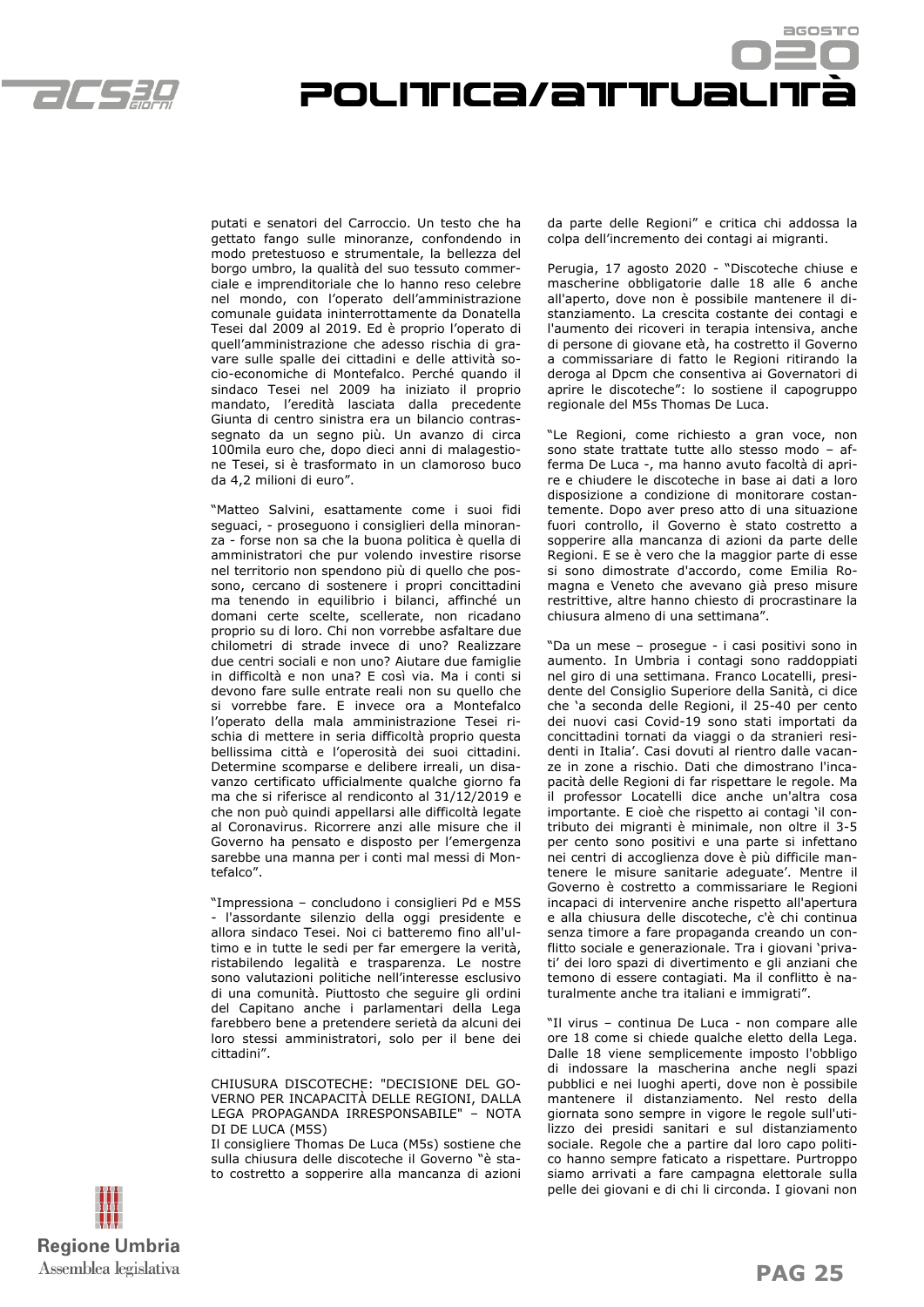

sono invincibili e soprattutto quando tornano a casa entrano in contatto con parenti e vicini più anziani. Salvini ed i suoi sodali, parlamentari leghisti e loro adepti, gettano in pasto alla folla notizie false senza uno straccio di dato comparato. L'importante è creare rabbia sociale tra milioni di cittadini che si riuniscono nei locali e nelle piazze in determinate fasce orarie, rispetto agli immigrati che arrivano. Un atteggiamento indegno che rappresenta una minaccia per la tenuta democratica della nazione. Il fine non giustifica i mezzi, non è mai troppo tardi per diventare responsabili".

COVID-19: "DE LUCA (M5S) NON SA DI COSA PARLA, IL VERO PROBLEMA E' IL CONTROLLO DELL'IMMIGRAZIONE" - NOTA DI PASTORELLI  $(IFGA)$ 

Il capogruppo della Lega a Palazzo Cesaroni, Stefano Pastorelli, replica al collega Thomas De Luca (M5S) sulle nuove misure di contenimento del Covid-19. Per Pastorelli "sostenere che il Governo imponga l'uso della mascherina dopo le 18 e chiuda locali e discoteche per colpa di Matteo Salvini, vuol dire prendere in giro i cittadini e ignorare totalmente un problema fondamentale".

Perugia, 18 agosto 2020 - "Trovo l'intervento del consigliere Thomas De Luca (M5S), secondo il quale il Governo ha imposto l'uso della mascherina dopo le 18 e ha chiuso le discoteche per colpa dell'Umbria e della Lega, non solo politicamente strumentale, ma anche umanamente imbarazzante". Lo dichiara il capogruppo Lega all'Assemblea legislativa dell'Umbria, Stefano Pastorelli.

"Affermare una cosa del genere - aggiunge Pastorelli - vuol dire non avere coscienza di quanto stia accadendo oggi in Italia. La sua è una indecorosa difesa del fallimento del Governo giallorosso in tema di gestione della pandemia. Mandato allo sbando dal Partito Democratico, il consigliere De Luca dimentica completamente di fare riferimento al vero scandalo di questi mesi e cioè gli arrivi in massa sulle coste italiane. Il sistema dell'accoglienza è al collasso e gli immigrati vengono distribuiti a casaccio sui territori, senza alcun criterio e senza tutela per le forze di polizia chiamate a controllarli. Molti di loro riescono a fuggire dagli istituti preposti all'accoglienza e vagano per il territorio con tutti i rischi che ne conseguono a livello sanitario e di sicurezza".

"Sostenere che il Governo imponga l'uso della mascherina - prosegue il capogruppo della Lega a Palazzo Cesaroni - dopo le 18 e chiuda locali e discoteche per colpa di Matteo Salvini, vuol dire prendere in giro i cittadini e ignorare totalmente un problema fondamentale. Ed è preoccupante che a ergersi in difesa del business dell'immigrazione sia proprio un esponente del Movimento 5 Stelle, lo stesso partito che ha votato insieme alla Lega i Decreti Sicurezza di Matteo Salvini. Dopo aver cancellato il limite di due mandati e stabilito alleanze con il PD anche a livello comunale, i grillini continuano a rinnegare tutte le scelte fatte in passato, nascondendo il proprio agire tra menzogne e insulti. Il fine non giustifica i mezzi, non è mai troppo tardi per diventare responsabili".

POLITICa/aTTTUaLIT

POLITICHE DI ACCOGLIENZA: "PASTORELLI È CONFUSO, I MIGRANTI LI HANNO CHIESTI I SINDACI DELLA LEGA" – DE LUCA (M5S) REPLI-CA AL CAPOGRUPPO LEGHISTA

Il capogruppo regionale M5S, Thomas De Luca, replica alle dichiarazioni del collega leghista, Stefano Pastorelli, sull'immigrazione evidenziando che "la retorica propagandistica dei sodali di Salvini assume contorni paradossali nel momento in cui la Lega punta il dito contro se stessa".

Perugia, 18 agosto 2020 - "La Lega insorge per l'arrivo di 40 immigrati a Terni e altri 20 destinati a Perugia: 'un regalo di Ferragosto del Governo' l'hanno ribattezzato gli autorevoli esponenti del Carroccio. Dimenticando però che sono proprio loro ad averli voluti". Lo dichiara Thomas De Luca, capogruppo regionale M5S, replicando alle dichiarazioni del collega leghista, Stefano Pastorelli, sull'immigrazione.

Per De Luca "la solita retorica propagandistica dei sodali di Salvini assume contorni paradossali nel momento in cui la Lega punta il dito contro se stessa. Parlano di 'invasione di clandestini senza alcuna certezza sul loro stato di salute' ma non si rendono conto di attaccare i loro sindaci che hanno aderito alla rete dei servizi ex Sprar (oggi Siproimi). La giunta del Comune di Terni guidata dal sindaco Leonardo Latini, ad esempio, nel giugno 2019 ha deliberato, con sette membri su nove, di proseguire nel programma di accoglienza aderendo al progetto Sprar 2020-2022, in totale contrasto con le dichiarazioni fatte appena sei mesi prima con lo slogan 'no-Sprar' da parte dell'ex assessore al welfare di Fratelli d'Italia. La vuota retorica leghista in materia di politiche migratorie, è bene ricordarlo, assume contorni paradossali considerato che l'attuale assessore ai servizi sociali del Comune, Cristiano Ceccotti, ricopriva all'epoca il ruolo di funzionario della prefettura di Terni nell'area immigrazione ed era quindi perfettamente informato della situazione. La gestione delle emergenze oltre i programmi di accoglienza, dovrebbe saperlo bene l'assessore ai servizi sociali, è costantemente avvenuta nel corso di questi anni ed è costituita prevalentemente da arrivi da terra invece che da mare".

Il consigliere del Movimento 5 Stelle aggiunge che "secondo il capogruppo della Lega, Stefano Pastorelli, il problema relativo al recente aumento dei contagi è dovuto al controllo dell'immigrazione e non, piuttosto, al mancato rispetto delle misure di contenimento da parte delle Regioni. E' a conoscenza il consigliere Pastorelli che sono

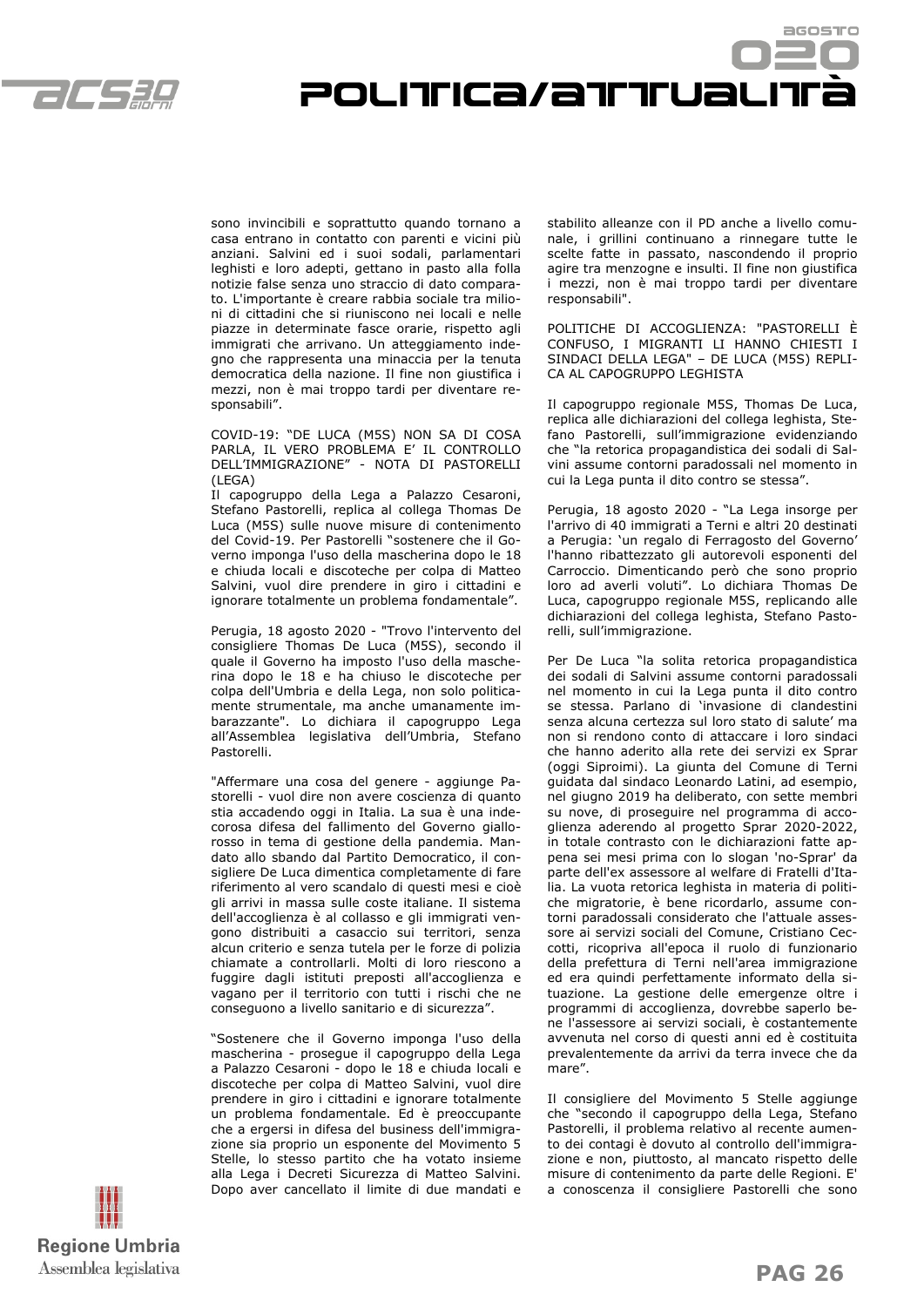

proprio i sindaci dei comuni a decidere se aderire o meno ai progetti che riguardano gli immigrati? Sa il consigliere Pastorelli che sono sempre i sindaci dei comuni a votare le delibere inserendo questi progetti nei documenti di programmazione? Allora perché la Lega Umbria fa questa battaglia contro l'invasione degli immigrati quando sono loro stessi a dare continuità a determinati progetti? Il consigliere Pastorelli si faccia spiegare come funzionano i progetti di accoglienza e qual è il ruolo dei comuni dall'assessore al welfare di Terni, visto che lavorava in Prefettura e si occupava proprio di questo".

Infine De Luca consiglia al collega Pastorelli di "chiedere anche alla senatrice Valeria Alessandrini, che quelle delibere le ha votate quando era assessore comunale nella giunta Latini. Da parte nostra contribuiremo ad emendare l'atto presentato dal consigliere Pastorelli che chiede di verificare come sono stati impiegati da Arci Perugia i fondi per l'accoglienza. Lo faremo perché a noi interessa veramente fare chiarezza senza fini propagandistici e verificare puntualmente chi ha fatto venire gli immigrati".

"'MODELLO MONTEFALCO':POTENZIALE INE-SPRESSO E NON SFRUTTATO, BASTA DIFESE D'UFFICIO" - NOTA DI PORZI (PD)

La consigliera regionale, Donatella Porzi (Pd) interviene in merito al "buco di bilancio di Montefalco, al centro del dibattito da mesi", rimarcando che "nessuno mette in discussione la notorietà della città e la sua straordinaria bellezza, ma è opportuno analizzare i numeri dell'Osservatorio regionale per capire a fondo il cosiddetto 'Modello Montefalco', i suoi punti di forza e le sue debolezze". Per Porzi, "le argomentazioni usate dai parlamentari della Lega e dal loro leader, Matteo Salvini, suonano sterili e poco produttive, condite con toni da eterna battaglia di campagna elettorale piuttosto che dall'analisi dei temi e sulle politiche per gestire gli stessi".

Perugia, 19 agosto 2020 – "Non è mio costume intervenire nelle polemiche in genere, ma la superficialità del coro delle difese d'ufficio degli amministratori montefalchesi e del cosiddetto 'Modello Montefalco' lascia perplessi e mi ha indotto a fare degli approfondimenti", così la consigliera regionale Donatella Porzi (Pd) secondo la quale "le argomentazioni usate dai parlamentari della Lega e dal loro leader, Matteo Salvini, suonano sterili e poco produttive, condite con toni da eterna battaglia di campagna elettorale piuttosto che dall'analisi dei temi e sulle politiche per gestire gli stessi".

Porzi, intervenendo dunque in merito al "buco di bilancio di Montefalco, al centro del dibattito da mesi", rimarca che "nessuno mette in discussione la notorietà della città e la sua straordinaria bellezza, ma è opportuno analizzare i numeri dell'Osservatorio regionale per capire a fondo il



POLITICa/aTTTUaLIT

"Ecco dunque – spiega - che i dati regionali parlano di presenze, per il 2019, a 44.095. Un ottimo risultato, ma non certo il migliore rispetto ad altre città, con le stesse caratteristiche, che hanno fatto anche meglio di Montefalco. Parliamo di Bevagna: 47.181, Spello 56.404, Trevi 65.480, Torgiano 56.734, Bastia Umbra 48.360. Città di vario colore politico, ma con i conti a posto, segno di una oculata attività di amministratori attenti allo sviluppo da una parte e a far quadrare i conti dall'altra".

Per Porzi, quindi, "stando ai numeri ufficiali dell'Osservatorio, vanno meglio di Montefalco, sul fronte turistico, anche Torgiano e Nocera Umbra. In questo caso però sussistono gravi problemi di bilancio. Il tutto, ovviamente, senza prendere in considerazione realtà che non possono essere paragonate perché diverse nelle dimensioni e capaci di altre forme di turismo che sarebbe improprio mettere a confronto: penso a città più grandi come Perugia e Spoleto, oppure Assisi o il Lago Trasimeno che sviluppa un modello specifico. Tutte aree che contano su un tipo di turismo diverso".

"Prendendo in esame invece la permanenza, il 'Modello Montefalco' - continua la consigliera Dem - evidenzia allo stesso modo luci ed ombre. Montefalco presenta un dato di 2,28 giorni di media mentre altre realtà paragonabili, come ad esempio Gualdo Cattaneo, ne conta 3,34. Una disparità che mette in evidenza più che un modello, un potenziale inespresso e non sfruttato".

Secondo Donatella Porzi, in conclusione, "sarebbe stata necessaria una seria politica di incentivazione e sostegno, per accompagnare gli investimenti delle strutture ricettive. Sarebbe utile una seria politica di rete, anche con i Comuni limitrofi, al fine di aumentare la permanenza dei turisti. Questo, più che i vuoti proclami, potrebbe essere un modello su cui lavorare dai livelli nazionali a quelli locali, maggioranza e minoranza, con l'unico obiettivo di servire seriamente la comunità umbra tutta".

CONSORZIO TEVERE-NERA: "LA TASSA POTEVA GIÀ ESSERE ELIMINATA, MA LA LEGA HA BOC-CIATO LA PROPOSTA" - NOTA DI DE LUCA (M5S)

Il consigliere regionale del Movimento 5 stelle, Thomas De Luca, critica la maggioranza che circa due mesi fa ha respinto l'ordine del giorno delle minoranze sulla revisione della legge "30/2004" (Norme in materia di bonifica), mentre ora sembrerebbe propensa a una revisione della fiscalità relativa al Consorzio di bonifica Tevere-Nera.

Perugia, 25 agosto 2020 - "Come mai solo oggi e solo alla vigilia delle elezioni del Consorzio di bonifica Tevere-Nera la Lega si accorge che in

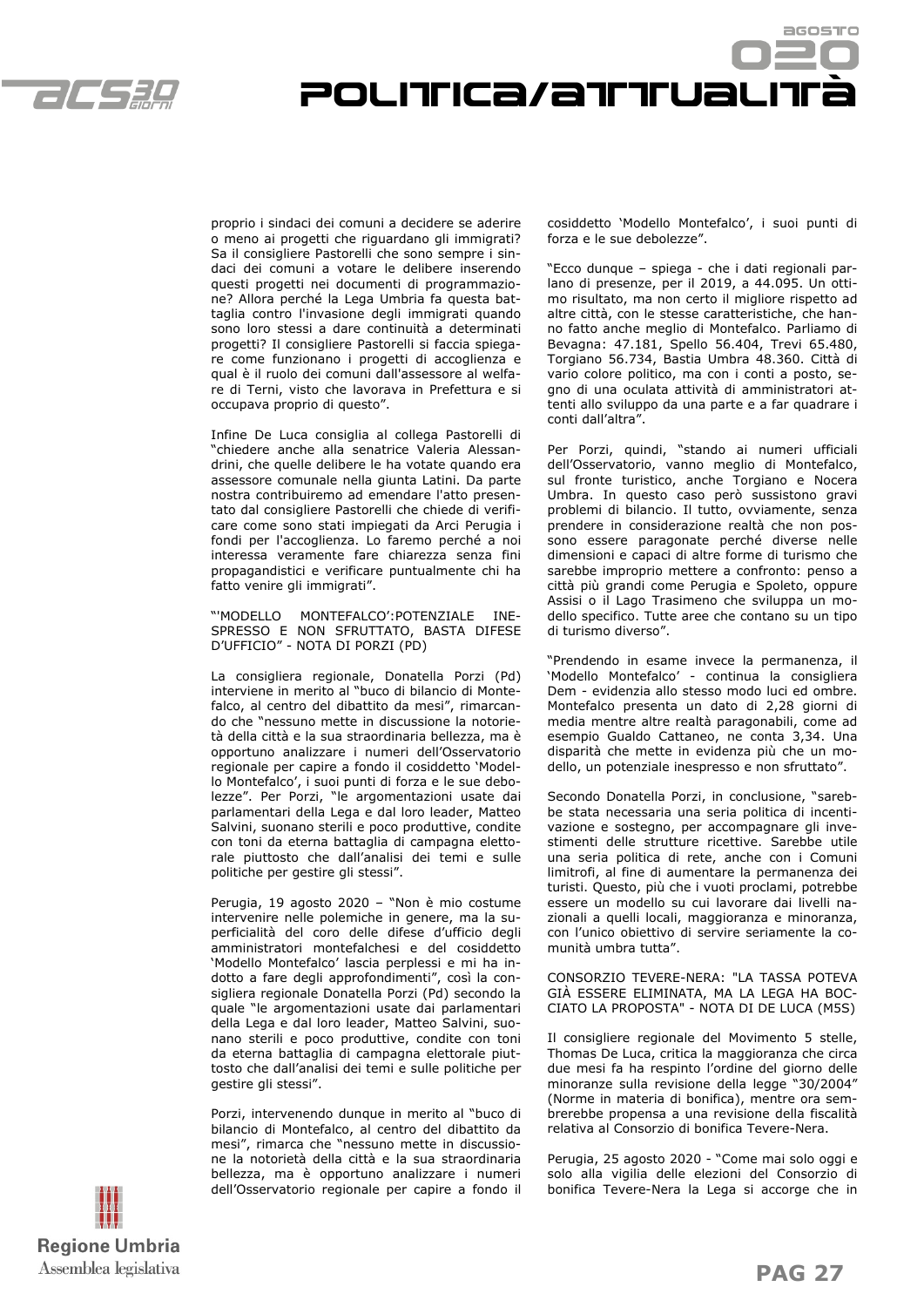

Umbria esiste una fiscalità a due velocità? Il gruppo consiliare leghista è a conoscenza del fatto che esistono tre enti di bonifica e non solo quello del Tevere-Nera? Ma soprattutto cosa c'entrano le elezioni del consorzio con l'iniquo e ingiusto trattamento in termini di contribuzione fiscale dei nostri cittadini? Non sarà certo il futuro organo amministrativo eletto in seno al Consorzio a determinare la fine del tributo, ma c'è bisogno di una modifica della legge regionale come già proposto dal M5S": lo afferma il consigliere regionale pentastellato Thomas De Luca.

"Siamo d'accordo - prosegue - che nel nostro territorio non debbano esistere cittadini di serie A e cittadini di serie B. Ma allora non capiamo come mai la maggioranza abbia bocciato non meno di due mesi fa l'ordine del giorno delle minoranze per una revisione della legge '30/2004' che detta 'Norme in materia di bonifica', utile a porre fine all'iniquità fiscale tra i vari comprensori della regione".

"Alcuni cittadini - continua De Luca - laddove insistono i consorzi di bonifica sono costretti a pagare un iniquo balzello rispetto a quelli di altri territori in cui le stesse attività di bonifica, manutenzione e gestione del territorio vengono svolte da Afor e pagate tramite la fiscalità generale. L'iniquo balzello si potrebbe eliminare portando già il 4 settembre una proposta di legge in Assemblea legislativa. Se la Lega è interessata a mantenere almeno un minimo di credibilità dopo le tante promesse non mantenute (non da ultimo quella sulla pillola Ru486), presenti un progetto credibile e noi lo sosterremo. Abbiamo già indicato alcune proposte che potrebbero contribuire ad abbattere la tassa, soprattutto per le utenze sotto i 20 euro. Aver bocciato l'atto delle minoranze che voleva porre fine all'iniquità fiscale nei comprensori della regione ed uscire fuori con la solita propaganda alla vigilia delle elezioni del Consorzio non ci sembra una scelta nell'interesse dei cittadini".

EMERGENZA COVID: "ENNESIMA BUGIA DEL CONSIGLIERE PD BORI. BIZZARRO E PERICOLO-SO FARE PROPAGANDA GIOCANDO CON LE PAURE DEI CITTADINI" - NOTA DEL GRUPPO DELLA LEGA

Perugia, 31 agosto 2020 – "Smascherata l'ennesima bugia del consigliere del Pd, Tommaso Bori". È quanto dichiarano i consiglieri regionali della Lega.

"Oggi – proseguono i consiglieri della Lega - abbiamo assistito alla messinscena sull'annullamento del servizio di esecuzione tamponi anche in modalità 'drive through' per chi rientra da zone a rischio, come scritto da Bori. Tutto falso. La notizia è stata smentita categoricamente dal commissario Covid per l'Umbria, Antonio Onnis, il quale ha confermato che le postazioni organizzate dalla Regione tramite le Usl Umbria 1 e 2 saranno attive per tutta la settimana e, al momento, non è previsto nessun annullamento al netto della temporanea sospensione, causa maltempo, presso l'ospedale di Pantalla".

POLITICa/attual

"Comprendiamo – continuano i consiglieri della Lega a Palazzo Cesaroni - l'esigenza di visibilità da parte del capogruppo Pd in ottica congresso regionale. Ma stigmatizziamo questo modo di fare propaganda politica finalizzato all'ottenimento di visibilità mediatica che gioca sulle paure dei cittadini. Ora basta. Fin dall'inizio dell'emergenza covid, la sinistra si è resa protagonista di strumentalizzazioni create ad arte per danneggiare la regione Umbria e chi, come l'assessore Coletto e la presidente Tesei, sta lavorando seriamente a testa bassa ottenendo risultati importanti. Ne è una testimonianza il report, basato sui dati forniti dal Ministero della Salute, che pone l'Umbria tra le regioni in Italia che meglio hanno speso per la gestione dell'emergenza. Altri numeri, altri dati concreti, che ancora una volta mettono a tacere definitivamente tutte le bugie create ad arte in questi mesi dalla sinistra e dai loro fedeli alleati".

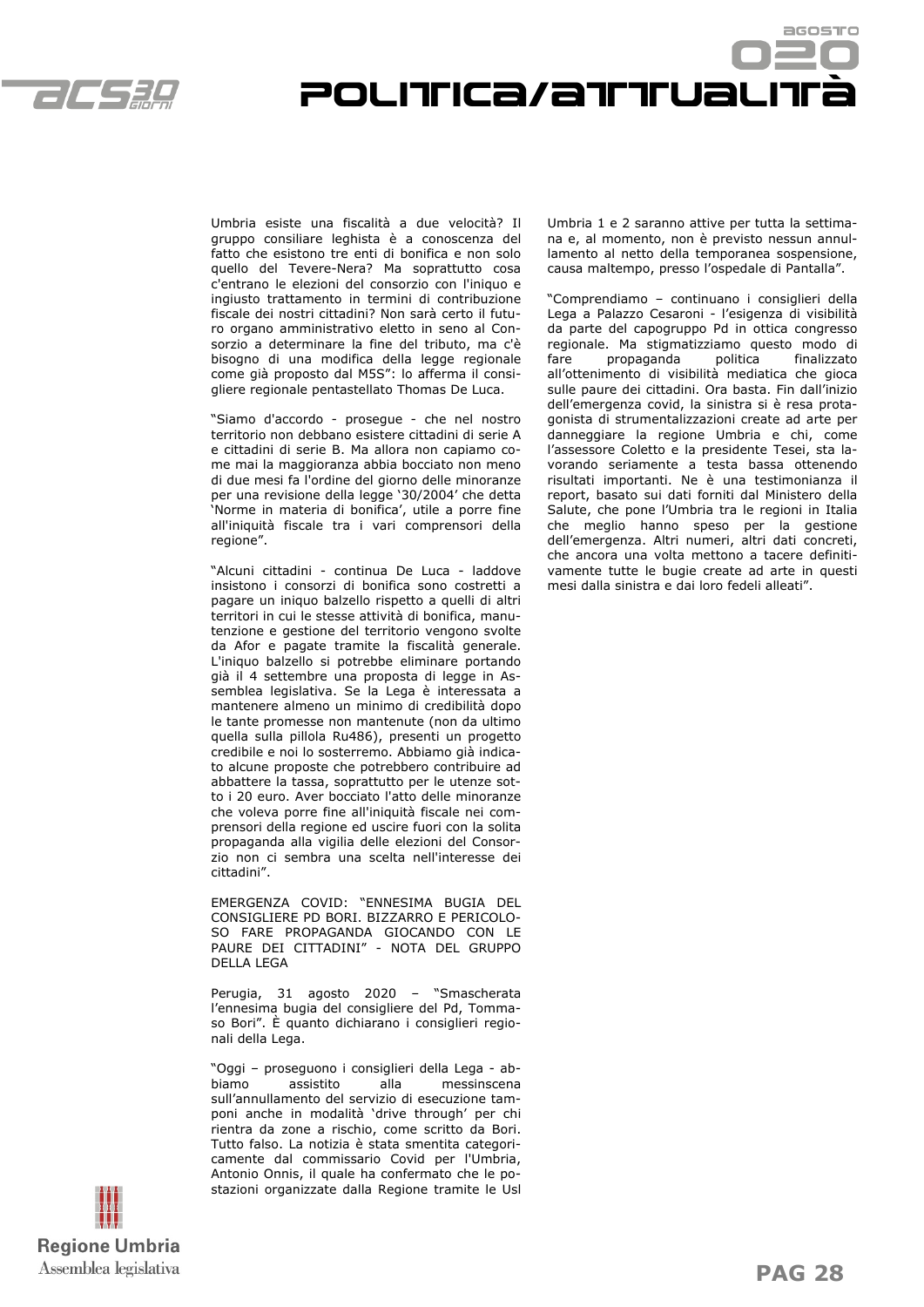



 "NESSUN BUCO MA UN AVANZO POSITIVO DI OLTRE 200MILA EURO" - IL GRUPPO REGIONALE PD LANCIA "ALLARME PER LA SMOBILITAZIONE DEI SERVIZI TERRITORIALI"

Il gruppo consiliare regionale del Partito democratico "smentisce la Lega sui conti in sanità: il presunto buco di bilancio da 10 milioni si è trasformato in un avanzo da 233mila euro". I consiglieri regionali Pd rivendicano che "il modello di organizzazione del sistema sanitario che la Lega vuole mettere in discussione ha consentito negli anni all'Umbria di raggiungere livelli di eccellenza e stare sul podio nazionale per ben 7 anni consecutivi".

Perugia, 3 agosto 2020 – "Dal buco di bilancio di 10 milioni ad un avanzo positivo di 233mila euro. I numeri si fanno carico di smentire la Lega sui conti in sanità: prendiamo atto che il presunto buco di bilancio per oltre 10milioni, annunciato settimane fa dal senatore della Lega Briziarelli e ribadito dall'assessore regionale Luca Coletto, ha cambiato natura, portando il segno più davanti ai conti della Sanità umbra". Lo evidenzia una nota del gruppo regionale del Partito democratico, che invita "la maggioranza a smettere di celare le proprie vere intenzioni in campo sanitario e di nascondere le proprie incapacità dietro presunte colpe del passato. Quel modello di organizzazione del sistema sanitario regionale che la Lega vuole mettere in discussione - rivendicano i consiglieri Dem - ha consentito negli anni all'Umbria di raggiungere livelli di eccellenza, di stare sul podio nazionale per ben 7 anni consecutivi e di reggere gli effetti della pandemia nonostante l'assenza di indirizzi unitari".

"Attribuire ogni responsabilità alle precedenti gestioni – proseguono Tommaso Bori, Michele Bettarelli, Simona Meloni, Fabio Paparelli e Donatella Porzi - non solo è un atteggiamento che i cittadini umbri hanno ormai imparato a conoscere a valutare bene, ma sembra essere l'alibi per smantellare un modello pubblico di eccellenza per favorire una maggiore privatizzazione dello stesso. Il sistema sanitario umbro non si migliora di certo attuando il piano di svuotamento e chiusura delle strutture e dei servizi sociosanitari, funzionale solo alla sanità privata. Nell'ultima settimana abbiamo appreso, non senza preoccupazione e sdegno, della prossima serrata notturna del punto di Primo soccorso e della radiologia di Città della Pieve, oltre che di numerosi punti di guardia medica che lavoreranno a turni ridotti e sotto organico, oppure che chiuderanno direttamente come a Scheggia-Pascelupo. Soltanto gli ultimi casi - continuano - in ordine di tempo che vanno a sommarsi ai tanti disagi vissuti quotidianamente dai cittadini umbri, a causa di un sistema sanitario regionale che non è ancora stato messo nelle condizioni di riprendere a pieno ritmo la propria attività dopo lo shock dell'emergenza dei mesi scorsi".

Il gruppo del Pd si dice "convinto che tutti questi ritardi ed inefficienze non siano casuali, ma frutto di una precisa scelta di campo, con la quale si punta ad indebolire la sanità pubblica per agevolare quella privata. Il tema non è soltanto la riduzione della mobilità attiva, ma anche l'aumento della mobilità passiva con i pazienti che scelgono di curarsi altrove: serve tornare ad essere attrattivi anche fuori regione ma prima di tutto tra gli umbri, e soprattutto competitivi, grazie a servizi di qualità e punte di eccellenze che - concludono - potrebbero tornare ad essere parte essenziale di un'offerta sanitaria pubblica nazionale di cui andare fieri. Ma servono investimenti adeguati e attività di promozione mirate e qualificate che non vediamo all'orizzonte. Questo ci preoccupa molto e sarà oggetto della nostra battaglia politica dei prossimi mesi".

SALUTE: "ANCHE L'UMBRIA SI DOTI DEL RICET-TARIO ROSA PER LE OSTETRICHE. PREVEDERE IL MODELLO 'CARE OSTETRICA'" - FORA (PATTO CIVICO PER L'UMBRIA) ANNUNCIA MOZIONE

Il consigliere regionali Andrea Fora (Patto civico per l'Umbria) annuncia la presentazione di una mozione per "adottare anche in Umbria il 'ricettario rosa per le ostetriche'". Per Fora serve anche "il modello 'care ostetrica' che prevede il potenziamento delle cure primarie di base domiciliari e territoriali per le gravidanze a basso rischio".

Perugia, 6 agosto 2020 – "Adottare anche in Umbria il 'ricettario rosa per le ostetriche'". È quanto dichiara il consigliere regionali Andrea Fora (Patto civico per l'Umbria) annunciando la presentazione di una mozione.

"Stiamo parlando – spiega Fora - di un tema posto all'attenzione della Regione da almeno cinque anni e nonostante diverse rassicurazioni non si è mai data una soluzione. Si tratta di garantire e rendere effettivo il così detto 'ricettario rosa' alle ostetriche che sono già soggetti prescrittori, ai sensi della normativa vigente nell'ambito della sorveglianza ed assistenza alla gravidanza fisiologica, con l'obiettivo di migliorare l'accesso al servizio di assistenza e consentire in caso di gravidanza fisiologica, una riduzione delle spese sostenute dalle cittadine e facilitare l'uso dei servizi essenziali".

"Questo percorso – prosegue Fora - è una realtà già effettiva in Toscana, Veneto, Emilia Romagna, Piemonte, Trentino, Val d'Aosta, Friuli Venezia Giulia. Regioni che hanno adottato questo percorso adeguando i propri protocolli e aprendo la strada ad una più complessiva modifica delle prassi amministrativo sanitarie in materia di ricettari, deliberando modalità che rendono autonome le ostetriche nella programmazione e prescrizione di esami alle donne con decorso fisiologico della gravidanza".

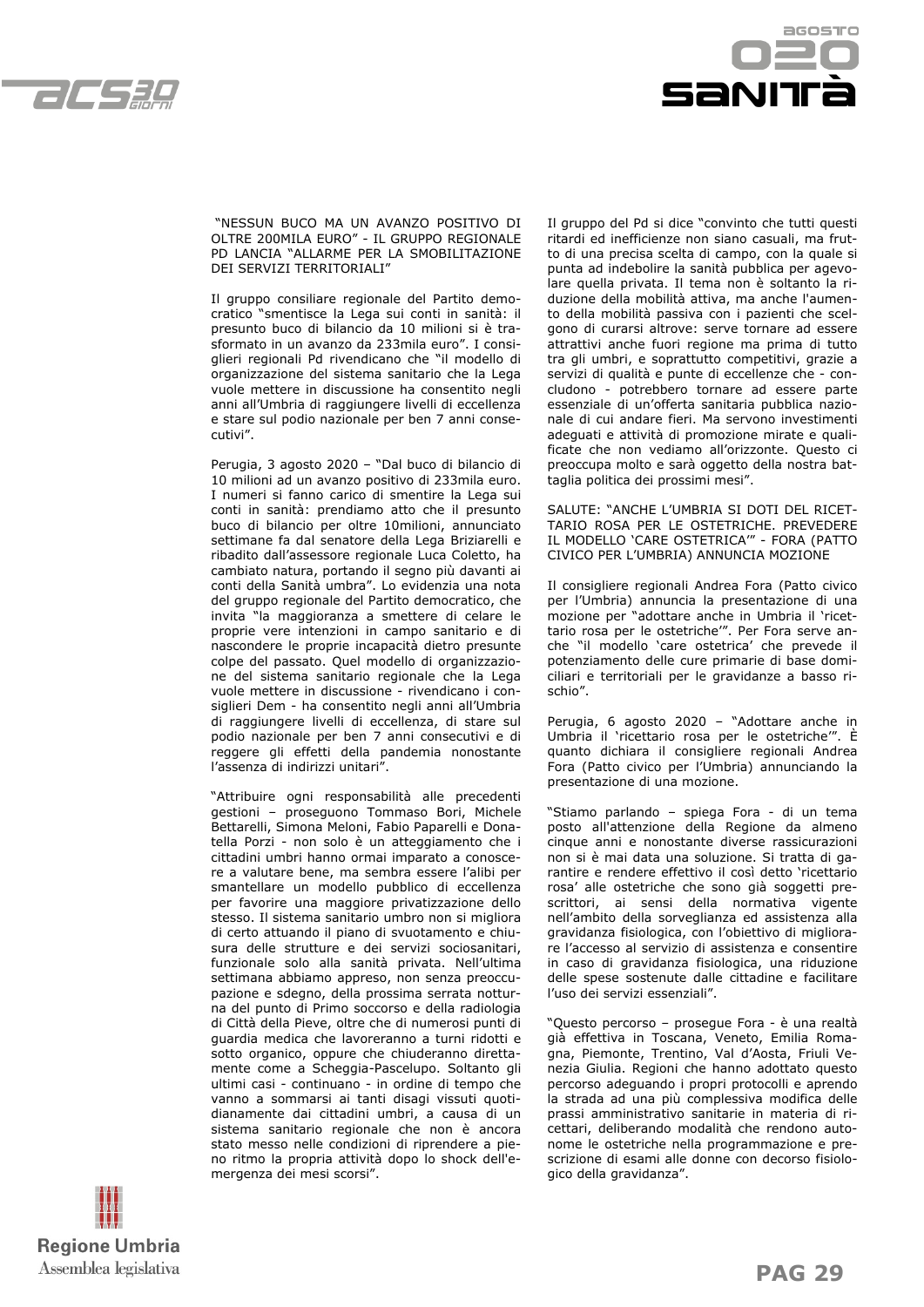



"Con la stessa mozione – continua Fora – ho chiesto alla Giunta, sulla scorta di quanto già approvato lo scorso luglio dalla Regione Toscana, di adottare proprio in questa fase di emergenza covid19 il modello 'care ostetrica' che prevede il potenziamento delle cure primarie di base domiciliari e territoriali per la sorveglianza della gravidanza, del puerperio ed il supporto all'allattamento al seno nelle gravidanze a basso rischio, concorrendo alla diminuzione degli accessi ai servizi e dei contagi da Covid19 per mamme, bambini e famiglie".

"Spero – conclude Fora - che finalmente anche in Umbria si possa attuare una metodica che amplia l'offerta di servizi e le modalità di risposte per le situazioni di gravidanza, parto e puerperio a basso rischio. In questo modo sarà possibile integrare di fatto il potenziamento dell'offerta delle prestazioni e la presa in carico delle donne in un'ottica di prevenzione e di sorveglianza della salute riproduttiva e neonatale. Così punteremo ad un'offerta di prestazioni qualificate, appropriate e di dimostrata efficacia scientifica, non escludendo perciò anche una necessaria riqualificazione della rete consultoriale".

PILLOLA RU486: " ABORTO FARMACOLOGICO È SICURO. TESEI SI ADEGUI, RIPORTI L'UMBRIA NEL 2020 E CHIEDA SCUSA" – NOTA DI DE LUCA (M5S)

Il consigliere regionale Thomas De Luca (M5S) "sul parere espresso dal Consiglio Superiore di Sanità in merito alla pillola Ru486". Per De Luca "l'aborto farmacologico è sicuro. La presidente Tesei si adegui, riporti l'Umbria nel 2020 e chieda scusa".

Perugia, 8 agosto 2020 – "L'aborto farmacologico è sicuro. La presidente Tesei si adegui, riporti l'Umbria nel 2020 e chieda scusa". È quanto dichiara il consigliere regionale Thomas De Luca (M5S).

"Da articoli dalla stampa nazionale – spiega De Luca – apprendiamo il parere del Consiglio Superiore di Sanità e la società di ginecologia e ostetricia, secondo il quale 'l'aborto farmacologico è sicuro. Va fatto in day hospital, nelle strutture pubbliche e private convenzionate, e le donne possono tornare a casa mezz'ora dopo aver assunto il medicinale'. Un parere espresso in modo univoco dopo che in Umbria, con un blitz ideologico oscurantista, la Lega aveva tentato di comprimere e limitare fortemente i diritti delle donne impedendo di fatto l'interruzione volontaria di gravidanza in day hospital. Il parere sarebbe anche approdato all'Agenzia del farmaco per l'aggiornamento del bugiardino della Ru486, nella parte in cui viene ampliato di due settimane il periodo di prescrivibilità".

"Questi pareri – conclude De Luca - andranno a far parte delle nuove linee d'indirizzo per l'interruzione volontaria di gravidanza che verranno emanate dal ministero della Salute. Ora la presidente Tesei non perda tempo, adegui le disposizioni regionali emanate e riporti l'Umbria nel 2020. Poi chieda scusa".

PILLOLA RU486: "BATTAGLIA GIUSTA, LA GIUN-TA TESEI CHIEDA SCUSA E CAMBI SUBITO LA DELIBERA DELLA VERGOGNA" – NOTA DEL GRUPPO DEL PARTITO DEMOCRATICO

l consiglieri regionali del Partito democratico tornano sull'interruzione volontaria di gravidanza farmacologica. Per i consiglieri del Pd "le linee guida del Ministero della Salute dimostrano che la nostra era una battaglia giusta, ora la Giunta Tesei chieda scusa e cambi subito la delibera della vergogna".

Perugia, 8 agosto 2020 – "Sull'interruzione volontaria di gravidanza farmacologica la nostra era una battaglia giusta. La Giunta Tesei chieda scusa e cambi subito la delibera della vergogna". È quanto dichiarano i consiglieri regionali del Partito Democratico.

"La donna – spiegano i consiglieri Pd – potrà lasciare la struttura ospedaliera dopo mezz'ora dall'assunzione della pillola Ru486, senza alcun obbligo di ricovero forzoso di tre giorni come imposto dalla Giunta Tesei. Le linee guida del ministero della Salute mettono fine ad una forzatura terribile voluta dalla Lega e stabiliscono una vittoria di civiltà e dei diritti".

"Il consiglio superiore di Sanità prima e il ministero della Salute poi – proseguono i consiglieri del Partito democratico - mettono i paletti ad una destra oscurantista che ha provato a riportare l'Umbria indietro di cinquant'anni. È necessario che, dopo aver scatenato una sollevazione popolare e dopo essere andati incontro ad una sonora bocciatura della comunità medica, la presidente Tesei, l'assessore Coletto e il loro consigliere sul tema, il senatore Pillon, chiedano scusa alle donne e all'Umbria. Chi ha lottato per i diritti delle donne e la libertà di scelta stava dalla parte giusta. Hanno cancellato con tanta fretta un diritto che ora va subito ripristinato. La presidente Tesei – concludono - convochi subito la Giunta e cancelli la delibera della vergogna".

SANITÀ: "BASTA RITARDI, URGENTE APPROVA-ZIONE DELLA LEGGE SUI DISTURBI DEL NEU-ROSVILUPPO" - NOTA DI BORI (PD)

Il capogruppo del Partito democratico, Tommaso Bori, annuncia di aver inviato una lettera alla presidente della Terza Commissione, Eleonora Pace, per "avviare subito la trattazione della legge sui disturbi del neurosviluppo". Per Bori "basta ritardi, l'Umbria aspetta una norma del genere".

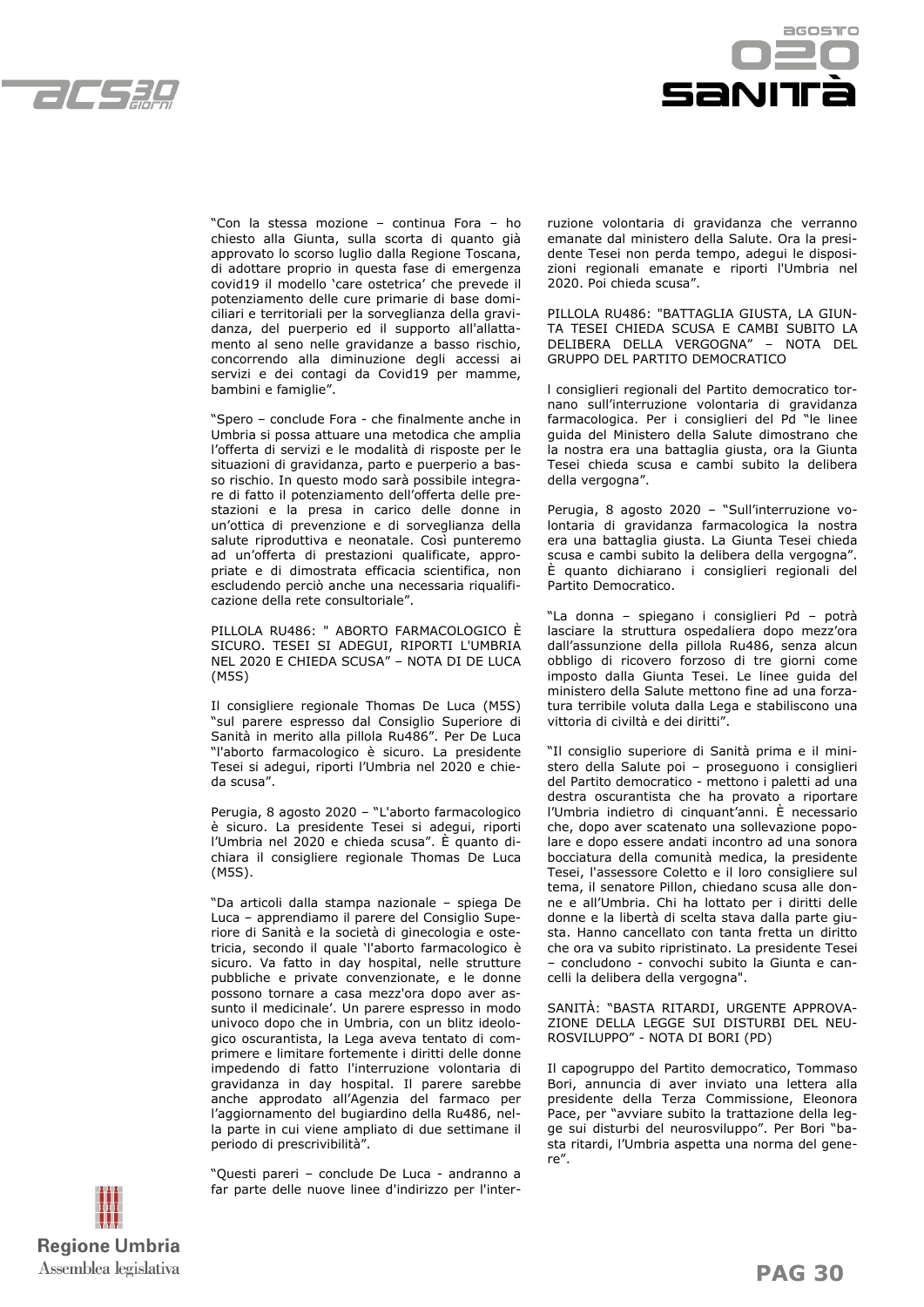



Perugia, 10 agosto 2020 – "Avviare subito, alla prima seduta utile della Terza Commissione, la trattazione della proposta di legge a firma Bori– Bettarelli, relativa ai 'Disturbi del neurosviluppo: normativa a sostegno dei pazienti e degli operatori sanitari'. Per questo ho inviato una lettera alla presidente della Commissione, Eleonora Pace". È quanto dichiara il capogruppo del Partito democratico, Tommaso Bori, aggiungendo che "l'Umbria aspetta una legge del genere, la aspettano le associazioni, la aspettano i pazienti affetti da questo tipo di disturbi, la aspettano gli operatori sanitari coinvolti".

"La legge è stata depositata il 9 marzo – spiega Bori – ed è diventata urgente la sua approvazione. Il tema è decisamente sentito: lo testimonia anche l'appello lanciato dai genitori dell'orvietano riguardo alla non esigibilità del servizio di Neuropsichiatria infantile. L'ennesima dimostrazione della necessità di una legge regionale che si occupi di una tematica così importante, che vada a tutelare le fragilità di tantissime famiglie, dotando la regione di strutture e procedure idonee".

"Quello che chiediamo – prosegue Bori – è l'avvio della trattazione nella prossima seduta utile della Commissione, per riattivare il percorso di discussione attraverso il coinvolgimento di tutti gli attori che possano rappresentare le istanze dei pazienti e dare un contributo affinché la Regione riesca a dotarsi di una legge partecipata e specifica. L'auspicio è che i ritardi non riguardino invece la volontà di ostracismo verso un provvedimento che non porta la firma della maggioranza. Sul bene degli umbri – conclude non esiste maggioranza e minoranza, occorre superare gli steccati e la nostra volontà di andare in questa direzione è stata più volte dimostrata".

#### "TEST COVID OBBLIGATORI PER CHI ARRIVA IN UMBRIA DALL'ESTERO" - INTERROGAZIONE DI BORI (PD)

Il consigliere Tommaso Bori (Pd) ha presentato una interrogazione alla Giunta regionale per chiedere che vengano resi obbligatori i test per il Covid-19 per quanti arrivano in Umbria dall'estero. Per Bori i recenti contagi causati da persone provenienti da altri Stati sarebbero potuti essere evitati "se la Regione avesse accolto la nostra proposta e reso obbligatoria la comunicazione dell'arrivo o del rientro in Umbria dall'estero, con misure di isolamento preventivo in attesa del tampone".

Perugia, 11 agosto 2020 - "La Giunta regionale renda obbligatori i test per quanti arrivano in Umbria dall'estero e spieghi quali sono le sue reali intenzioni circa l'impegno a prevenire il diffondersi di nuovi contagi, a partire da quelli derivanti dalla cosiddetta importazione del virus da Paesi a rischio". Lo chiede, con una interrogazione a risposta scritta rivolta all'Esecutivo di Palazzo Donini, il capogruppo regionale del Partito democratico, Tommaso Bori.

"I nuovi contagi e i numeri di questi giorni spiega Bori - ci dicono che il Covid-19 rischia di tornare a diffondersi anche a causa del mancato controllo dei flussi di persone che tornano o arrivano dall'estero, sia per motivi professionali che per turismo. Si tratta di un fenomeno che sta interessando anche altre regioni italiane tanto che in Veneto e nel Lazio, sono stati già adottati i primi piani di difesa per individuare e circoscrivere il rischio di nuovi focolai da Covid-19. I recenti casi di positività riscontrati in Umbria, tra cui quelli dei frati provenienti dalla Francia, sono solo gli ultimi di una serie di episodi che potevano essere evitati qualora la Regione avesse accolto la nostra proposta avanzata due settimane fa e provveduto ad emanare un'ordinanza per rendere obbligatoria la comunicazione dell'arrivo o del rientro in Umbria dall'estero e l'adozione di misure di isolamento preventivo in attesa del tampone".

Il capogruppo Bori ritiene dunque "importante che vengano presi quanto prima dei provvedimenti che rendano i test obbligatori per chi arriva dai Paesi a rischio così come proposto anche dal presidente della Regione Zingaretti che ha chiesto che le misure adottate nel Lazio vengano applicate anche nelle altre Regioni affinché non vengano vanificati gli sforzi fatti durante il lockdown che hanno permesso all'Italia di diventare un modello di prevenzione e contenimento del virus".

#### "RIAPRIRE SUBITO LE BIBLIOTECHE" - BORI (PD) ANNUNCIA INTERROGAZIONE

Il consigliere regionale Tommaso Bori (Pd) annuncia la presentazione di una interrogazione per "riaprire subito le aule studio e le biblioteche". Per Bori "l'Umbria deve adeguarsi a quanto avvenuto in molte città italiane con prenotazioni tramite app, mail o telefono, andando incontro alle esigenze di studenti e studentesse".

Perugia, 12 agosto 2020 – "Mettere in campo tutte le azioni possibili, anche in accordo con l'Università degli Studi di Perugia e con i sindaci umbri, per la riapertura delle aule studio e delle biblioteche del territorio regionale, non dimenticando azioni di controllo per la riduzione del rischio contagio". È quanto dichiara il capogruppo regionale del Partito democratico, Tommaso Bori, che annuncia la presentazione di una interrogazione alla Giunta.

Bori sottolinea come "il 22 maggio 2020 è stata emanata l'ordinanza per il riavvio delle attività economiche e produttive sospese. Un provvedimento che prevedeva, tra le altre cose, di consentire la riapertura dei musei, archivi, biblioteche e altri luoghi di cultura, tenendo conto delle raccomandazioni specifiche. Al momento i servizi bibliotecari sono limitati alle sole operazioni di prestito e restituzione dei materiali con un programma degli accessi pianificato e su prenota-

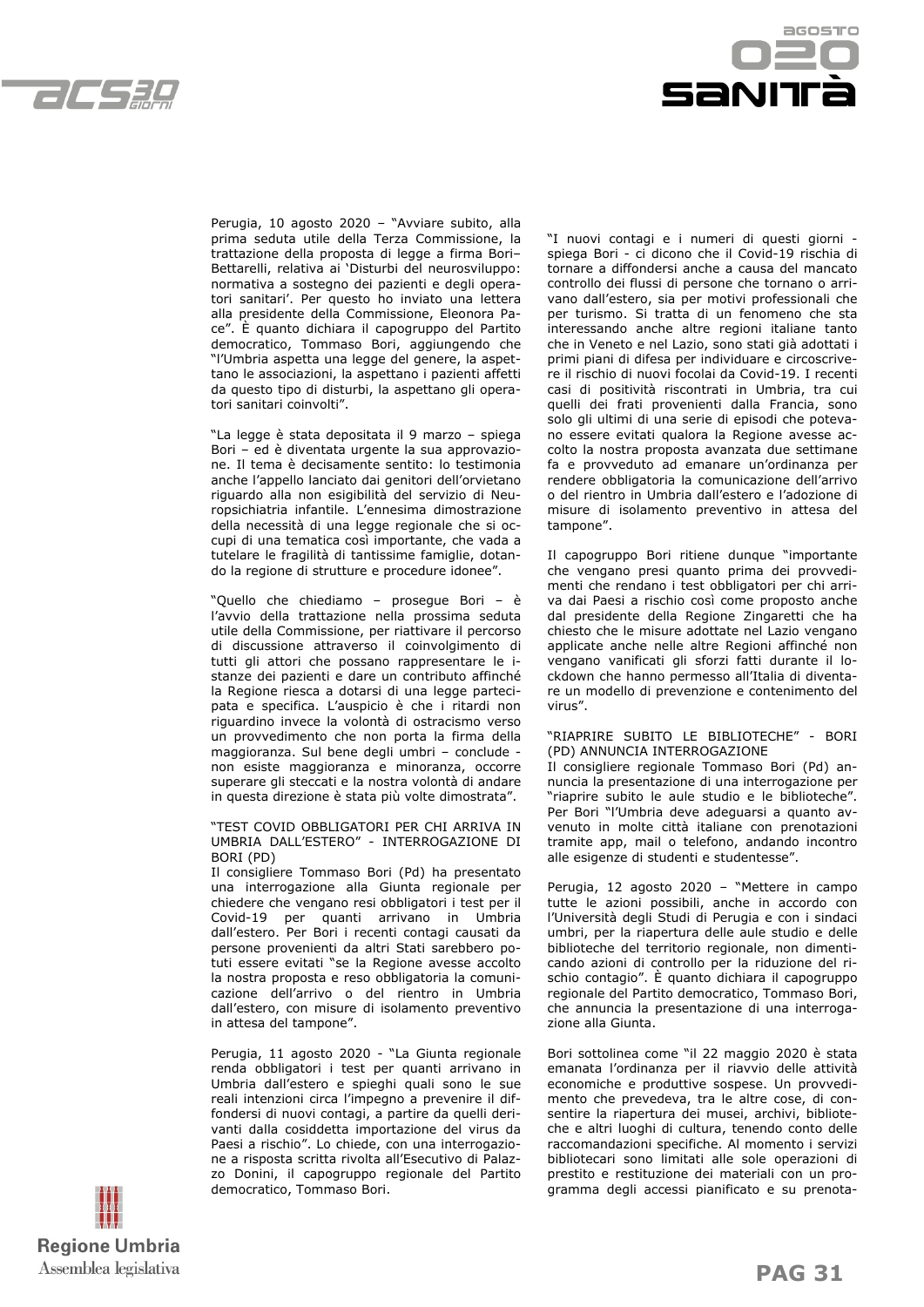



zione on line o telefonica, prevedendo un numero massimo di visitatori presenti, senza la permanenza dell'utenza nelle sale lettura o aule studio. Prevista poi la 'quarantena' per i documenti restituiti".

"È necessario però – conclude Bori - che l'Umbria faccia un passo avanti sul tema, adeguandosi a quanto avvenuto in molte città italiane, dove le biblioteche sono riaperte e le aule studio sono disponibili con una prenotazione attraverso app, mail o telefono, andando incontro alle esigenze di studenti e studentesse".

"RIATTIVARE GLI SCREENING ANTITUMORALI, ALTRIMENTI AUMENTA IL RISCHIO DEI CITTA-DINI DI AMMALARSI" - INTERROGAZIONE DI PORZI (PD)

Perugia, 13 agosto – 2020 – "La proroga dello stato di emergenza legato al Covid, disposta dal Governo nazionale, non giustifica i ritardi negli screening antitumorali che si stanno riscontrando nel sistema sanitario umbro, alla luce di possibili soluzioni che altre regioni italiane, come il Lazio, hanno messo in campo. Per questo la Giunta regionale deve dimostrare un cambio di passo per evitare di creare cittadini di serie A, che possono rivolgersi, senza aspettare, alle strutture private e di serie B, che invece devono aspettare per poter fare queste indagini e quindi aumentano il rischio di ammalarsi". Così la consigliera regionale del Partito democratico, Donatella Porzi, che sul tema ha presentato un'interrogazione per chiedere "quando la Giunta intende ripristinare gli screening, se esista una programmazione per recuperare il pregresso e come si intendano potenziare le dotazioni organiche".

"Il programma degli screening in Umbria – spiega Porzi – è in linea con gli standard nazionali ed ha sempre garantito ai cittadini coinvolti un percorso di qualità in tutte le sue fasi. Vengono garantiti lo screening per la prevenzione del tumore alla mammella, con inviti agli esami delle donne da 50 a 74 anni; lo screening relativo alla prevenzione del tumore della cervice uterina, che si rivolgeva alle donne tra i 25 e i 64 anni e dal 2006 anche lo screening per la prevenzione del tumore del colon retto".

"La situazione attuale – prosegue Donatella Porzi – è che sono sospesi gli inviti di tutti i cittadini che dovevano presentarsi in periodo di Covid, e che andranno recuperati, ma sono sospesi anche i nuovi. Nella Regione Lazio, a differenza di quanto avviene in Umbria, gli screening sono attivi e alle aziende, impegnate nella rimodulazione delle agende, sono state illustrate le modalità con cui garantire il rispetto dei criteri di sicurezza introdotti nei vari Dpcm. Ciò dimostra conclude - che se c'è la volontà del legislatore regionale i servizi di screening possono essere garantiti anche in questa fase delicata. L'Umbria deve mettere in campo un cambio di passo perché questa situazione, a fianco alla sostanziale inattività del Cup, sta aumentando il rischio dei cittadini di ammalarsi".

COVID-19: "TAMPONI GRATUITI PER I REDDITI PIÙ' BASSI E PER CHI PARTE O TORNA DALL'ESTERO PER LAVORO" - INTERROGAZIONE DI BORI E PAPARELLI (PD)

I consiglieri Tommaso Bori e Fabio Paparelli (Pd) hanno presentato una interrogazione relativa ai controlli per il Covid-19 con cui chiedono alla Giunta di Palazzo Donini "come mai non siano state previste tariffe differenziate per scaglioni di reddito, prevedendo la gratuità di quelli più bassi e se non si ritenga necessario prevedere tamponi gratuiti per tutti i cittadini che lo richiedono, dovendosi recare all'estero o essendo rientrati in Italia per motivi di lavoro".

Perugia, 17 agosto 2020 - "Tamponi gratis a tutti gli umbri, in base al reddito". E' la richiesta dei consiglieri regionali del Partito democratico Tommaso Bori e Fabio Paparelli, i quali hanno presentato un'interrogazione per capire "come mai non siano state previste tariffe differenziate per scaglioni di reddito, prevedendo la gratuità di quelli più bassi e se non si ritenga utile e necessario prevedere tamponi gratuiti per tutti i cittadini che lo richiedono, dovendosi recare all'estero o essendo rientrati in Italia per motivi di lavoro".

I consiglieri Bori e Paparelli ricordano "la nota del direttore Dario in materia di prenotazione delle prestazioni diagnostiche Covid, dove si prevede che il medico segnali la necessità di esame in caso di sospetto Covid, con il Servizio di Igiene e Sanità pubblica che dispone l'esecuzione del test molecolare gratuito. Nel caso di soggetto asintomatico per un interesse soggettivo, come ad esempio per accedere a paesi stranieri, Università, per effettuare sport o per sicurezza personale, la prestazione risulta a pagamento e deve essere richiesta dal soggetto interessato al medico il quale effettuerà la richiesta su ricetta bianca con oneri a totale carico del cittadino. Essi sono stati stabiliti dalla Regione in 76,90 euro per il test molecolare e in 9,70 euro per il test sierologico, quello che la stessa regione aveva acquistato lo scorso marzo, senza gara alcuna, all'incredibile prezzo di 16 euro + iva".

"Solamente per limitate categorie a rischio – proseguono Tommaso Bori e Fabio Paparelli – viene prevista la possibilità di fare il tampone e/o il test con impegnativa e pagamento del ticket se previsto. Considerando però che è quanto mai fondamentale intercettare nuovi casi infetti, soprattutto nella popolazione asintomatica, per minimizzare la probabilità che possano trasmettere contagio, è stato un errore non aver previsto tariffe diverse in base ai redditi dei cittadini. In questo modo le categorie più deboli difficilmente potranno accedere alle prestazioni creando ingiuste disparità tra gli umbri".

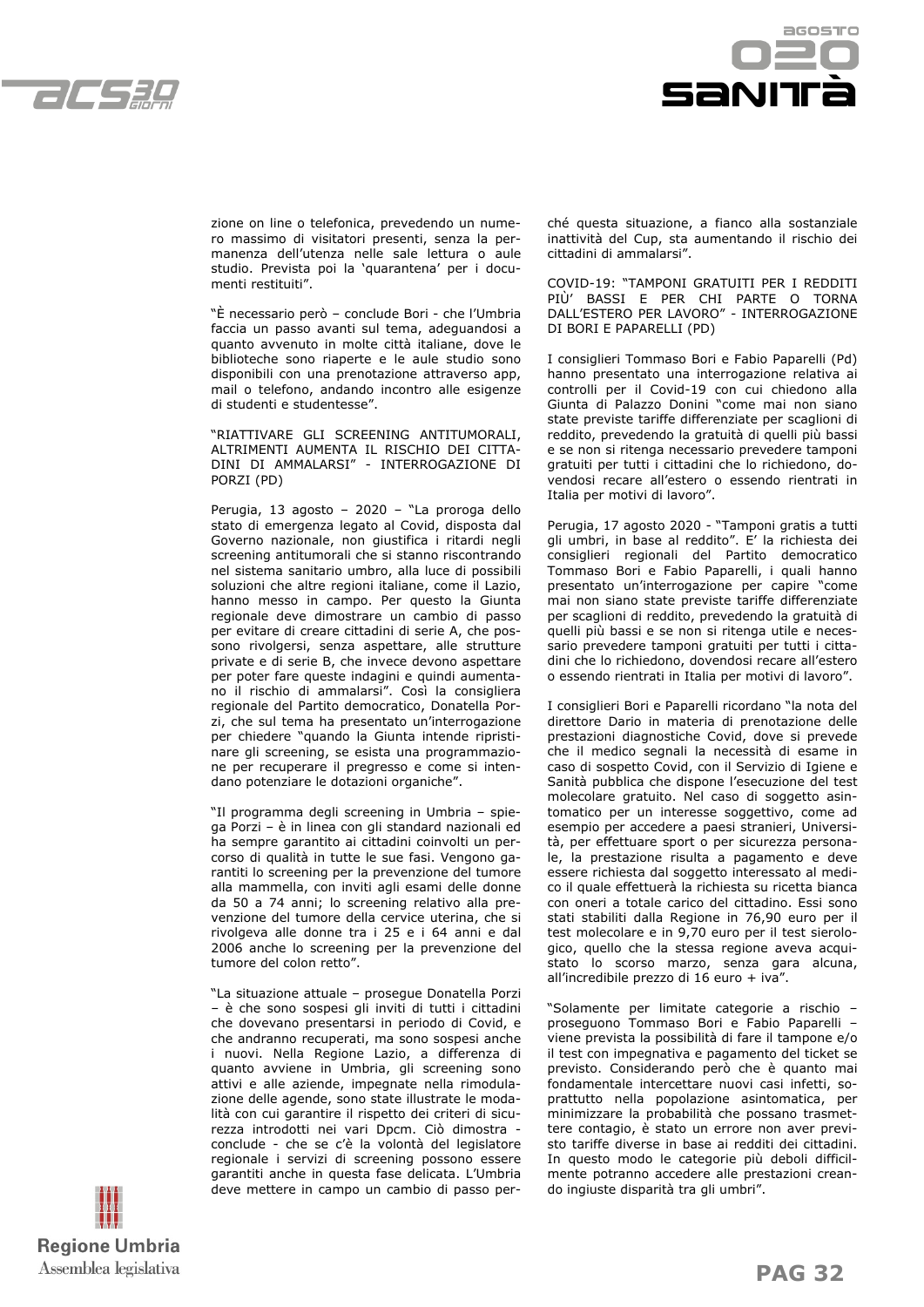



"LA GIUNTA PORTI AVANTI IL PERCORSO IN-TRAPRESO SULLA SENSIBILITÀ CHIMICA MULTI-PLA" - INTERROGAZIONE DI BORI (PD)

Il capogruppo regionale Pd, Tommaso Bori, ha presentato una interrogazione alla Giunta con cui chiede di "dare seguito alla mozione del 13 febbraio 2017, mettendo in campo azioni e misure per i pazienti affetti da sensibilità chimica multipla".

Perugia, 17 agosto 2020 – "Dare seguito alla mozione del 13 febbraio 2017, che impegnava la Giunta regionale ad azioni e misure per i pazienti affetti da sensibilità chimica multipla". E' quello che chiede il capogruppo del Partito democratico a Palazzo Cesaroni, Tommaso Bori, in una interrogazione in cui domanda "quali azioni la Giunta abbia intrapreso a favore dei cittadini affetti dalla patologia della sensibilità chimica e quali interventi invece intende mettere in campo in futuro per migliorare la qualità di vita di queste persone, con particolare attenzione ai protocolli ed ai percorsi di diagnosi, terapia, assistenza e riabilitazione".

"La sensibilità chimica multipla (MCS) – spiega Bori - è una sindrome immuno - tossica infiammatoria simile, per certi versi, all'allergia e molto spesso scambiata con essa, poiché i sintomi appaiono e scompaiono con l'allontanamento della causa scatenante, ma le sue dinamiche e il suo decorso sono completamente diversi, ossia si perde per sempre la capacità di tollerare gli agenti chimici. E' una sindrome multisistemica di intolleranza ambientale totale alle sostanze chimiche, che può colpire vari apparati e organi del corpo umano. Oggi la sindrome non è riconosciuta come malattia rara e quindi non è prevista alcuna esenzione dalla partecipazione al costo delle relative prestazioni sanitarie, come invece avviene per altre patologie rare. Al momento dunque manca qualsiasi assistenza sanitaria specifica per le malattie scatenate dalla MCS poiché la stessa non è inserita nei livelli essenziali di assistenza (LEA)".

"L'Assemblea legislativa – prosegue Tommaso Bori – ha approvato un ordine del giorno per stimolare interventi. Il documento impegnava l'Esecutivo di Palazzo Donini a proseguire con i progetti sui parchi terapeutici quale forma di intervento assistenziale al fine di migliorare la qualità della vita di questi cittadini; ad istituire presso l'assessorato alla Sanità una struttura di riferimento per i cittadini affetti da tale patologia; ad attivare tutti i meccanismi possibili per reperire risorse finanziarie volte a sostenere la salute dei cittadini affetti da tale patologia; a fare in modo che parte delle risorse destinate alla ricerca in sanità vengano finalizzate a sostegno degli Enti di ricerca che perseguono tale obiettivo anche di intesa con le altre regioni, anche per raccogliere dati epidemiologici della patologia; a rappresentare al Governo la necessità di inserire la sensibilità clinica multipla nell'elenco delle malattie rare. Tutto appare fermo conclude il consigliere Pd - ed è quanto mai necessario che l'assessore Coletto e la presidente Tesei prendano coscienza dell'importanza del tema, portando a termine il percorso".

SALUTE MENTALE: "VERIFICARE CORRETTEZZA DELLE LINEE GUIDA REGIONALI SU TSO E ASO E AVVIARE UNA VERA PARTECIPAZIONE" - IN-TERROGAZIONE DI BORI (PD)

Il capogruppo Pd all'Assemblea legislativa dell'Umbria, Tommaso Bori, ha presentato una interrogazione alla Giunta con cui chiede di "verificare la correttezza della procedura che ha portato alla deliberazione delle Linee guida regionali e di avviare un vero percorso di partecipazione e concertazione con le parti in causa, affinché il trattamento sanitario obbligatorio e l'accertamento sanitario obbligatorio possano essere svolti in salute e in sicurezza, mettendo a sistema tutte le figure professionali necessarie".

Perugia, 18 agosto 2020 – "E' necessario verificare la correttezza della procedura che ha portato alla deliberazione delle Linee guida regionali, in seguito all'accordo Stato – Regioni, sul tema e un vero percorso di partecipazione e concertazione con le parti in causa, affinché il trattamento sanitario obbligatorio e l'accertamento sanitario obbligatorio in salute mentale possano essere svolti in sicurezza, mettendo a sistema tutte le figure professionali necessarie". Così il capogruppo del Partito democratico, a Palazzo Cesaroni, Tommaso Bori, che ha presentato un'interrogazione per chiedere alla Giunta regionale se intenda "modificare le linee di indirizzo per un vero percorso di partecipazione".

Bori riassume la questione ricordando che "all'inizio del 2020 la Giunta ha adottato le 'Linee di indirizzo regionali in materia di trattamento sanitario obbligatorio e accertamento sanitario obbligatorio in salute mentale', recependo ed adeguandosi ai contenuti dell'Accordo Stato-Regioni siglato nel 2018. Linee di indirizzo che<br>partono alla necessità di `migliorare partono alla necessità di 'migliorare l'appropriatezza e la concretezza dei processi relativi ai Tso e Aso e di ridurne la variabilità, garantendo il diritto alle persone a ricevere interventi comunque rispettosi della dignità personale".

"Le linee di indirizzo – prosegue Tommaso Bori – hanno anche attivato un Gruppo di lavoro composto dagli operatori dei servizi sanitari coinvolti. Previsto inoltre l'insediamento in Prefettura di un apposito Tavolo, di cui però non sono chiare le componenti né tantomeno il coinvolgimento di figure cruciali e in prima linea come le polizie locali. Figure che pure avrebbero dovuto essere coinvolte ma, come specifica una nota della comandante della Polizia municipale di Perugia,

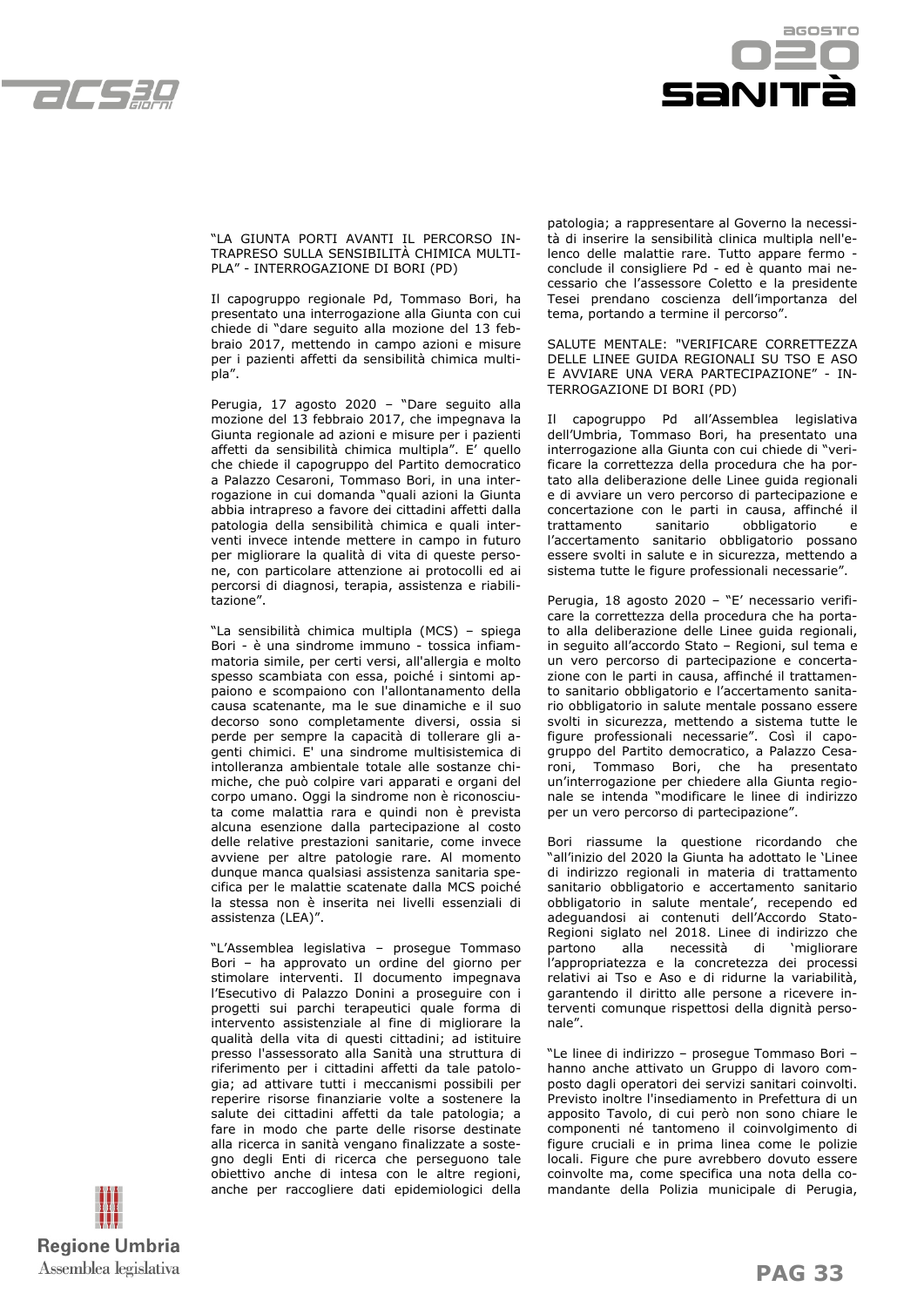



Caponi, non sono state chiamate in causa su protocolli o atti per disciplinare il Tso o Aso".

Il consigliere Bori sottolinea come "il mancato coinvolgimento ed informazione rispetto alle nuove Linee di indirizzo regionali della Polizia locale è rilevabile anche dal punto 2 della delibera n. 6 del 15.01.2020 in cui la Giunta regionale dispone di trasmettere le Linee di indirizzo deliberate solo '..alle Aziende sanitarie e alle Aziende ospedaliere della Regione'. Non mancano poi carenze logistico organizzative, come rivelato da diversi operatori. In primo luogo l'assenza della previsione stabile di personale medico a bordo del mezzo di pronto soccorso; la mancata individuazione di appositi locali in cui ricevere il paziente trasportato al Pronto soccorso".

"Alla luce di queste considerazioni – conclude il capogruppo Pd – è necessario sapere se la Regione intenda rendere pubblici gli esiti del lavoro prodotto dal "Tavolo attivato presso la Prefettura di Perugia" e dal "Gruppo di lavoro regionale Salute e Welfare", e se intenda avviare un vero percorso di partecipazione di confronto con tutte le figure professionali titolari della procedura di esecuzione dei Tso e Aso".

COVID19: "LEGA IN UMBRIA PROMUOVE MANI-FESTAZIONI PUBBLICHE SENZA RISPETTARE NORME DI SICUREZZA E DISTANZIAMENTO" - NOTA DI PAPARELLI (PD-PORTAVOCE OPPOSI-ZIONE)

Perugia, 21 agosto 2020 - "Prendiamo atto dagli organi di stampa, non senza sconcerto, che la Lega in Umbria promuove manifestazioni pubbliche senza garantire il rispetto delle più elementari norme sulla sicurezza e il distanziamento sociale". E' quanto dichiara il Portavoce dell'Opposizione Fabio Paparelli (PD).

"I 170 leghisti radunati ieri dal consigliere regionale Pastorelli nella cena conviviale di Assisi così come dimostrano ampiamente - sottolinea Paparelli - le foto pubblicate, stanno a dimostrare che non solo non sono state in alcun modo rispettate le normali regole di comportamento imposte dalla pandemia ma neppure gli obblighi di legge, che impongono di indossare le mascherine dalle ore 18 alle ore 6, in tutti i luoghi all'aperto in cui non si mantengono le distanze, così come disposto dall'ultima ordinanza del ministro della Salute Roberto Speranza, la stessa che ha fermato il ballo nei locali al chiuso e all'aperto, come nel caso del Papeete, locale divenuto ormai di culto tra i leghisti di fede Salviniana come Pastorelli. Obbligo peraltro non circoscritto solo alle zone della movida ma, come noto, anche negli spazi pubblici ove sia più agevole il formarsi di assembramenti anche di natura spontanea e/o occasionale. Oltre alla gravità del fatto in sé, ciò la dice lunga su quale sia il reale livello di attenzione che sta riservando la Lega umbra, che ieri schierava per l'occasione il suo stato maggiore attovagliato accanto all'onorevole Caparvi e alla vicepresidente dell'Assemblea legislativa Fioroni, rispetto al rischio concreto di una ripresa repentina dei contagi".

"Colgo dunque l'occasione – scrive Paparelli - per ricordare al consigliere Pastorelli e all'assessore veneto dell'Umbria Coletto che stiamo ancora attendendo misure strutturali ed organiche per affrontare questa nuova ondata che sta coinvolgendo anche l'Umbria, con la predisposizione di protocolli unitari, l'individuazione di strutture per l'isolamento preventivo, l'obbligo e non tanto la facoltà di effettuare i tamponi per chi rientra da Paesi a rischio, percorsi separati per l'accesso agli ospedali, anche al fine di garantire la normale attività delle aziende ospedaliere e uno stop, ormai necessario, ad ogni tipo di manifestazione se non in forma contingentata e fortemente ridotta e controllata".

"In ballo - aggiunge il portavoce - c'è la salute dei cittadini e la tenuta del nostro sistema sanitario che continua ad essere depauperato di strutture e personale in favore del sistema privato, come dimostra da ultimo la vicenda tamponi o le lunghissime liste di attesa. Nonostante gli annunci e le auto celebrazioni – afferma - non c'è alcun modello umbro da evidenziare, né in sanità né, tanto meno, nel settore turistico, in cui si sta operando in assoluta continuità con il passato, registrando risultati del tutto in linea con le altre Regioni italiane".

Per Paparelli "servirebbe, anche in questo caso, un programma straordinario di interventi e di aiuti a lavoratori ed operatori, che si aggiunga ai provvedimenti nazionali, ma la mancata approvazione del masterplan triennale, peraltro imposto dalla legge regionale, dimostra che non si è in grado di scegliere alcuna strada se non quella della demagogia e del qualunquismo".

"In vista del 14 settembre – conclude - in questo contesto poco rassicurante e con un indice di contagiosità fortemente risalito, è naturale dubitare anche sulla capacità stessa di affrontare in modo adeguato la riapertura delle scuole dell'Umbria e l'avvio dell'anno scolastico".

"ANNULLARE LA DELIBERA DELLA VERGOGNA. APPLICARE LINEE GUIDA SULL'INTERRUZIONE DI GRAVIDANZA" - LA RICHIESTA DEI GRUPPI PD, M5S E MISTO ALLA GIUNTA REGIONALE

I capogruppo Tommaso Bori (PD), Thomas De Luca (M5S) e Vincenzo Bianconi (Gruppo Misto) e i consiglieri Michele Bettarelli, Simona Meloni, Fabio Paparelli e Donatella Porzi (PD) chiedono alla Giunta regionale di spiegare perché non è stata ancora annullata "la delibera della vergogna" e applicate le nuove Linee guida ministeriali in materia di interruzione di gravidanza farmacologica.

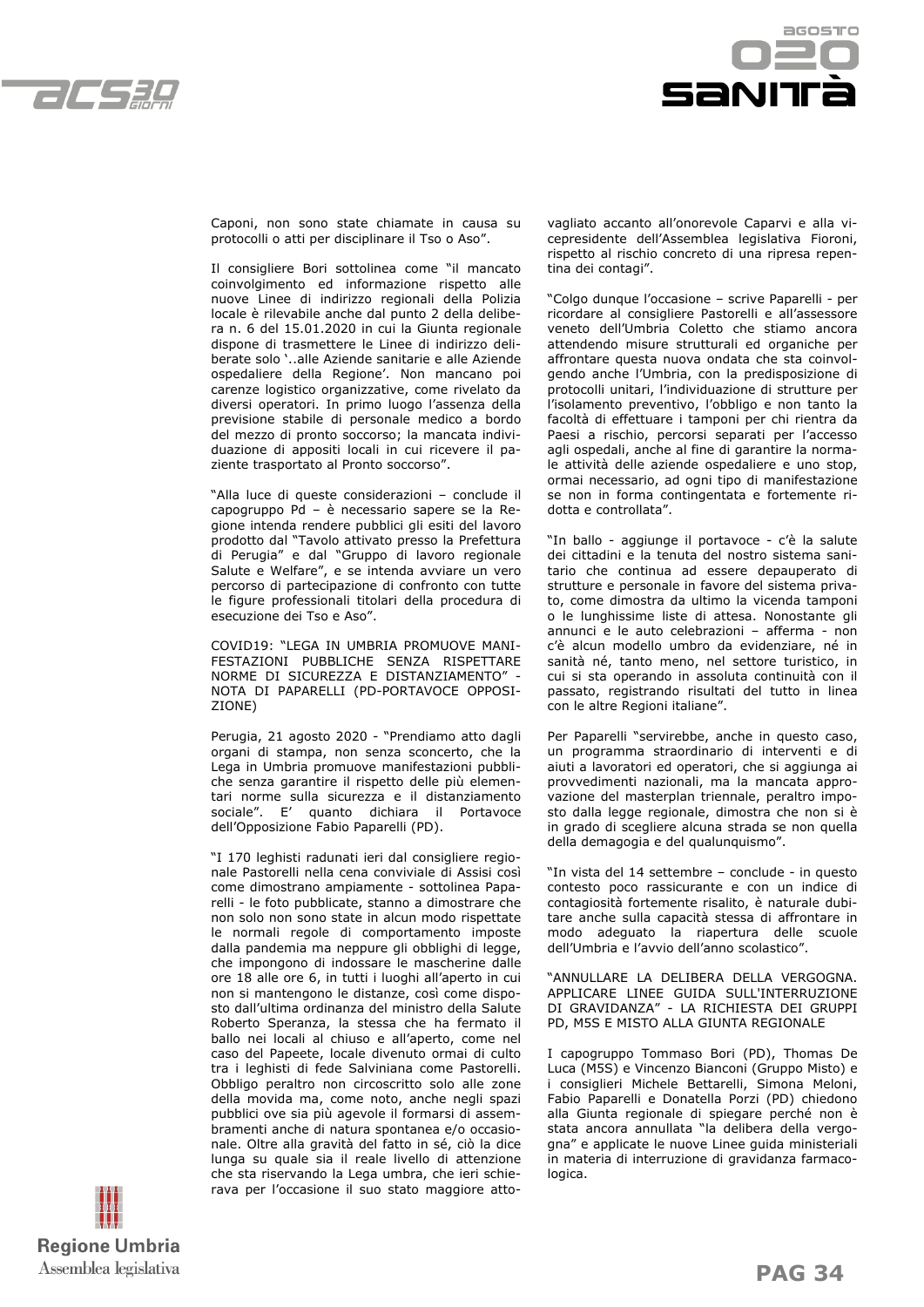



Perugia, 24 agosto 2020 - I capogruppo Tommaso Bori (PD), Thomas De Luca (M5S) e Vincenzo Bianconi (Gruppo Misto) e i consiglieri Michele Bettarelli, Simona Meloni, Fabio Paparelli e Donatella Porzi (Gruppo PD) chiedono alla Giunta regionale di conoscere la ragione per le quale non sia stata ancora annullata la 'Delibera della vergogna' (n. 467 del 10 giugno 2020) che costringe ad un ricovero ospedaliero forzoso di tre giorni,e, contestualmente, applicate le nuove Linee guida ministeriali in materia di interruzione di gravidanza farmacologica".

"L'azione liberticida portata avanti negli scorsi mesi dalla presidente della Regione, Tesei - evidenziano gli esponenti dell'opposizione consiliare - è stata totalmente sconfessata da subito dalla comunità medico-scientifica, ed ora sia dal ministero della Salute che dal Consiglio superiore di Sanità. È pertanto urgente che venga ripristinato da subito il diritto delle donne umbre a poter ricorrere alla pillola RU486 anche in regime di Day Ospital senza obbligo di ricovero di tre giorni come stabilito dalla Giunta leghista in Umbria. Ogni giorno perso senza applicare le linee guida e senza aver annullato la 'Delibera della Vergogna' nega ancora, e di fatto, alle donne umbre di poter scegliere l'interruzione volontaria di gravidanza con metodo farmacologico consentito fino a 9 settimane compiute di età gestazionale, presso strutture ambulatoriali pubbliche adeguatamente attrezzate, funzionalmente collegate all'ospedale ed autorizzate dalla Regione, nonché presso i consultori, oppure day hospital".

"Il movimento di migliaia di donne e di uomini aggiungono i consiglieri regionali Pd, M5S e Misto - che si è attivato spontaneamente sia a livello locale e che nazionale, contro quella scelta oscurantista e strumentale assunta della presidente Tesei e promossa dal senatore della Lega Pillon, ha dimostrato di avere ragione sia nel merito che nel metodo delle rivendicazioni portate avanti. Ora però la Regione Umbria non ha più alibi: faccia quello che gli impone la legge: annulli la delibera 467 e adegui le linee guida regionali a quelle emanate dal Ministero lo scorso 12 agosto. Alla luce di quanto accaduto – concludono torneremo a chiedere con forza anche la piena attuazione della legge 194, specie nella parte che prevede la promozione dell'educazione sessuale nelle scuole, una rete potenziata dei Consultori sul territorio e il diritto alla contraccezione gratuita, per far tornare - concludono - l'Umbria una regione all'avanguardia nel panorama dei diritti civili e a sostegno della libertà di scelta e di autodeterminazione delle donne".

"ANCORA LONTANA RIPRESA NORMALI ATTIVI-TÀ" - MELONI (PD) "SERVE PIANO STRAORDI-NARIO DI INVESTIMENTI SU PERSONALE E STRUTTURE CHE SUPERI CRITICITÀ"

La consigliera Simona Meloni (Pd-vice presidente Assemblea legislativa) sottolinea, in una nota, che le sono giunte, in queste settimane, "molte segnalazioni da parte di cittadini che stanno avendo crescenti difficoltà a rapportarsi con il sistema sanitario regionale, ciò, a conferma – spiega -, che serve tornare subito a potenziare i servizi e le strutture sanitarie per dare risposte adeguate alla domanda di salute degli umbri".

Perugia, 26 agosto 2020 - "Sono ormai molte le segnalazioni che mi sono giunte in queste settimane da parte di cittadini che stanno avendo crescenti difficoltà a rapportarsi con il sistema sanitario regionale, ciò, a conferma, che serve tornare subito a potenziare i servizi e le strutture sanitarie per dare risposte adeguate alla domanda di salute degli umbri", così Simona Meloni (Pd-vice presidente Assemblea legislativa).

"Pur comprendendo la complessità della fase di riavvio delle strutture medico-ospedaliere regionali e delle prestazioni sanitarie che erano state, a vario titolo, interrotte o sospese, a seguito dell'emergenza Codiv-19 – commenta la consigliera Dem -, stupisce che non si sia ancora provveduto a definire un piano straordinario di interventi affinché la sanità pubblica regionale torni davvero alla normalità".

"Abbiamo più volte segnalato la necessità di investire maggiormente sul potenziamento degli organici di medici e personale sanitario – aggiunge -, definendo un piano di riassetto delle strutture ospedaliere tale da assicurare cure e prestazioni in tempi adeguati. Senza voler generalizzare o banalizzare problemi complessi, quello che emerge, ad oggi, è che l'offerta di servizi medico-sanitari pubblici è stata ampiamente depotenziata, a tutto vantaggio di quella privata. Dai Cup che non funzionano come dovrebbero – continua Meloni -, che rischiano di tagliare fuori le fasce più deboli e anziane, alle liste d'attesa che si allungano anche per le semplici prestazioni routinarie, dalla mancata riattivazione di protocolli per la prevenzione e screening tumorali salva vita mai ripresi, agli annunci disattesi per la ripresa delle attività del centro sterilità di Pantalla e il rinvio sine die della presa in carico del progetto dedicato ai pre-post trapiantati, al depotenziamento delle guardie mediche sui diversi territori, fino al colpevole ritardo sull'adeguamento in materia di interruzione volontaria di gravidanza, i cittadini lamentano ritardi e disservizi che devono essere risolti".

"Oltre a ciò – conclude meloni -, siamo in attesa di provvedimenti convincenti che scongiurino il rischio di un nuovo picco di contagi e di un piano che sappia affrontare con maggiore prontezza ed organizzazione una eventuale nuova ondata emergenziale, senza condizionare lo svolgimento delle altre prestazioni sanitarie".

"TRATTAMENTO SANITARIO E ACCERTAMENTO SANITARIO OBBLIGATORIO: LA REGIONE CI ASCOLTI" - NOTA DI BORI (PD)

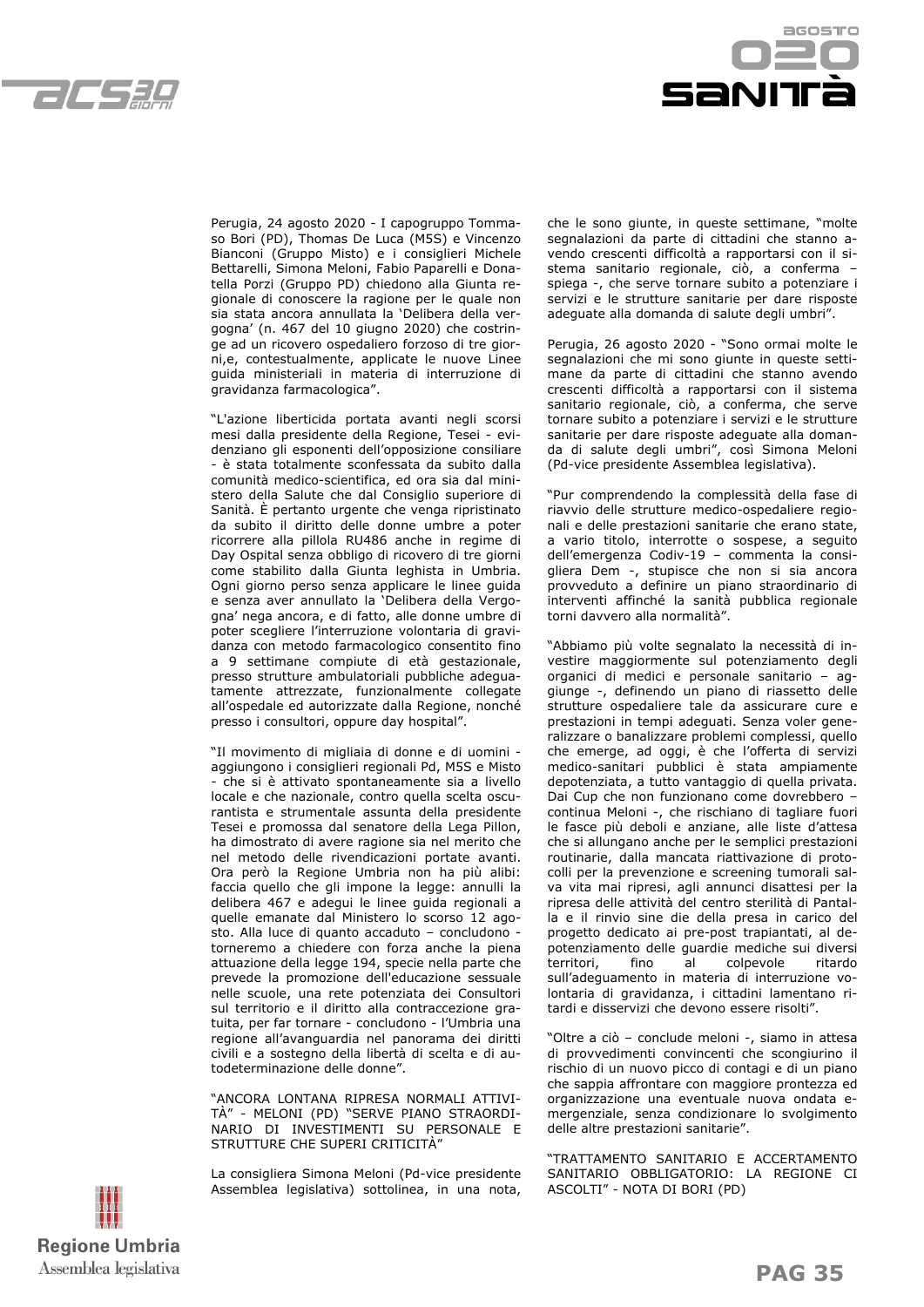



Il capogruppo del Partito democratico, Tommaso Bori, chiede chiarezza alla Regione sulle procedure relative al Trattamento sanitario obbligatorio (Tso) e all'Accertamento sanitario obbligatorio (Aso) e annuncia la presentazione di una interrogazione.

Perugia, 25 agosto 2020 – "La Regione non può fare orecchie da mercante di fronte alla mobilitazione dei soggetti preposti per lo svolgimento, in sicurezza, del Trattamento sanitario obbligatorio e l'Accertamento sanitario obbligatorio, dopo il via libera delle linee guida deliberate dalla Regione, in seguito all'accordo Stato – Regioni". Così il capogruppo del Partito democratico, Tommaso Bori, che annuncia una interrogazione e spiega: "Sono passati quasi dieci giorni dal mio precedente appello e la Regione ha fatto finta di niente, ignorando l'appello degli operatori, che segnalano una procedura farraginosa e poco chiara".

"L'obiettivo dell'atto della Regione – dice Bori – è quello di 'migliorare l'appropriatezza e la concretezza dei processi relativi ai Tso e Aso e di ridurne la variabilità, garantendo trattamenti rispettosi della dignità personale. Il problema è che il Gruppo di lavoro attivato tra gli operatori si è solo insediato e altrettanto nebuloso è il tavolo attivato in Prefettura, dove sono state escluse componenti fondamentali come le polizie locali".

"Con la mia interrogazione – conclude Bori – intendo fare luce sulla vicenda e conoscere la ratio che ha guidato le mosse della Regione. Chiediamo quindi che ci si attivi con un vero percorso di partecipazione e di confronto con tutte le figure professionali titolari della procedura di esecuzione dei Tso e Aso".

DISABILITÀ: "UN TAVOLO REGIONALE DI LAVO-RO CHE DEFINISCA UN FLUSSO INFORMATICO E UN DATABASE INTEGRATO PER MONITORAG-GIO" - FIORONI (LEGA) ANNUNCIA MOZIONE

Il consigliere regionale Paola Fioroni (Lega-vice presidente Assemblea legislativa) interviene in tema di disabilità ed annuncia la presentazione di una mozione per l'attivazione di un "tavolo di lavoro a livello regionale che definisca un flusso informatico, un database integrato e dinamico per assicurare il monitoraggio completo della disabilità in Umbria".

Perugia, 27 agosto 2020 - "In Umbria manca un servizio che riguardi l'anagrafe digitale e un monitoraggio puntuale, dinamico ed integrato della situazione attuale delle persone disabili che vivono nel nostro territorio", lo afferma Paola Fioroni (Lega-vice presidente dell'Assemblea legislativa) secondo la quale "è necessario intervenire a livello regionale al fine di rendere accessibili e fruibili i dati che riguardano la disabilità, favorendo l'interoperabilità fra i diversi sistemi di raccolta per permettere una programmazione ed



Nell'annunciare in proposito una mozione, Fioroni ricorda che "la Convenzione Onu e prima ancora la legge '328/2000', oltre alle normative europee adottate negli anni, individuano dei parametri importanti di riferimento per le azioni volte alla completa inclusione sociale delle persone disabili, i cui diritti debbono essere al centro di previsioni presenti e future. Ma proprio per questo – spiega - non si può prescindere dal poter avere un flusso di informazioni sempre coerente con la realtà per poter elaborare strategie, confronti e validare qualsiasi politica che riguardi la condizione familiare, il diritto alla salute, all'istruzione, al lavoro, al tempo libero, ecc. La Pandemia da Coronavirus ha sconvolto poi la quotidianità di tutti con una serie di cambiamenti, stravolgimenti e restrizioni che questa sfida globale ha imposto. È importante, dunque, comprendere come queste sfide hanno impattato e stanno impattando sulle persone con disabilità,".

"Per questo – aggiunge Fioroni - conoscere e rendere omogenee ed integrate le informazioni statistiche, amministrative e sanitarie sugli aspetti clinici, patologici, economici, sociali, piuttosto che sulla situazione legata alla presenza di barriere architettoniche e a problemi legati alla mobilità personale e pubblica e alle attività ludico-sociali-sportive, permetterà un migliore lavoro dei policy makers e di tutti i soggetti coinvolti"

"A tal fine – conclude Fioroni - abbiamo richiesto alla Giunta , grazie anche alla sensibilità dell'assessore Coletto riguardo il tema, di istituire in ambito regionale un gruppo di lavoro costituito dall'assessorato al Welfare, Osservatorio regionale sulla condizione delle persone con disabilità, Umbria Digitale, Usl e Inps che armonizzino e condividano i flussi informativi relativi alle persone con disabilità, permettendo così una reale mappatura sul territorio umbro".

"CHIAREZZA SU ACCREDITAMENTO STRUTTURE PRIVATE PER EFFETTUAZIONE TAMPONI O-RO/RINOFARINGEI" - INTERROGAZIONE DI BET-TARELLI (PD)

Interrogazione del consigliere regionale Michele Bettarelli (PD) che chiede alla Giunta regionale di "spiegare l'iter autorizzativo e dei controlli utilizzati dalla Regione per l'accreditamento dei centri di diagnostica privati ai fini dell'effettuazione dei tamponi oro/rinofaringei". Bettarelli chiede inoltre che siano elencati "i laboratori privati autorizzati attualmente e quante sono le richieste ancora in attesa di risposta" e ritiene "necessario , a tutela dei cittadini, aumentare la capacità del servizio sanitario pubblico".

Perugia, 28 agosto 2020 - Il consigliere regionale Michele Bettarelli (PD) ha presentato un'interro-

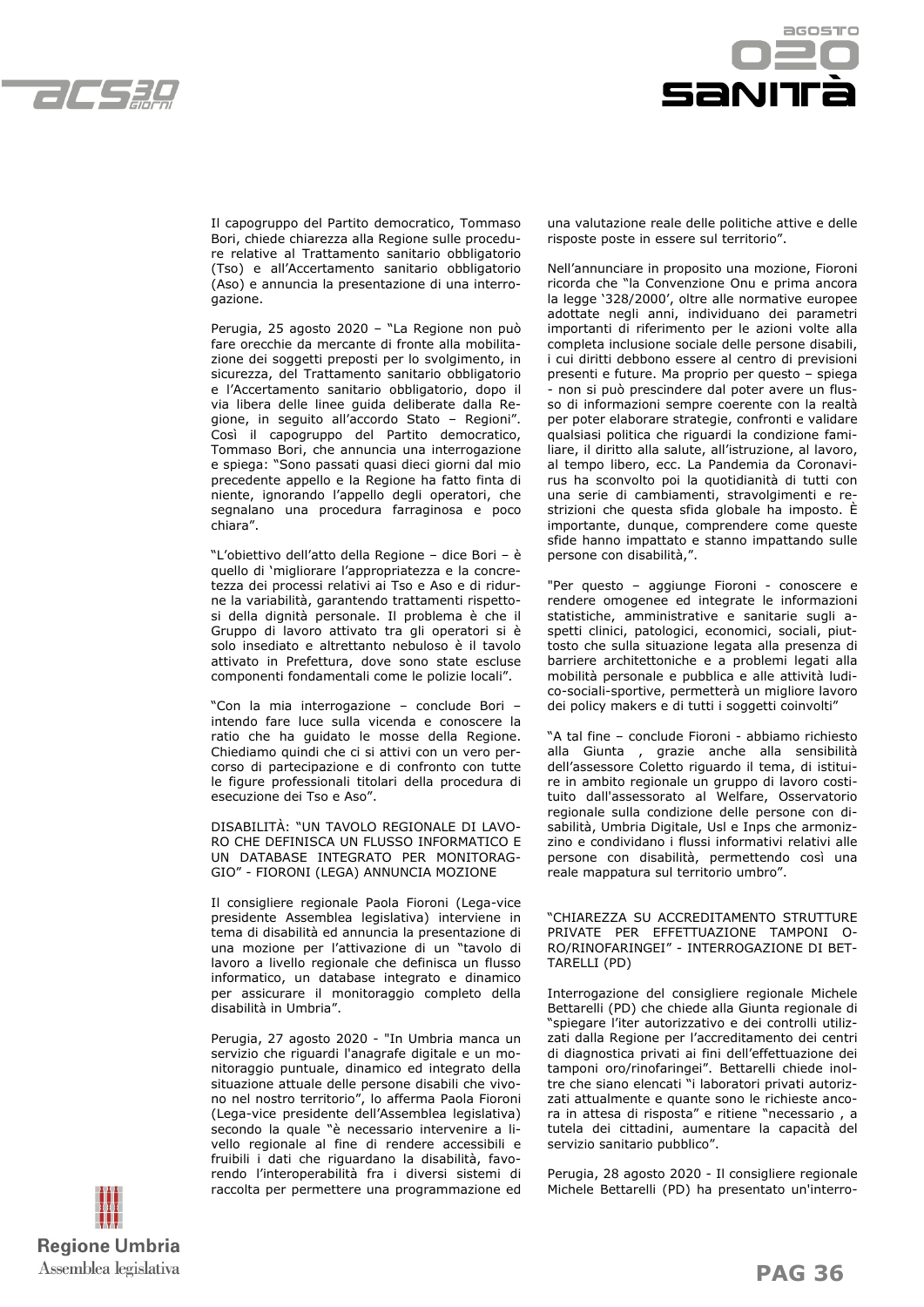



gazione con cui chiede alla Giunta regionale di "spiegare l'iter autorizzativo e dei controlli utilizzati dalla Regione per l'accreditamento dei centri di diagnostica privati ai fini dell'effettuazione dei tamponi oro/rinofaringei". Bettarelli chiede inoltre che siano elencati "i laboratori privati autorizzati attualmente e quante sono le richieste ancora in attesa di risposta".

Bettarelli riconosce il ruolo positivo che può svolgere il privato nel potenziamento della capacità di diagnostica del sistema sanitario pubblica "alleggerendo la pressione determinata dall'emergenza COVID-19". Ma ritiene tuttavia che tale coinvolgimento "non può e non deve trasformarsi in un'opportunità di mercato che "poggia sulle preoccupazioni della popolazione a fronte di una ripresa della crescita della curva dei contagi, i cui costi cominciano a gravare ora sulle tasche dei cittadini. È necessario per questo, a tutela dei cittadini – sottolinea Bettarelli -, aumentare la capacità del servizio sanitario pubblico di fare screening sulla popolazione, testare, tracciare e trattare, gestire questa emergenza e mantenere alta l'attenzione".

Nel testo dell'interrogazione si evidenzia che "a fronte delle tre strutture accreditate finora per la realizzazione di tamponi oro/Rinofaringei presenti nel portale della Regione, in realtà sono molte di più le strutture private che ad oggi stanno svolgendo o pubblicizzando l'effettuazione di tamponi a cifre esose e comunque molto diverse tra loro, senza inoltre avere la certezza che ne abbiano i requisiti e che applichino tutte quelle procedure fissate per un efficace contenimento del virus".

Bettarelli chiede quindi conto di quanto annunciato a fine luglio quando, dopo l'approvazione della delibera di Giunta '571/2020' che ha definito il percorso autorizzativo per le strutture private, è stato annunciato un iter di valutazione diagnostica dei centri privati ai fini dell'inserimento nell'elenco delle strutture autorizzate ad effettuare tamponi. Tamponi che vanno effettuati dietro prescrizione medica e con l'obbligo per la struttura autorizzata di comunicare all'Asl l'esito di tutti i test, sia positivi che negativi".

"LA GIUNTA RISPONDE DOPO 4 MESI A INTER-ROGAZIONE SU ZONA ROSSA DI GIOVE" - PA-PARELLI (PD) E FORA (PATTO CIVICO) "RISPO-STE INADEGUATE E DI CIRCOSTANZA

I consiglieri regionali Fabio Paparelli (PD) e Andrea Fora (Patto civico per l'Umbria) fanno sapere di aver ricevuto "a distanza di quattro mesi, una lettera firmata da un funzionario regionale" come risposta ad una loro interrogazione rivolta all'assessore alla Sanità Luca Coletto in merito alla situazione della comunità di Giove allora in isolamento per l'emergenza covid-19. I due consiglieri si dichiarano insoddisfatti per la risposta: "intempestiva, inadeguata e di circostanza".

Perugia, 28 agosto 2020 - I consiglieri regionali Fabio Paparelli (PD) e Andrea Fora (Patto civico per l'Umbria) in una nota congiunta fanno sapere di aver ricevuto "solo oggi, 28 agosto, a distanza di quattro mesi, una lettera firmata da un funzionario regionale" come risposta ad una loro interrogazione rivolta all'assessore alla Sanità Luca Coletto in merito alla situazione della comunità di Giove allora in isolamento per l'emergenza covid-19. Nella missiva – spiegano i due consiglieri -, di cui ci dichiariamo insoddisfatti, si provano a spiegare le ragioni delle azioni messe in campo sottolineando però, che le stesse, hanno provocato 'alcuni dei disagi descritti dagli interroganti'.

Paparelli e Fora ricordano quindi che in riferimento ai "tanti disagi che i giovesi hanno dovuto subire per settimane, a causa del focolaio e della serrata di tutti i servizi pubblici e commerciali del paese" il 28 aprile scorso inoltrarono un'interrogazione alla Giunta Regionale in cui venivano segnalate "le maggiori criticità fino ad allora emerse, con l'obiettivo che le misure adottate non si trasformassero in una vera e propria forma di reclusione coatta".

"Forse – rilevano i due consiglieri di minoranza se la Giunta Regionale avesse preso in minima considerazione le questioni da noi sollevate, avrebbe avuto modo di mettere a punto con maggiore efficacia la campagna di screening di massa che fu realizzata, dimostrando con decine di falsi positivi, una evidente inadeguatezza dei test sierologici che poi sono stati oggetto di polemiche e di indagine degli organi preposti. Così come avrebbe potuto adoperarsi per la riapertura a tempo e in sicurezza degli uffici postali e dei servizi bancari. Come pure – aggiungono – si sarebbe dovuta individuare una struttura per gli isolamenti domiciliari nel territorio circostante, non certo a Città di Castello, come poi la Regione ha scelto di fare, pur sapendo che i 170 km di distanza tra i due comuni, l'avrebbero resa inutilizzata, come poi è stato".

I consiglieri Paparelli e Fora rilevano ancora che avevano chiesto inoltre di "prevedere una forma di sostegno al reddito per i cittadini di Giove: ci è stato risposto che la Regione ritiene i sussidi del Governo del tutto sufficienti a ristorarli. Insomma – sottolineano -, non possiamo che esprimere insoddisfazione per le risposte pervenute, del tutto inadeguate e di circostanza ma soprattutto arrivate ampiamente fuori tempo massimo, e a rimetterci è stata un'intera comunità".

I due consiglieri di minoranza ricordano infine i numeri di una vicenda che ha "segnato profondamente" la comunità di Giove: "Ventiquattro giorni di isolamento in zona rossa, 52 casi positivi al Coronavirus, 2 decessi e 319 persone in quarantena su una popolazione di 1900 abitanti. Tra il 10 aprile e il 3 maggio scorso, gli abitanti

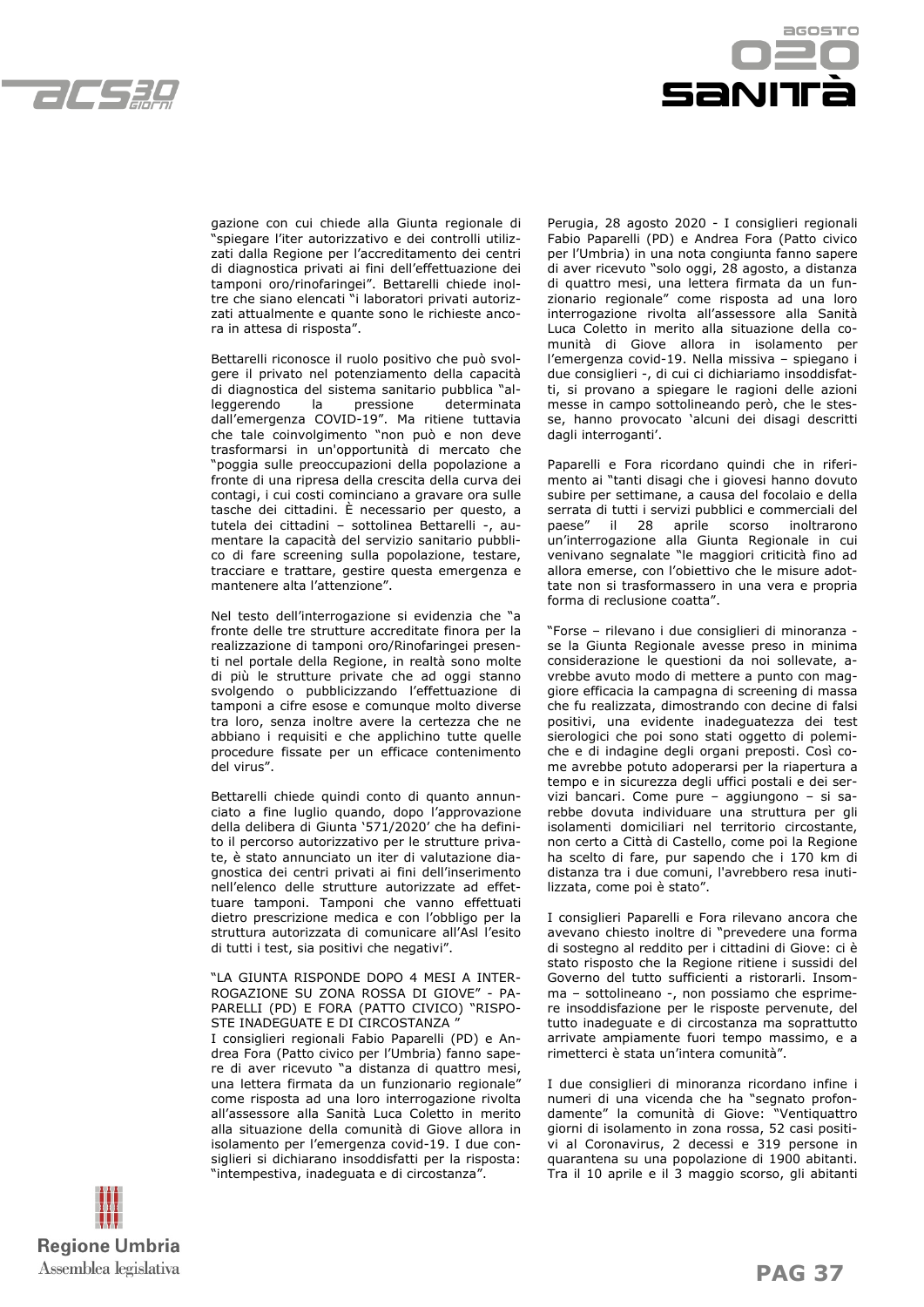



hanno vissuto la drammatica esperienza di vivere all'interno di un territorio dichiarato off limits".

EMERGENZA COVID: "BIZZARRA E PERICOLOSA LA SCELTA DI ANNULLARE IL SERVIZIO DI ESE-CUZIONE TAMPONI IN MODALITÀ 'DRIVE THROUGH'" - BORI (PD) ANNUNCIA UN'INTERROGAZIONE

Perugia, 31 agosto 2020 – "Appare alquanto bizzarro e a dir poco pericoloso che il servizio di esecuzione tamponi in modalità 'drive through' per chi rientra da zone a rischio sia stato attivo fino al 30 agosto, escludendo la settimana che parte da oggi, una fase che non è di certo la meno problematica, ma che anzi è considerata come una di quelle da bollino rosso per i rientri". Così il capogruppo del Partito democratico, Tommaso Bori, che annuncia la presentazione di un'interrogazione.

"Il servizio di esecuzione tamponi, previsto anche in modalità drive through – spiega Bori – è stato annullato, come informa anche la Usl Umbria 1 dai propri canali. Una decisione non adeguatamente comunicata alla popolazione e che appare rischiosa, visto che quella che si apre oggi sarà una settimana di rientri molto intensa. Annullare un servizio come quello dei tamponi per chi rientra dalle zone ritenute a rischio come Croazia, Grecia, Malta, Spagna – conclude - è sbagliato e l'auspicio è che la Regione possa ritornare sui suoi passi quanto prima".

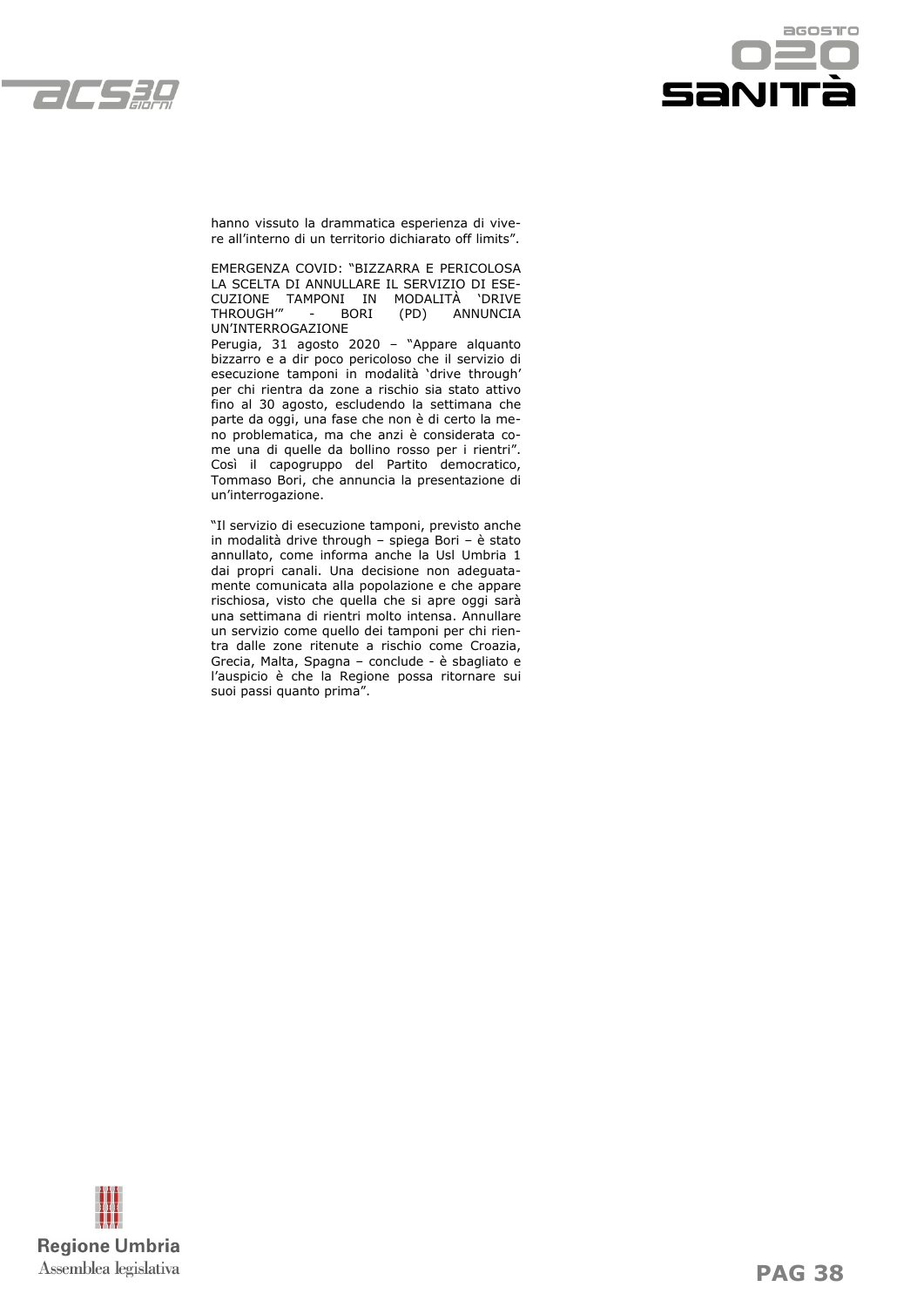

SICUREZZA DEI CITTITADINI

"GLI SBARCHI SI MOLTIPLICANO, SITUAZIONE AL COLLASSO E FLUSSI DI IMMIGRATI SCARI-CATI SULLE REGIONI" - NOTA DELLA LEGA

Perugia, 3 agosto 2020 - "Abbiamo appreso con rabbia, ma non con sorpresa, la notizia della fuga dei migranti ospitati in varie strutture umbre, ad Assisi, Perugia e Terni". È quanto dichiarano i consiglieri regionali del gruppo della Lega a Palazzo Cesaroni.

"Si tratta - spiegano - di circa quaranta tunisini che solo dopo poche ore dall'arrivo sono riusciti a eludere i controlli e far perdere le loro tracce durante la notte. Nulla si può imputare alle forze di polizia, lasciate praticamente sole dal ministro Lamorgese ad affrontare una situazione giunta ormai al collasso, visto il moltiplicarsi degli sbarchi. Per mesi - aggiungono - i cittadini hanno rispettato regole stringenti per il bene comune; commercianti e cittadini hanno perso le loro attività e il loro lavoro, tutto questo mentre adesso importiamo immigrati clandestini nelle nostre città che dopo poche ore fuggono dai centri preposti all'accoglienza creando un grave allarme sociale e sanitario, considerato il rischio di creare nuovi focolai di contagio".

Per i consiglieri di maggioranza "il Governo continua a mostrare totale incapacità nel difendere i confini. Quando a ricoprire l'incarico di ministro dell'Interno era Matteo Salvini, il nostro Paese era riuscito ad abbattere il numero degli arrivi sulle nostre coste, mentre ora ci ritroviamo con continui flussi d'immigrati che vengono sistematicamente scaricati sulle Regioni".

ARCI PERUGIA: "GIUNTA VERIFICHI IMPIEGO DEI 13 MILIONI DI EURO DI FONDI PER ACCO-GLIENZA INCASSATI SOLO NEL 2019" – IL GRUPPO LEGA ANNUNCIA ATTO ISPETTIVO

Il capogruppo della Lega, Stefano Pastorelli, insieme all'intero gruppo consiliare, fa sapere, in una nota, che sarà depositato un atto ispettivo per chiedere alla Giunta regionale di "muoversi presso gli organi competenti al fine di verificare come sono stati impiegati da Arci Perugia i 13 milioni di euro di fondi per l'accoglienza incassati, solo, nel 2019".

Perugia, 17 agosto 2020 - "Come gruppo consiliare Lega Umbria depositeremo un atto per chiedere alla Giunta regionale di muoversi presso gli organi competenti al fine di verificare come sono stati impiegati da Arci Perugia i 13 milioni di euro di fondi per l'accoglienza incassati solo nel 2019". L'intervento è del capogruppo Stefano Pastorelli e dei consiglieri Daniele Carissimi, Paola Fioroni, Valerio Mancini, Enrico Melasecche, Daniele Nicchi, Francesca Peppucci ed Eugenio Rondini.

"In un momento di forte crisi economica e sociale - spiegano i consiglieri del Carroccio - dove a causa dell'incapacità del Governo giallo-rosso e dell'inadeguatezza delle manovre di rilancio intraprese, le imprese chiudono, la disoccupazione cresce e le famiglie italiane fanno fatica ad andare avanti, non è ammissibile che in un solo anno vengano destinati 13 milioni di euro solo ad una associazione che si occupa dell'accoglienza. La stessa, tra l'altro – spiegano - che in questi giorni accoglierà 19 migranti a Gualdo Cattaneo e 10 a Foligno".

"In un'ottica di trasparenza e legalità – scrivono i consiglieri leghisti - è opportuno per i cittadini che si faccia chiarezza sull'impiego di questi fondi che ad oggi ci appaiono spropositati rispetto alla mission di 'solidarietà' e 'volontariato' che dovrebbe contraddistinguere il lavoro di queste associazioni. Sarà nostra premura – concludono verificare presso gli organi competenti la totalità dei fondi ricevuti da chi si occupa di accoglienza in Umbria".

ARCI PERUGIA: "INIZIATIVA LEGA È STRUMEN-TALE MA PUÒ ESSERE UTILE PER COMPRENDERE GRANDE VALORE ACCOGLIENZA" - FORA (PATTO CIVICO) AUSPICA AUDIZIONE IN TERZA COM-MISSIONE

Il consigliere regionale Andrea Fora (Patto civico per l'Umbria) interviene rispondendo ad una nota del gruppo consiliare della Lega che ha annunciato un atto per chiedere alla Giunta regionale di verificare come sono stati impiegati da Arci Perugia i fondi per l'accoglienza. Fora, nel definire l'iniziativa "utile per comprendere il grande lavoro che viene quotidianamente svolto dall'Arci fino alla Caritas verso persone meno fortunate di noi", auspica un'audizione in Terza commissione con tutti i soggetti che gestiscono il sistema d'accoglienza.

Perugia, 17 agosto 2020 - "Lo stavo aspettando da mesi. Ero quasi stupito che ancora la Lega, in Umbria, non avesse issato la bandiera dei profughi e degli immigrati. Ora che finalmente ha deciso di eseguire gli ordini del 'Capitano', avremo l'occasione una volta per tutte di smascherare la bufala dei 35 euro dati agli immigrati". Così il consigliere regionale Andrea Fora (Patto civico per l'Umbria) dopo una nota del Gruppo consiliare della Lega che ha annunciato un atto per chiedere alla Giunta regionale di "verificare come sono stati impiegati da Arci Perugia i 13 milioni di euro di fondi per l'accoglienza incassati, solo, nel 2019". (https://tinyurl.com/yymcksfe(link is external))

"Ben venga quindi – aggiunge Fora - l'iniziativa dei colleghi del gruppo della Lega. Anzi mi farò subito parte attiva nel chiedere alla Presidente della Terza commissione consiliare, Eleonora Pace di convocare un'audizione con tutti i soggetti che gestiscono il sistema d'accoglienza dei

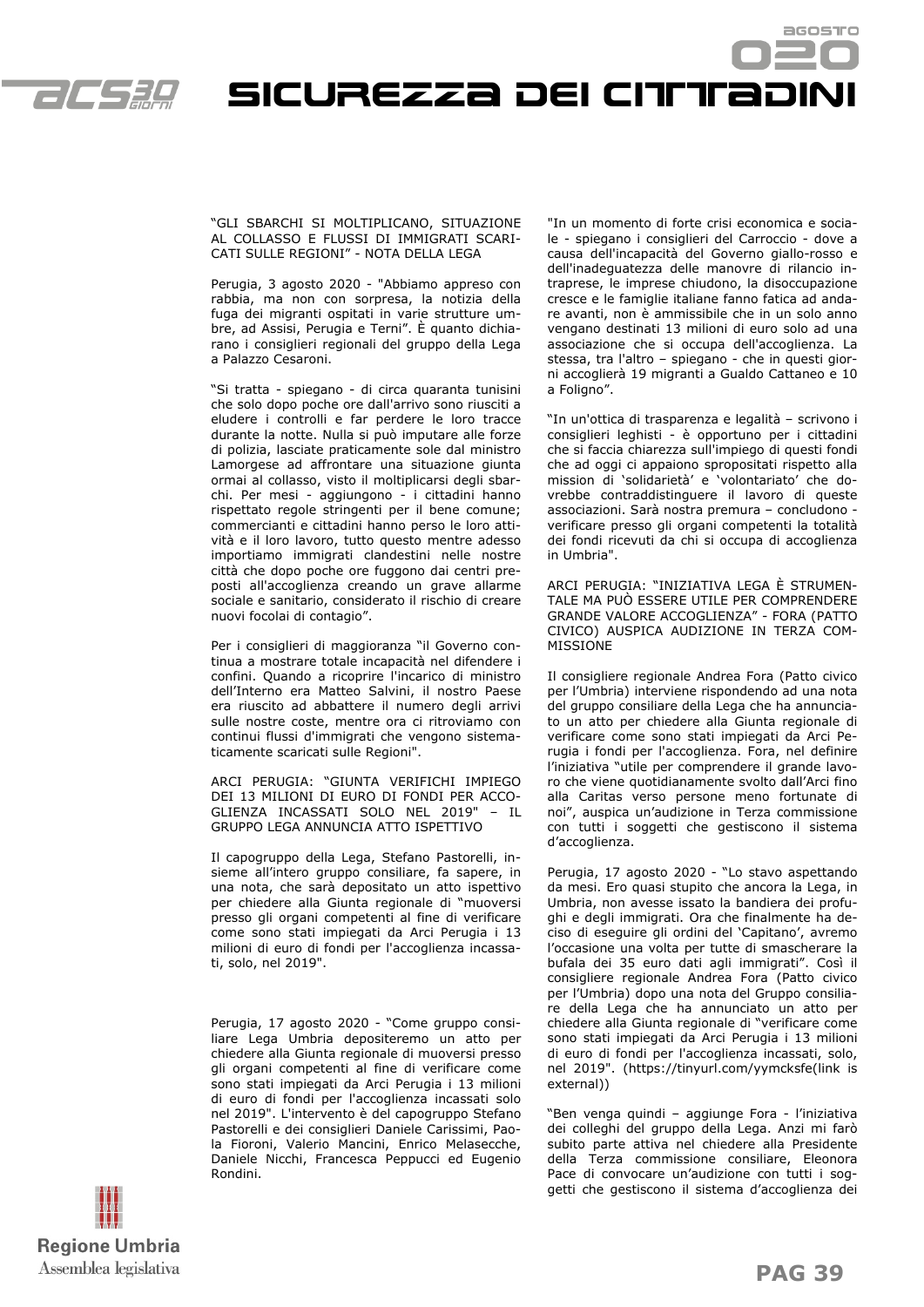



richiedenti asilo nella nostra regione. Sarà l'occasione per alcuni colleghi di conoscere da vicino i soggetti, dall'Arci alla Caritas e tanti altri, un mondo di solidarietà, volontariato ed impresa sociale che tanto bene opera in Umbria".

"Poche ombre su questo settore, in altre zone d'Italia – puntualizza Fora -, non possono offuscare il grande lavoro che viene quotidianamente svolto verso persone meno fortunate di noi, che provengono da zone povere e fuggono da situazioni di guerra. Per non perdere il volto umano della nostra società, non possiamo ideologicamente solo per avere qualche applauso contrapporre le difficoltà dell'economia locale, la disoccupazione con l'accoglienza e la solidarietà".

"Ora che la Lega è al governo di questa Regione, pensi a dare risposte concrete su tanti problemi economici che affliggono i nostri imprenditori e le nostre famiglie. I 35 euro per l'accoglienza – spiega Fora - non sono sottratte alle famiglie umbre, perché provengono dalla Comunità Europa e sono vincolate a questo scopo. Ma tutto questo – conclude - i colleghi leghisti lo dovrebbero sapere. Quello che invece non sanno, perché non l'hanno mai visto, è come funzionano i centri di accoglienza e i servizi per gli immigrati gestiti dal terzo settore umbro. E noi saremo ben lieti di farglieli conoscere".

SICUREZZA: "PORRE FINE ALL'ACCORDO REMS CON LA TOSCANA E REALIZZARE IN UMBRIA UNA STRUTTURA PROPRIA" - PEPPUCCI (LEGA) ANNUNCIA MOZIONE

Il consigliere regionale della Lega Umbria, Francesca Peppucci, annuncia la presentazione di una mozione con la quale si chiede alla Giunta regionale di porre fine all'accordo Rems (Residenza per l'esecuzione delle misure di sicurezza) con la Toscana per detenuti con problemi psichiatrici e di proseguire nell'iter di realizzazione di una struttura propria all'interno della Regione Umbria.

Perugia, 21 agosto 2020 - Il consigliere regionale della Lega Umbria, Francesca Peppucci, annuncia la presentazione di una mozione con la quale si chiede alla Giunta regionale di porre fine all'accordo Rems (Residenza per l'esecuzione delle misure di sicurezza) con la Toscana per detenuti con problemi psichiatrici e di proseguire nell'iter di realizzazione di una struttura propria all'interno della Regione Umbria.

"Paradossale - secondo Peppucci - che oggi il PD proponga di portare avanti il progetto della Rems, quando dal 2013, con il passaggio delle competenze alla Regione Umbria, nulla ha fatto in tal senso. Anzi, la giunta Marini ha attivato un accordo con la Regione Toscana, pagando circa 1 milione di euro per la gestione di 7 detenuti in una residenza 'in società' a Volterra. Una scelta sconveniente che ha portato a esborsi sproporzionati per le casse regionali, ma soprattutto per nulla lungimirante, considerando che nel carcere di Capanne a Perugia sono presenti molti detenuti psichiatrici di difficile gestione, con conseguente pericolo per la sicurezza degli agenti di polizia penitenziaria. Nell'oggetto della mozione chiederemo, la realizzazione del reparto per la gestione dei detenuti che permetterebbe anche un minore impiego di agenti di polizia nella sorveglianza durante le cure mediche. In quest'ottica potremmo attuare un'importante ottimizzazione della risorse umane, una boccata d'ossigeno considerata la situazione di carenza di organico a cui sono costrette le carceri umbre. Quella della gestione dei detenuti in ambito sanitario è una tematica importante con rilevanti criticità che anche in questo caso vengono dal passato governo regionale e che questa Amministrazione, con l'assessore Coletto e la presidente Tesei si trova ad affrontare".

"Queste sono misure - conclude Peppucci - che intendiamo sottoporre alla Giunta regionale per far sì che i detenuti vengano gestiti in maniera sempre più adeguata e soprattutto con minor rischio per gli agenti, tenendo conto di quello che serve veramente all'Umbria e non di quello che interessa alle vicine regioni di sinistra come fatto da chi ci ha preceduto".

#### "SUBITO UNA REMS IN UMBRIA" - NOTA DEL PRESIDENTE SQUARTA

Il presidente dell'Assemblea legislativa, Marco Squarta, auspica la creazione, in Umbria, di una "Residenza per l'esecuzione delle misure di sicurezza". Per Squarta "gli autori di reati dichiarati incapaci ma socialmente pericolosi devono essere curati in strutture sanitarie protette. Ne va della sicurezza di tutti".

Perugia, 24 agosto 2020 - "Gli autori di reati dichiarati incapaci ma socialmente pericolosi devono essere curati in strutture sanitarie protette. Ne va della sicurezza di tutti". Lo dichiara il presidente dell'Assemblea legislativa umbra, Marco Squarta, secondo cui è "necessaria la realizzazione di una 'Residenza per l'esecuzione delle misure di sicurezza' (Rems) nella nostra regione".

"Non si comprendono le ragioni - dichiara Squarta – per le quali le precedenti Giunte di sinistra abbiano deciso di non dotare il nostro territorio, con circa 900 mila residenti, di una Rems. La creazione di una struttura in grado di ospitare persone che hanno commesso reati dichiarate incapaci di intendere e di volere, per le quali la legge non prevede il carcere, è indispensabile affinché queste vengano curate in complessi sanitari attrezzati per lo scopo. E' anche molto importante per ragioni di sicurezza, in quanto si tratta di soggetti potenzialmente pericolosi, difficili da controllare fuori da strutture sprovviste di infermieri e operatori sanitari che, insieme alla

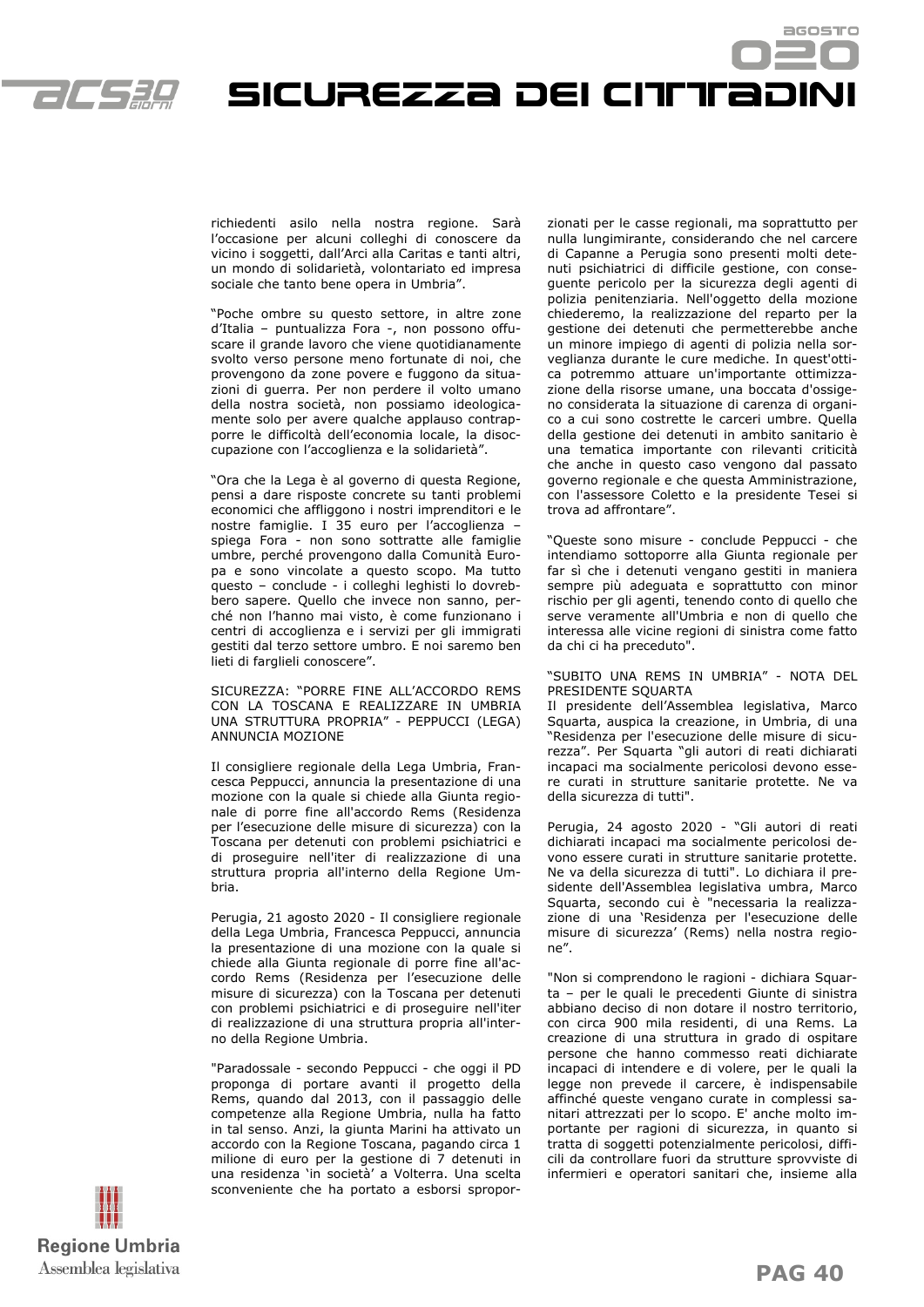

SICUREZZA DEI CITTEADINI

somministrazione delle terapie, nei fatti, impediscono ai pazienti di allontanarsi".

Squarta spiega che "in Umbria non esistono Rems e nel 2013 la Regione ha deciso di appoggiarsi alla Toscana per avere alcuni posti alla Rems di Volterra. Lì, però, il più delle volte la disponibilità è minore rispetto alle nostre esigenze e le liste d'attesa sono particolarmente lunghe. E' per questa ragione che due persone responsabili di gravissimi delitti sono state tenute per un anno al Servizio Psichiatrico di Diagnosi e Cura oppure al Repartino, con rischi e responsabilità decisamente troppo alti per tutti".

Il presidente dell'Assemblea legislativa dell'Umbria evidenzia che "sono tuttora una decina, nella provincia di Perugia, le persone che dovrebbero essere collocate nelle Rems e che, invece, sono sottoposte a misure di sicurezza. Talvolta viene riscontrata una pericolosità sociale che impedisce loro di poter tornare in libertà e quindi, come non si dovrebbe fare, vengono lasciate in carcere, piantonate al Reparto psichiatrico oppure messe agli arresti domiciliari con la possibilità concreta che possano uscire. Un'altra questione riguarda i costi, collocare queste persone nella struttura protetta fuori regione comporta un aggravio superiore importante per le casse pubbliche. Per tutte queste ragioni - conclude l'esponente di Fratelli d'Italia - è indispensabile realizzare in Umbria una Rems con una capienza di una decina di posti e, più in generale, sono necessari maggiori investimenti nei trattamenti psichiatrici".



agostro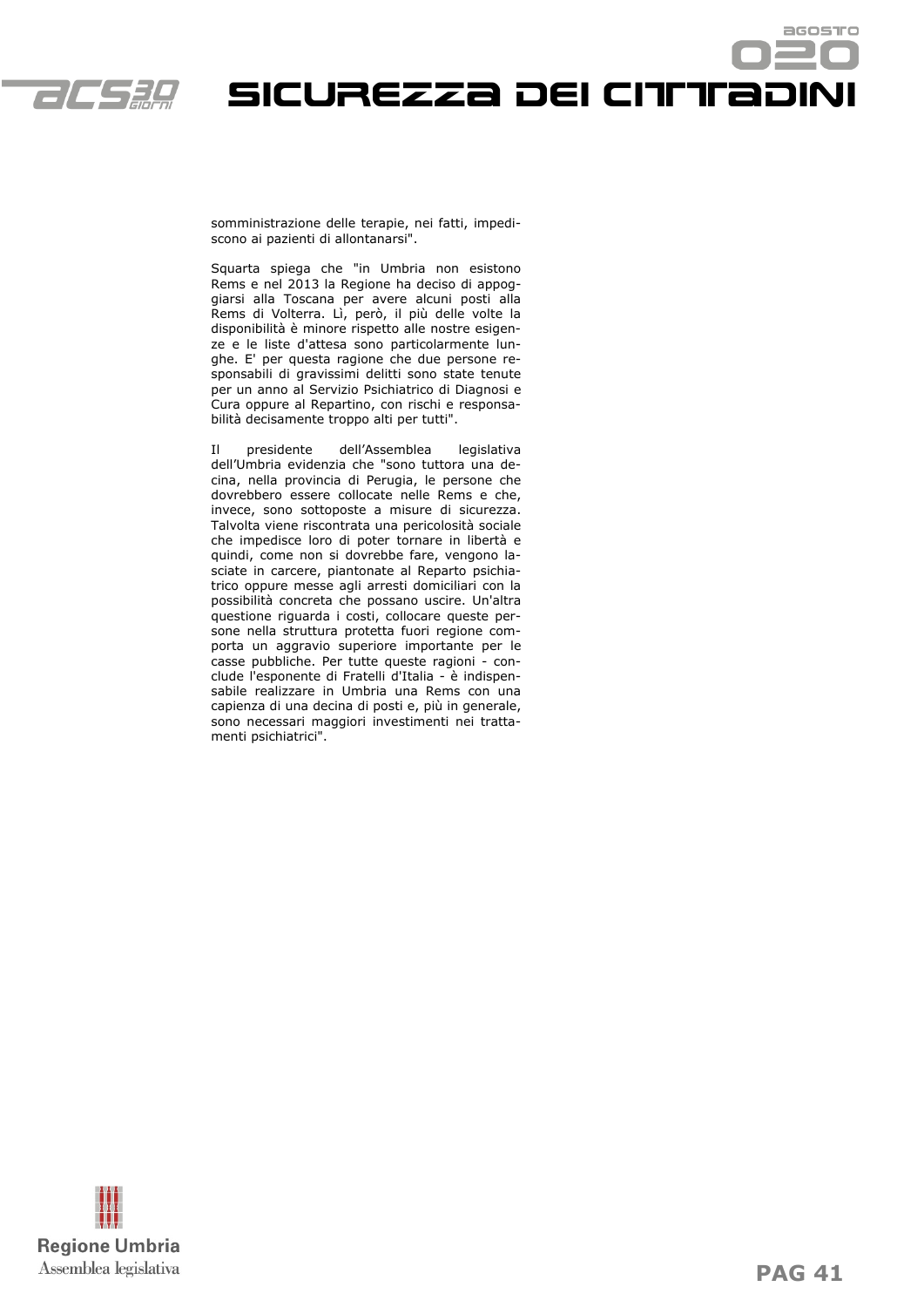



WELFARE: "LA REGIONE TAGLIA LE RISORSE PER LE PERSONE CON DISABILITÀ, MENTRE IL COMUNE DI TERNI VIENE INVITATO AD UN PIA-NO DI RIENTRO FATTO DI TAGLI AI SERVIZI" - NOTA DI DE LUCA (M5S)

Perugia, 1 agosto 2020 - "Il nuovo Piano regionale integrato per la non autosufficienza, voluto dall'assessore Coletto, fa la sua prima vittima: il Comune di Terni. Un brusco risveglio che porterà a ridurre, salvo miracoli, l'erogazione di alcuni servizi per le persone con disabilità, sulla base alla proiezione dell'impegno economico previsto. Un cortocircuito tutto leghista che tradotto significa 650mila euro in meno di servizi per le persone con disabilità per il periodo agosto-dicembre 2020": lo afferma il consigliere regionale Thomas De Luca (M5s), in una nota firmata anche dall'esponente pentastellato ternano Luca Simonetti.

"A dircelo - spiegano - è una missiva della Usl 2 rivolta al Comune di Terni. Infatti, rispetto a una proiezione di impegno economico di 2 milioni 150mila euro, dalla Regione arriveranno circa un milione e mezzo, provenienti dai fondi del Prina. Lascia perplessi anche la modalità con cui vengono suggeriti i tagli da apportare: da una parte non si spende mezza parola sulla potenziale sovrapposizione dei servizi tra assistenza diretta ed indiretta; dall'altra, cosa ancor più grave, si denota come le scelte consigliate non si basino su nessun indicatore relativo alla qualità della vita e alle necessità dei titolari dei diritti. Così, a farne le spese saranno soprattutto centri residenziali e assistenza domiciliare".

"Dispiace – prosegue la nota - che durante la fase di dibattito relativo ai Prina, il Comune di Terni abbia preferito tacere. Non sappiamo se ci sia stato qualche blando e reverenziale tentativo di rappresentare la situazione dei comuni in questo ambito, ma più probabilmente in troppi sono stati silenziati dalle solite logiche di partito e nessuno ha avuto il coraggio di lavorare per far cambiare rotta all'assessore Coletto e alla governatrice Tesei. Eppure, che aumentasse la platea dei beneficiari a fronte di risorse ridotte era evidente. Ora diranno che non è successo nulla ed è tutto sotto controllo, ma purtroppo non è così".

WELFARE: "TAGLI AI SERVIZI DELLE PERSONE CON DISABILITÀ, RISPOSTA IN POLITICHESE DEGLI UFFICI TECNICI E SILENZIO DELLA POLI-TICA, VUOL DIRE CHE PURTROPPO ABBIAMO FATTO CENTRO" - NOTA DI DE LUCA (M5S)

Il consigliere regionale Thomas De Luca (M5S) torna sui tagli ai servizi delle persone con disabilità. Per De Luca "la risposta in politichese degli uffici tecnici e silenzio della politica dimostrano che purtroppo abbiamo fatto centro".

Perugia, 4 agosto 2020 – "La risposta in politichese degli uffici tecnici e silenzio della politica sui tagli ai servizi delle persone con disabilità dimostrano che purtroppo abbiamo fatto centro". È quanto dichiara il capogruppo regionale del Movimento 5 Stelle Thomas De Luca.

"La Lega – spiega De Luca in una nota firmata anche dall'esponente pentastellato ternano Luca Simonetti – è stata smentita dalla Usl Umbria 2 sui tagli ai servizi delle persone con disabilità per oltre 650mila euro. Non sappiamo per quale motivo la Usl 2 e il Comune di Terni rispondano al posto degli assessori chiamati in causa direttamente. E per di più lo facciano in politichese piuttosto che sciogliendo puntualmente i nodi tecnici della questione come spetterebbe a loro. In attesa di smentite più ricche di costrutto o novità dell'ultima ora, purtroppo a dirimere ogni dubbio è proprio la missiva inviata dalla Usl 2 al Comune di Terni".

"Una lettera – prosegue De Luca - chiarissima e inequivocabile. Lettera in cui si parla di riduzione di servizi, non di rimodulazione E si fanno persino i conti in tasca al Comune di Terni in quanto capofila, invitandolo a spendere di meno perché i soldi dei Prina disponibili sono quelli e non di più, a meno che il Comune di Terni non voglia mettersi le mani in tasca e pagare. Emblematico l'oggetto della missiva: 'Piano di rientro in ambito dei servizi socio-sanitari'. Il termine 'rientro' tecnicamente ha un significato molto chiaro quando si tratta di risorse economiche. Nella lettera viene persino consigliato quali spese contenere con un apposito schema".

"La cosa più grave rispetto ai titolari dei diritti – continua De Luca - è che la legge sui Prina obbliga i servizi a muoversi nell'ambito del progetto individualizzato ed il budget di progetto, invece ancora ogni scelta è svincolata dalle reali necessità e dagli obiettivi di vita delle persone con disabilità. Purtroppo le scelte su tali politiche continuano a non essere attuate grazie a parametri oggettivi e condivisi, ma sulla base di chi è più bravo a far sentire la propria voce e rappresentare le proprie istanze. Una modalità inaccettabile – conclude - che lede i diritti di tutte quelle persone che rimangono tagliate fuori da tutto".

DISABILITÀ: LA REGIONE SUPPORTI ECONOMI-CAMENTE I COMUNI PER EVITARE TAGLI AI SERVIZI - INTERROGAZIONE DI DE LUCA (M5S), PAPARELLI, BORI, PORZI (PD), FORA (PATTO CIVICO) E BIANCONI (MISTO)

I consiglieri Thomas De Luca (Movimento 5 Stelle), Fabio Paparelli, Tommaso Bori, Donatella Porzi (Partito Democratico), Andrea Fora (Patto civico per l'Umbria) e Vincenzo Bianconi (Gruppo Misto) hanno presentato una interrogazione con cui chiedono alla Giunta di Palazzo Donini di "supportare economicamente i Comuni umbri, utilizzando risorse aggiuntive oltre a quelle del

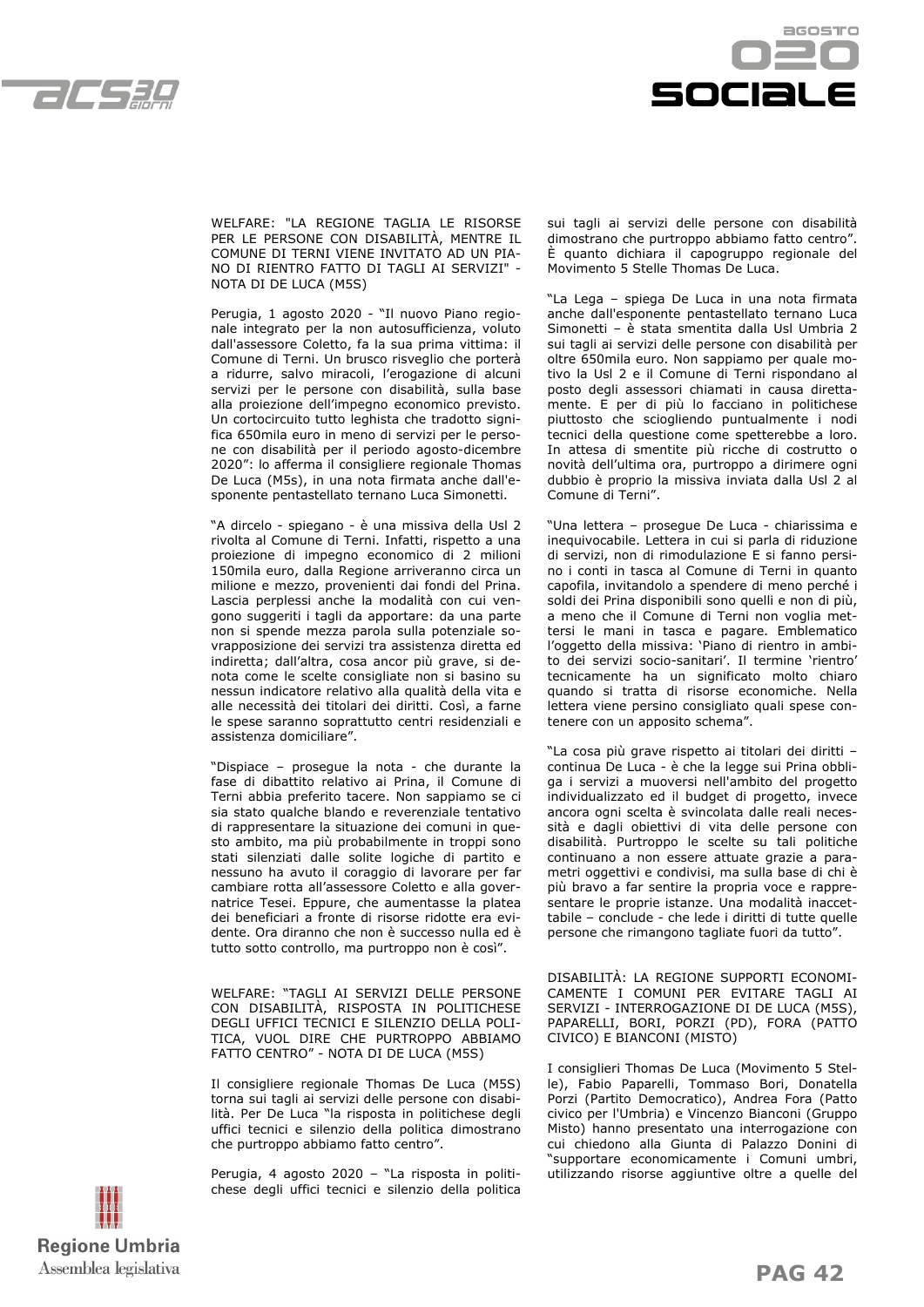



Prina, per garantire i servizi alle persone con disabilità".

Perugia, 6 agosto 2020 - "Supportare economicamente i Comuni dell'Umbria, utilizzando risorse aggiuntive oltre a quelle del Piano per la non autosufficienza, per garantire i servizi alle persone con disabilità". Lo chiedono, in un'interrogazione a risposta scritta alla Giunta regionale, i consiglieri Thomas De Luca (Movimento 5 Stelle), Fabio Paparelli, Tommaso Bori, Donatella Porzi (Partito Democratico), Andrea Fora (Patto civico per l'Umbria) e Vincenzo Bianconi (Gruppo Misto).

L'atto ispettivo è stato presentato "a seguito della notizia del rischio di tagli per 650 mila euro ai servizi socio-sanitari nella zona d'ambito territoriale che vede come capofila il Comune di Terni". I consiglieri delle minoranze chiedono alla Regione "l'impegno a garantire con adeguate risorse la continuità dei servizi ed evitare tagli che possano ledere il percorso socio-riabilitativo dei titolari dei diritti. Rischio messo nero su bianco dal piano di rientro in ambito di servizi sociosanitari per il 2020 inviato il 30 luglio dal direttore del distretto di Terni della Usl Umbria 2, Stefano Federici, e dal responsabile amministrativo, Giampaolo Serra, al commissario straordinario Massimo De Fino e al Comune di Terni come capofila della zona di ambito territoriale. Dalla verifica della spesa del secondo trimestre 2020 era emersa, si legge nel documento, la necessità di contenere la spesa sociale e per i servizi sociosanitari".

"L'importo erogato tramite i fondi del Piano regionale integrato per la non autosufficienza spiegano gli esponenti dell'opposizione - dovrebbe infatti corrispondere a circa 1,5 milioni di euro destinati alle gravissime disabilità, a fronte di una previsione di impegno economico per fine 2020 stimato in complessivi 2,1 milioni di euro per assistenza diretta e indiretta. Da qui, faceva notare l'Usl 2 al Comune di Terni, il possibile deficit di 650 mila euro che riguarderebbe tre aree di intervento (anziani, disabili adulti e minori) e che andrebbero garantiti con risorse aggiuntive. Altrimenti, veniva scritto sempre nel documento, qualora non pervenissero ulteriori fondi sarebbe necessario procedere al taglio dei servizi. Nello specifico - concludono - l'Usl 2 consigliava, tra le aree di intervento su cui tagliare i servizi da agosto a dicembre 2020 per la cifra di 650 mila euro, l'assistenza domiciliare (no gravissimi/gravissimi) e l'assistenza semiresidenziale. La Regione chiarisca dunque se ha intenzione di supportare i Comuni per garantire i servizi alle persone con disabilità".

"SOSTENERE NATALITA', FAMIGLIE E WELFARE AZIENDALE" - PROPOSTA DI LEGGE DI FORA (PATTO CIVICO): "SVOLTA PER L'UMBRIA"



Perugia, 7 agosto 2020 - "Quattordici articoli, sei azioni di intervento e altre di coordinamento e promozione che la Regione Umbria potrà mettere in campo per realizzare una vera e propria svolta per le politiche di sostegno alla natalitá". Questi i numeri della proposta di legge "Interventi a sostegno della natalità, della famiglia e del welfare aziendale", presentata dal consigliere Andrea Fora (Patto civico per l'Umbria).

Fora spiega che "l'Umbria vive una vera e propria emergenza demografica. Nel 2019, dati Istat, - il saldo tra i nuovi nati e i decessi ha registrato un -4.865. Un record negativo mai toccato prima che si innesca in internet di diminuzione di nascite ormai costante da 10 anni. Occorre arginare questo fenomeno. Insieme ad esperti ed associazioni, dopo un lavoro avviato da settimane insieme ai 'Civici X' e con il contributo determinante di 'Demos', ho elaborato le misure e gli interventi per provare ad invertire il trend negativo regionale. Appare necessario uno strumento normativo che disciplini interventi a sostegno della natalità ed in particolare impegni la Regione a perseguire: la valorizzazione delle funzioni sociali della famiglia; il riconoscimento e sostegno delle funzioni svolte dalla famiglia; il riconoscimento dell'alto valore della maternità e paternità coscienti e responsabili; la rimozione degli ostacoli di ordine sociale, culturale ed economico che impediscono le nuove nascite, l'adozione e la vita della famiglia, prevenendo situazioni di particolare disagio, povertà o esclusione sociale, ivi comprese quelle conseguenti a provvedimenti giudiziari afferenti la separazione o il divorzio, perseguendo una inclusione attiva volta al superamento delle varie situazioni di disagio; la tutela e promozione della vita fin dal concepimento e in tutte le sue fasi offrendo, alle famiglie e in particolare ai genitori, sostegni economici, servizi e un contesto socio-culturale idoneo; la tutela del diritto di un minore ad una famiglia tramite interventi a sostegno della genitorialità adottiva; il sostegno alla famiglia nell'opera di educazione dei figli e nella formazione della loro personalità in tutti i suoi aspetti psicologici, sociali, relazionali e culturali; la promozione e sostegno della genitorialità in tutte le sue forme; la promozione nel territorio sportelli informativi capaci di essere dei punti di riferimento per i vari bisogni delle famiglie, in collaborazione con le aziende unità locali socio-sanitarie e con i consultori familiari,

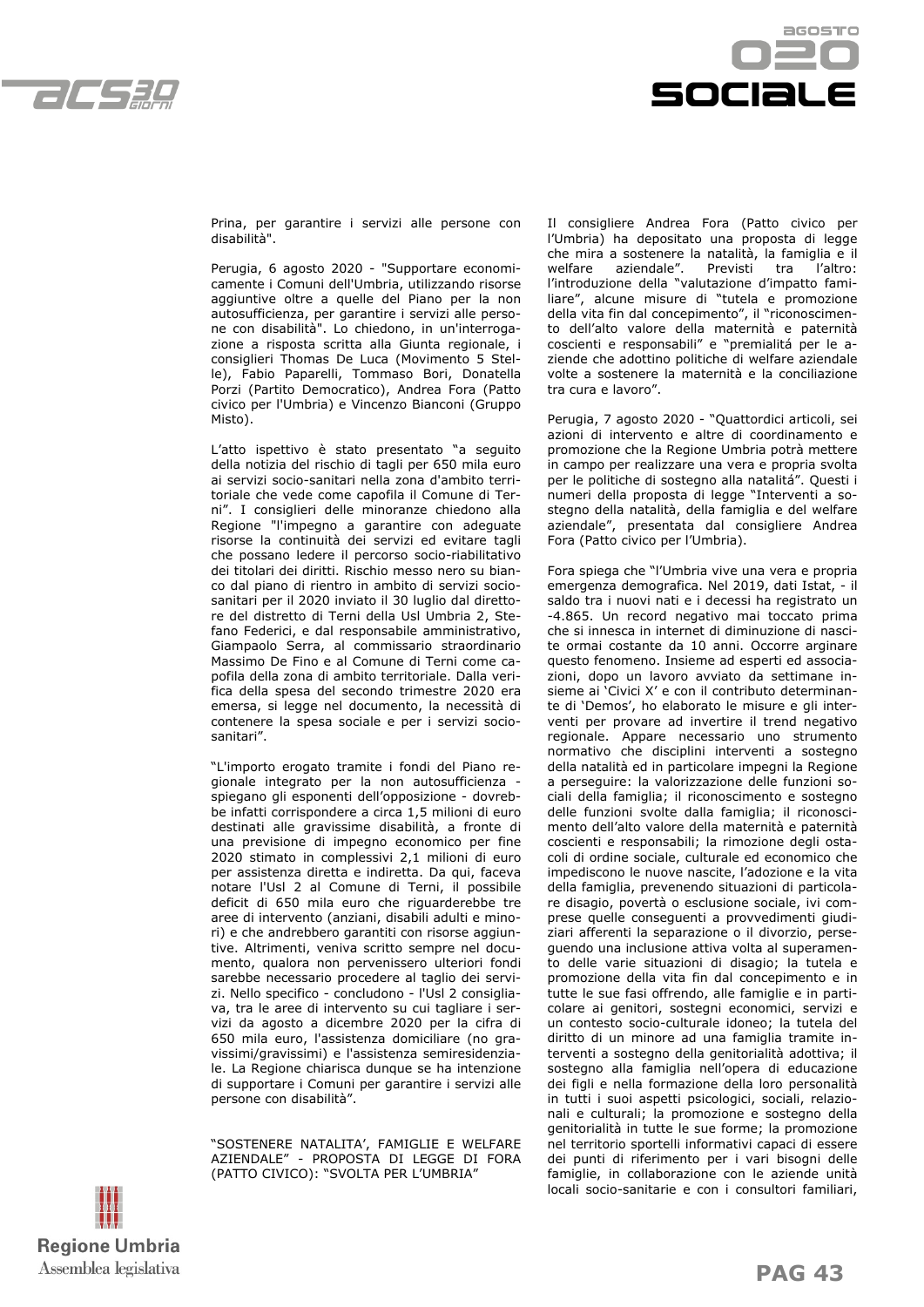



valorizzandone i servizi di assistenza a famiglie e futuri genitori".

La legge prevede "interventi a sostegno della natalità mediante assegni, interventi a favore delle famiglie con figli minori di età rimasti orfani di uno o di entrambi i genitori; un intervento specifico a favore delle famiglie monoparentali e per i genitori separati o divorziati in situazioni di difficoltà economica; un intervento generale a favore delle famiglie monoparentali e di genitori separati e divorziati e gli interventi per la conciliazione dei tempi educativi e il lavoro. La proposta di legge inoltre promuove e rilancia il welfare aziendale indicando in maniera puntuale i membri dell'osservatorio regionale, e soprattutto prevedendo premialitá per le aziende che adottino politiche di welfare aziendale volte a sostenere la maternità e la conciliazione tra cura e lavoro".

Andrea Fora sottolinea inoltre che "altra caratteristica molto innovativa è l'introduzione in Umbria della 'valutazione d'impatto familiare', uno strumento molto importante per orientare le politiche familiari previste in ogni settore, secondo criteri di differenziazione e proporzionalità in rapporto alla composizione del nucleo familiare e alla sua condizione economica. La Regione, attribuendo a questo strumento un'importanza strategica per il perseguimento delle finalità della legge, promuove intese con gli enti locali per estendere la valutazione d'impatto familiare alle politiche settoriali di loro competenza e ai relativi atti di programmazione, assicurando il pieno coinvolgimento dei sindaci tramite il Consiglio delle autonomie locali".

"Il lavoro di approfondimento - conclude il consigliere regionale - si svolgerà in Commissione e potrà ulteriormente migliorare la proposta rispetto alle finalità, agli obiettivi previsti e alle risorse. Auspico e sono certo che alla fine il confronto porterà ad un lavoro comune e largamente condiviso".

CASE POPOLARI: "BOMBA SOCIALE DISINNE-SCATA, ORA INTERVENIRE SUL CALCOLO DEI CANONI E SUI FUTURI AUMENTI" - DE LUCA (M5S) SULLA "SOSPENSIONE DEL NUOVO RE-GOLAMENTO ATER"

Il consigliere Thomas De Luca (M5S) commenta positivamente la "sospensione dell'applicazione del nuovo regolamento Ater per il calcolo dei canoni di locazione per l'edilizia residenziale", ritenendola "una bomba sociale disinnescata". Per De Luca ora si deve "procedere il più velocemente possibile ad una revisione del regolamento per il calcolo dei canoni di affitto".

Perugia, 7 agosto 2020 - "Con la sospensione dell'applicazione del nuovo regolamento Ater per il calcolo dei canoni di locazione per l'edilizia residenziale comunicata dalla Giunta regionale è



De Luca ricorda che "sin dall'insediamento dell'Assemblea legislativa, a novembre, il primo impegno fu proprio quello di richiedere un tavolo che facesse chiarezza sull'applicazione del nuovo regolamento che prevedeva l'introduzione del parametro Isee per il calcolo dei canoni di locazione degli alloggi di edilizia residenziale sociale pubblica. Un tavolo che coinvolgesse sindacati e associazioni di categoria, fino ad allora inascoltati, per individuare i correttivi atti a garantire equità sociale ed equilibrio nei bilanci dell'Ater. La questione è stata poi affrontata dal Comitato per il controllo e la valutazione (di cui sono presidente) e l'audizione del 16 gennaio sulla legge regionale di edilizia residenziale pubblica fu dedicata al nuovo regolamento per il calcolo del canone di locazione delle case Ater, che prendeva in considerazione l'Isee degli inquilini e non più il solo reddito. Insieme ai vertici Ater - ricorda De Luca - fu condivisa la necessità di prevedere tutele per alcune fasce particolari. E tutti i soggetti coinvolti condivisero l'opportunità di ragionare intorno ad un sistema correttivo delle criticità che potevano emergere dall'applicazione del regolamento. Relazione che è stata approvata dal Comitato lo scorso 26 giugno, poi trasmessa ai consiglieri regionali, a cui sono seguite le determinazioni assunte dalla Giunta in merito al nuovo regolamento, che introduce un canone ridotto per i nuclei familiari che hanno avuto consistenti riduzioni del reddito nel 2020 per l'emergenza Covid".

Thomas De Luca esprime infine "un plauso ai vertici di Ater, dai direttori dell'area tecnica al presidente, per la disponibilità dimostrata sin dall'inizio e all'assessore Melasecche che ha saputo comprendere come questa fosse una questione di primaria importanza da affrontare con determinazione e celerità. Il percorso non è terminato, auspichiamo che dalla sospensione dell'aumento si proceda il più velocemente possibile ad una revisione del regolamento per il calcolo dei canoni di affitto. In modo da riequilibrare i parametri e disinnescare in maniera definitiva i futuri aumenti che pendono ancora in capo a vedove e anziani che vivono nelle case popolari".

I consiglieri regionali della Lega criticano la "proposta di legge annunciata dal consigliere Fora"



WELFARE: "PROPOSTA FORA SOLO APPARENZA" - NOTA DEL GRUPPO DELLA LEGA "DA NOI PDL PER SOSTEGNO MATERNITÀ E POLITICHE FAMI-LIARI"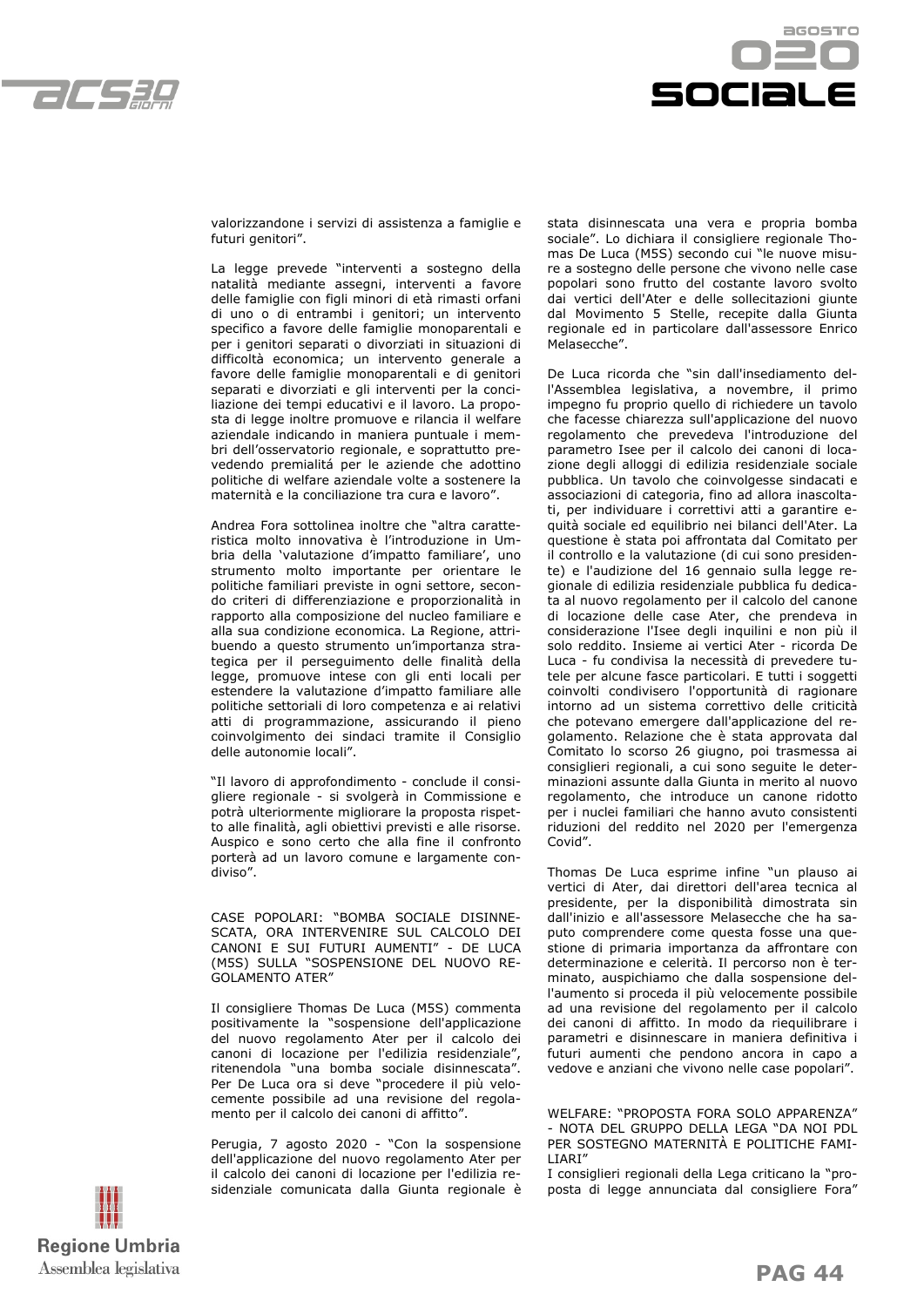



definendola "solo apparenza, in cerca di consensi e provocatoria". Il gruppo della Lega ricorda di aver "annunciato circa un mese fa un disegno di legge a sostegno della maternità e in supporto delle politiche familiari".

Perugia, 7 agosto 2020 – "La proposta di legge annunciata dal consigliere regionale Andrea Fora è solo apparenza. Una proposta volutamente in cerca di consensi e provocatoria". È quanto dichiarano i consiglieri regionali della Lega, riferendosi al disegno di legge annunciato questa mattina sul "sostegno alla natalità e alla famiglia" (https://tinyurl.com/propostafora(link is external)).

"Il consigliere Fora – spiegano i consiglieri della Lega - fa una proposta spot che prevede stanziamenti che non si sa quali coperture avranno, che non tiene in nessun conto il lavoro fatto in questi 15 anni dalle associazioni pro famiglia e nella quale dimostra di non conoscere il quadro normativo regionale, che parte con la legge 13 del 2010 avallata da una raccolta di 12mila firme e da un Testo Unico che al titolo IV disciplina gli interventi riguardo le politiche familiari che necessitano una riforma strutturata e strutturale".

"Tra l'altro – proseguono i consiglieri della Lega ricordiamo bene le posizioni tenute dal consigliere Fora sulla legge Zan sull'omofobia, su cui non si è mai espresso, e sul tema dell'aborto, su cui ha detto poco o niente. Un silenzio assenso? Esprimersi oggi, in questo modo, dopo anni di silenzio quando governava la sinistra, vuol dire solo mettersi in mostra. E in questo momento non è quello che serve alle famiglie umbre. Come abbiamo già annunciato circa un mese fa – concludono - la Lega ha pronta una proposta di legge a sostegno della maternità e in supporto delle politiche familiari (https://tinyurl.com/propostalega(link is external)) che punta a restituire dignità alla famiglia, riportandola al centro delle politiche regionali e allo stesso tempo riconsegnare ai giovani la fiducia nel futuro del nostro paese".

"L'UMBRIA DOVREBBE DOTARSI DI 'RESIDENZE PER L'ESECUZIONE DELLE MISURE DI SICUREZ-ZA'" - LA RICHIESTA DI BORI (PD) PER "MI-GLIORARE IL SISTEMA DETENTIVO"

Il consigliere Tommaso Bori (capogruppo Pd) auspica che la Giunta di Palazzo Donini "si faccia promotrice di un accordo inter-istituzionale mirato alla realizzazione di 'Residenze per l'esecuzione delle misure di sicurezza" (REMS) da destinare alla popolazione carceraria umbra affetta da disturbi psichici'. Bori, dopo la recente visita al carcere di Capanne, ritiene che "una delle criticità più sentite dagli agenti di Polizia penitenziaria, dal personale sanitario e dagli stessi detenuti" sia "la gestione e la prevenzione degli eventi collegati ai problemi psichiatrici".

Perugia, 21 agosto 2020 - "La Regione si faccia promotrice di un accordo inter-istituzionale mirato alla realizzazione di "Residenze per l'esecuzione delle misure di sicurezza" (Rems) da destinare alla popolazione carceraria umbra affetta da disturbi psichici": è quanto chiede alla Giunta regionale il capogruppo del Partito democratico a Palazzo Cesaroni, Tommaso Bori, annunciando un atto formale e sottolineando come "tra le criticità più sentite dagli agenti di Polizia penitenziaria, dal personale sanitario e dagli stessi detenuti e detenute che ho avuto modo di incontrare nel corso della mia recente visita alla Casa circondariale di Capanne, c'è quello della gestione e della prevenzione degli eventi collegati ai problemi psichiatrici che, a vario titolo, e in diverse forme, affliggono quasi un terzo della popolazione carceraria".

"Al fine di evitare l'insorgere di acuti ed episodi che arrivano anche mettere a repentaglio la sicurezza degli operatori e degli stessi detenuti continua Tommaso Bori - serve un intervento strutturale che porti anche l'Umbria a dotarsi di luoghi in cui dare adeguata esecuzione alle misure di sicurezza detentiva, disposte dalla magistratura, con l'assegnazione a casa di cura e custodia. Gli oltre 650 eventi critici gestiti nell'arco dell'ultimo anno – prosegue il consigliere Pd stanno a dimostrare che serve una rinnovata attenzione a questo tema, così come sulle altre criticità che affliggono le nostre carceri. Se il problema del sovraffollamento si pone, oggi, in maniera meno emergenziale – sottolinea il capogruppo Dem - la problematica del sotto organico degli agenti di polizia penitenziaria merita di essere affrontata con tutti gli strumenti a disposizione. Così come è un dovere per le istituzioni regionali fare in modo che si promuovano maggiori occasioni e nuovi progetti di rieducazione, formazione e lavoro, interno ed esterno al carcere, anche in collaborazione con le amministrazioni comunali, perché investire nel recupero e nel reinserimento dei detenuti è un dovere, un segno di civiltà ma anche un investimento per la sicurezza".

"Negli ultimi anni – ricorda Bori - l'Umbria è stata in grado di lanciare alcuni segnali di civiltà al sistema detentivo, come nel caso degli spazi di preghiera per detenuti di fede islamica presso il carcere di Terni o con progetti di educazione e formazione a Spoleto, fino alle attività agricole svolte a Capanne. Le istituzioni regionali e provinciali hanno stanziato negli ultimi anni fondi per importanti progetti formativi, rivolti anche ai minorenni, e per il sostegno a iniziative di reinserimento lavorativo, come il progetto agricolo e l'officina creativa di produzione tessile a Capanne di Perugia, che, oggi, riuscirà a produrre maglie per la stessa Polizia penitenziaria. Serve dunque proseguire in questa direzione - conclude il capogruppo - e l'appello che rivolgo alla Giunta è quello di portare avanti azioni concrete che migliorino la qualità del sistema detentivo perché,

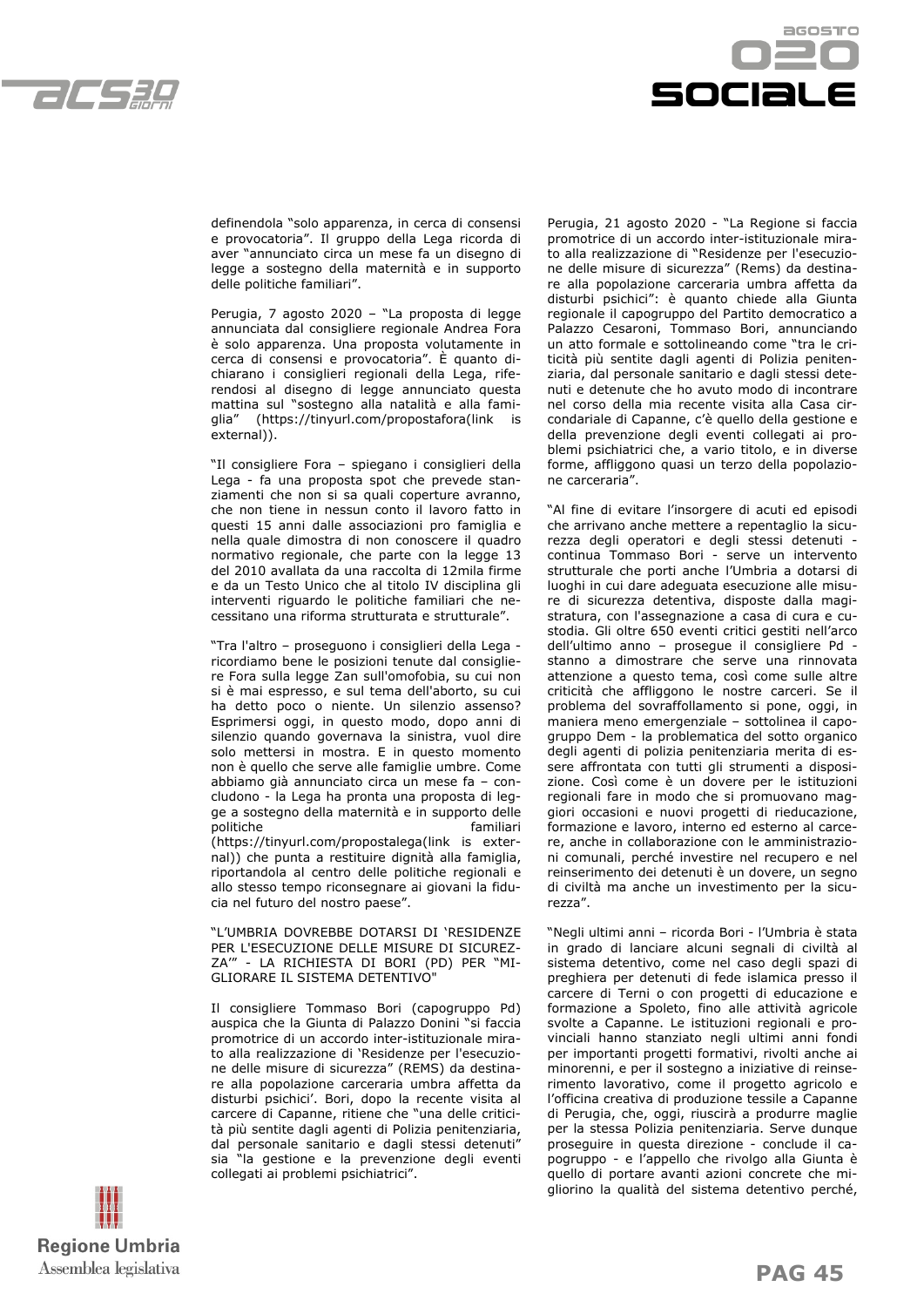



mutuando le parole di Voltaire, oltre che è un dovere morale, è proprio dalle nostre carceri che si misura il grado di civiltà di una nazione".

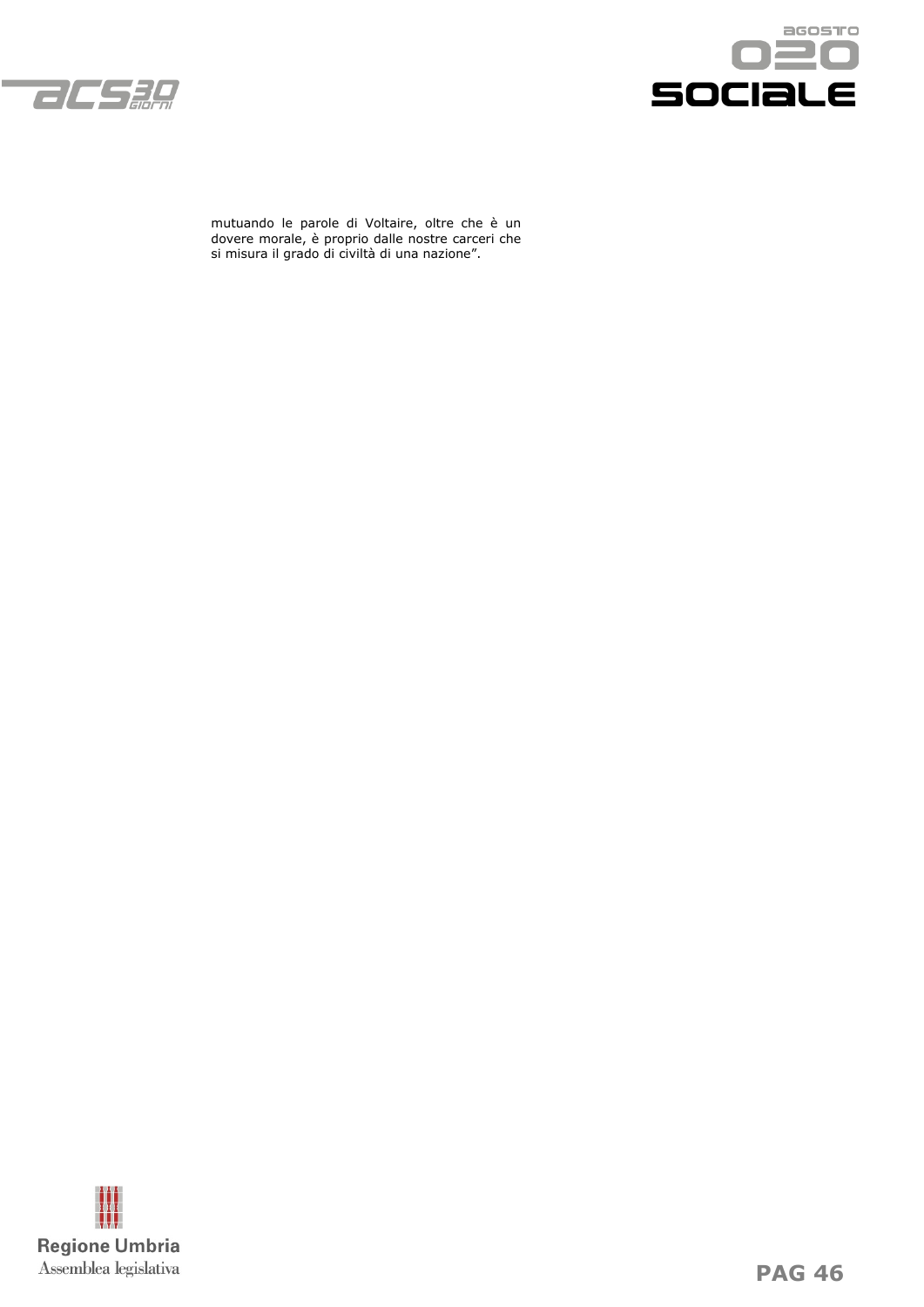

## Trerremotro **RICOSTFRUZIONE**

SISMA 2016: "VICINANZA ALLE FAMIGLIE DELLE VITTIME E UN PERCORSO SERIO, CONCRETO E VELOCE DI RICOSTRUZIONE" - NOTA DEL GRUPPO LEGA UMBRIA

Il capogruppo della Lega Stefano Pastorelli, in una nota firmata anche dai consiglieri Fioroni, Mancini, Peppucci, Nicchi, Rondini, Carissimi e Melasecche, esprime vicinanza alla popolazione colpita dal sisma del 2016 e assicura, di concerto con la Giunta Tesei, un "percorso serio, concreto e veloce di ricostruzione, con nuove procedure semplificate frutto della collaborazione con le altre Regioni interessate dall'evento sismico".

Perugia, 24 agosto 2020 - "A distanza di 4 anni dal terribile sisma che il 24 agosto del 2016 ha scosso tutto il centro Italia, esprimiamo cordoglio e vicinanza alle famiglie delle vittime di una serie di tragici eventi che a partire da quel giorno e con i successivi episodi che si sono protratti fino al mese di ottobre e oltre, hanno stravolto le vite di migliaia di persone": così il capogruppo Stefano Pastorelli e i consiglieri del Gruppo Lega Umbria, Paola Fioroni, Valerio Mancini, Francesca Peppucci, Daniele Nicchi, Eugenio Rondini, Daniele Carissimi, Enrico Melasecche.

"Stigmatizziamo con forza – si legge nella nota della Lega - le promesse mancate e i numerosi ritardi accumulati nell'opera di ricostruzione da parte del precedente governo regionale di sinistra, che ha tradito le aspettative rivelandosi non all'altezza del compito. Molti, troppi, gli errori commessi in passato che non dobbiamo assolutamente ripetere. È con sempre maggiore impegno, senso di responsabilità e rinnovato vigore che la Lega e il nuovo governo regionale Tesei, stanno lavorando per un percorso serio, concreto e veloce di ricostruzione, in grado di ridare dignità a tutti i territori colpiti. Nonostante i limiti imposti dal coronavirus, infatti, è già stato fatto molto in questi mesi nel riorganizzare il settore, semplificare le procedure, dare risposte a centinaia di casi. La conferma è arrivata durante la conferenza stampa del commissario Legnini, nel corso della quale sono state illustrate le nuove procedure semplificate, frutto della collaborazione con le Regioni interessate a cominciare dall'Umbria che ha dato il proprio importante contributo".

SISMA 2016: "LA RICOSTRUZIONE E' UN TEMA CHE TOCCA LA VITA E LA DIGNITA' DI COMUNI-TA' INTERE" - NOTA DI BIANCONI (GRUPPO MI-STO)

Perugia, 24 agosto 2020 - "Quella di oggi, 24 agosto, come il 30 ottobre, sono date impossibili da dimenticare. Giorni che hanno segnato la vita di intere popolazioni. Ferite che restano lì e che anche il tempo fatica a cancellare. Dinanzi ad uno spettacolo indelebile di morte e distruzione solo la speranza di tornare a vedere risorgere i propri luoghi del cuore potrebbe dare sollievo": lo afferma il consigliere regionale Vincenzo Bianconi (gruppo Misto).

"Quattro lunghi anni - prosegue Bianconi - e numerosi governi. Non è una questione di colore politico. Gli errori, i ritardi stanno da tutte le parti. Ma perseverare sarebbe diabolico. L'esempio di Genova può suggerire quale è il cammino da intraprendere. Con determinazione e volontà si può fare. Non mi stancherò mai di battermi per questo in Assemblea legislativa e presso il Governo, con il mandato che ho ricevuto da migliaia di cittadini umbri. Sul tema ho presentato mozioni e interrogazioni, ho chiesto di potenziare il personale degli uffici per la ricostruzione regionale, proposto misure a basso costo e fortissimo impatto economico e sociale per tutte le aree colpite dal sisma. Ho cercato di sollecitare alcuni servizi primari per chi vive in questi luoghi. Ho coinvolto i massimi esperti del settore, le associazioni di categoria e sindacali per studiare insieme, in tavoli tecnici, soluzioni operative capaci di accelerare il percorso".

"Grazie all'instancabile lavoro del Commissario Legnini - aggiunge - vedo finalmente qualche passo in avanti. Con le nuove ordinanze emanate a seguito dell'intesa raggiunta dalla Cabina di Coordinamento con i Governatori e i Sindaci delle quattro regioni colpite dal sisma sono certo sarà possibile cambiare passo e arrivare a sbloccare migliaia di pratiche già entro la fine dell'anno. Ecco perché invoco ancora una volta il senso di responsabilità di tutti, tecnici, cittadini e amministratori. Affinché possa essere superata quella resistenza nell'affrontare il tema della ricostruzione come tema di livello superiore, come argomento che tocca la vita e la dignità di comunità intere. Su questo - conclude - le logiche partitiche e di consenso elettorale non dovrebbero esistere. Oggi sul tema sisma dobbiamo avere soltanto un obiettivo: ridare dignità ad un pezzo d'Italia che la merita".

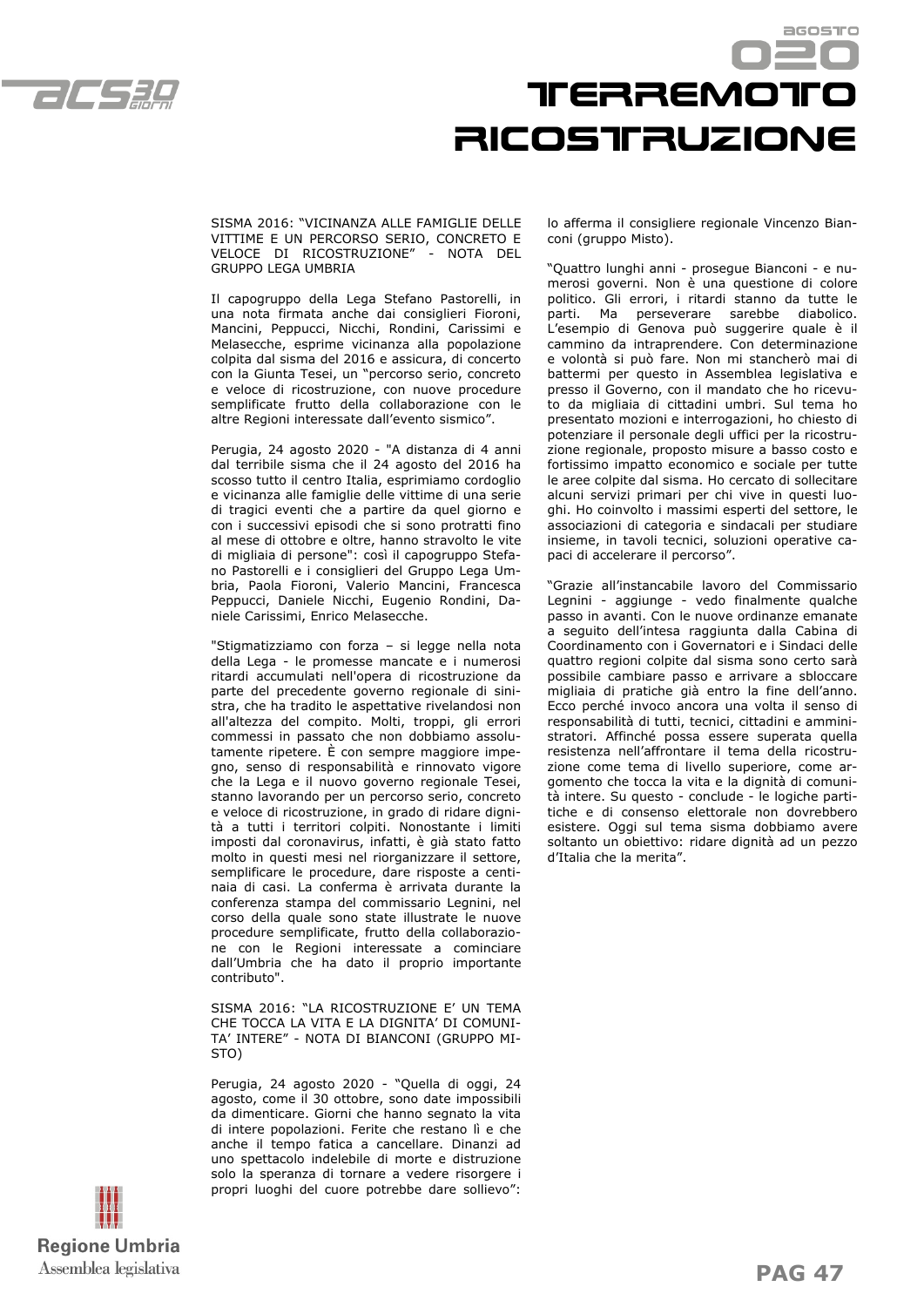



"TUTELA, VALORIZZAZIONE E PROMOZIONE DELLA FIORITURA DI CASTELLUCCIO DI NOR-CIA" - BIANCONI (MISTO) ANNUNCIA MOZIONE "CREARE IL PRIMO FESTIVAL DELLA FIORITURA"

Il consigliere regionale Vincenzo Bianconi (misto) annuncia la presentazione di una mozione per la "creazione del primo Festival della fioritura di Castelluccio di Norcia e dei Monti Sibillini". Per Bianconi "è necessario tutelare, valorizzare e promuovere la fioritura di come evento di interesse internazionale, identitario dei valori della Regione Umbria".

Perugia, 10 agosto 2020 – "È necessario tutelare, valorizzare e promuovere la fioritura di Castelluccio di Norcia come evento di interesse internazionale, identitario dei valori della Regione Umbria". È quanto dichiara il consigliere regionale Vincenzo Bianconi (misto) che annuncia la presentazione di una mozione per la "creazione del primo Festival della fioritura di Castelluccio di Norcia e dei Monti Sibillini".

"Che la fioritura di Castelluccio sia uno degli eventi naturalistici più attrattivi d'Italia e più caratterizzanti dell'identità dell'Umbria – spiega Bianconi – è un dato chiaro e incontestabile. Il numero di visitatori e la visibilità mediatica registrata anche quest'anno, trend ormai in continua crescita da circa un ventennio, ne sono una prova. Una Regione che punta sul verde, sulla natura, sulla cultura e la qualità della vita non può ignorare un evento di portata internazionale come questo e ha il dovere di investire in termini di risorse ed iniziative specificatamente dedicate. Con la mia mozione chiedo alla Giunta di impegnarsi a riconoscere la fioritura come evento di grande interesse ed identitario dell'immagine e dei valori con i quali la Regione Umbria si presenta in Italia e nel mondo, con lo stanziamento ogni anno delle risorse economiche necessarie per garantire una adeguata organizzazione, immagine, sicurezza, animazione e sviluppo".

"Per questo – prosegue Bianconi – propongo l'istituzione del primo 'Festival della fioritura di Castelluccio di Norcia e dei Monti Sibillini', un evento di portata internazionale che dovrebbe svolgersi con cadenza annuale a partire dall'estate 2021. La gestione dovrebbe essere affidata ad un organismo operativo snello composto da rappresentanti del territorio: Comune di Norcia, Parco Nazionale dei Monti Sibillini, Comunanza agraria di Castelluccio, Regione Umbria, rappresentanti locali delle cooperative della lenticchia, della proloco di Castelluccio e degli imprenditori del turismo e commercio di Castelluccio e Norcia. Già il prossimo 24 agosto ho organizzato un confronto ed un tavolo operativo sull'iniziativa. Non possiamo permetterci più di improvvisare. Occorre da subito costruire una proposta mirata e strutturata, capace di offrire alle migliaia di visitatori una esperienza di qualità. Penso a piccoli concerti musicali, proiezioni

cinematografiche, escursioni e corsi tematici, esperienze naturalistiche ed enogastronomiche e altre iniziative da realizzare nel periodo che precede, durante e dopo l'esplosione della fioritura. Occorre ripensare anche la promozione e la fruizione di questi servizi mediante la creazione di un sito web ufficiale, e di una App per smartphone, dove prenotare ed acquistare dal parcheggio all'escursione, al biglietto per il concerto. Il tutto nel rispetto della natura e della sostenibilità ambientale".

"È indispensabile - conclude Bianconi - prevedere le giuste risorse economiche che derivano in parte dal bilancio regionale e in parte da fondi pubblici (nazionali ed europei) accompagnati anche da finanziamenti di soggetti privati. Girarsi dall'altra parte significherebbe farsi del male e non contribuire ad utilizzare un grande attrattore come questo quale strumento di rilancio economico, culturale e sociale. La Regione ha l'occasione con questa mozione di segnare un cambio di passo storico. Se così non fosse sono certo che comunque questa evoluzione avverrà e sarà costruita dalle persone di buona volontà. Che peccato se le istituzioni non ne fossero grandi sostenitori".

TURISMO: "BENE BOOM DI VISITATORI IN UM-BRIA. AZIONI DI RILANCIO DELLA GIUNTA TE-SEI STANNO FUNZIONANDO" - NOTA DI PASTO-RELLI (LEGA)

Il capogruppo Stefano Pastorelli, a nome dei consiglieri regionali della Lega, esprime soddisfazione per i dati "che parlano di boom di visitatori e turisti per l'Umbria nel mese di agosto 2020". Per Pastorelli si tratta di un "segnale importante di come le azioni di rilancio dell'immagine del nostro territorio messe in atto dalla Giunta Tesei stiano funzionando a dovere".

Perugia, 20 agosto 2020 – "Raccogliamo con soddisfazione i dati snocciolati da Federalberghi che parlano di boom di visitatori e turisti per l'Umbria nel mese di agosto 2020. Segnale importante di come le azioni di rilancio dell'immagine del nostro territorio messe in atto dalla Giunta Tesei stiano funzionando a dovere". È quanto dichiara il capogruppo Stefano Pastorelli a nome dei consiglieri regionali della Lega.

"I tempi in cui il Pd umbro sponsorizzava per errore la Val d'Orcia toscana e gli chalet in Trentino – prosegue Pastorelli - sono finiti. La promozione capillare e ad ampio raggio dell'Umbria 'bella e sicura' viene fatta oggi in maniera seria e lungimirante. Lo testimoniano i numeri rilanciati da Federalberghi che sottolineano tassi di occupazione dell'85 per cento, agriturismi al completo da giorni e alberghi dei centri storici riempiti nonostante l'Umbria in passato non sia mai stata meta primaria nel mese di agosto. Visitatori e turisti che non sono andati all'estero hanno quindi deciso di trascorrere in Umbria le proprie va-

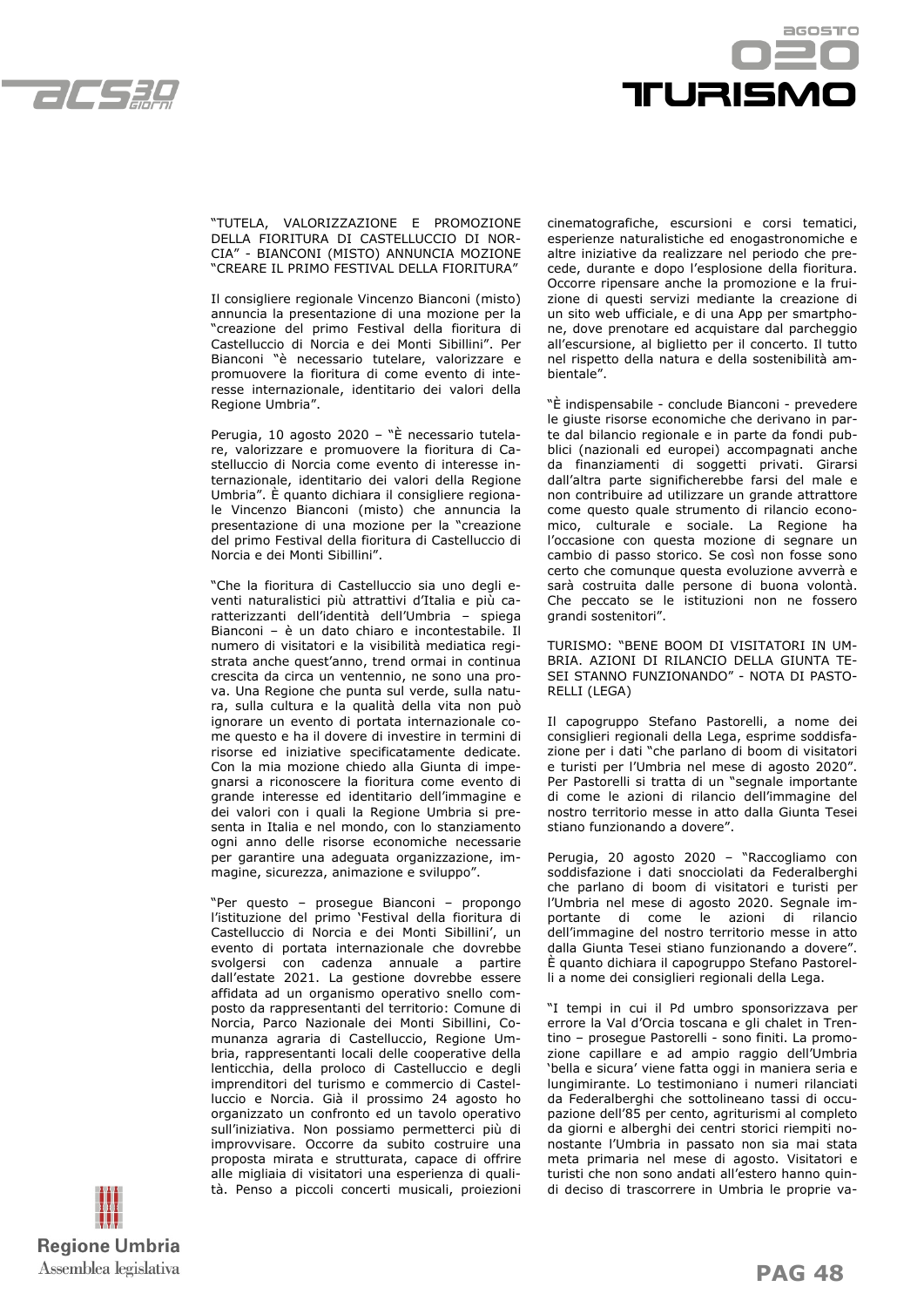



canze. Evidentemente il messaggio di una regione che ha lottato in maniera egregia contro il covid-19, diventando esempio a livello nazionale per le strategie di contenimento del contagio, è passato bene. E questo nonostante i beceri tentativi di Pd e M5S di infangare l'ottimo lavoro svolto dall'assessore Coletto e di denigrare l'immagine dell'Umbria solo per scopi di propaganda. Ancora una volta sono i fatti a premiare il buon lavoro della Lega e del governo regionale a guida Donatella Tesei".

"Al Pd – continua Pastorelli - rimane il rancore di chi ha lasciato una regione nel disastro più totale, mentre noi ci prestiamo con impegno e perseveranza a ricostruirla. Questi sono i primi risultati positivi, merito del sistema sanitario regionale, del quadro politico e amministrativo di una regione che ha cambiato colore e ancora prima lo ha fatto nei comuni. A questi signori lasciamo il compito di organizzare i viaggi degli immigrati in Italia. Noi – conclude - pensiamo invece a organizzare i viaggi di chi vuole passare qualche giorno di vacanza nella nostra regione, approfittando di paesaggi, strutture, ospitalità, cibo e ambiente".

AGENZIE VIAGGIO: "A RISCHIO CHIUSURA. NE-CESSARIO TAVOLO DI CRISI PER SOSTENERE IL SETTORE" - BORI (PD) ANNUNCIA INTERROGA-ZIONE ALLA GIUNTA

Il capogruppo del Partito democratico, Tommaso Bori rimarca la crisi delle Agenzie di Viaggio a causa degli effetti socio-economici sopraggiunti con la diffusione del Covid-19 ed annuncia in proposito la presentazione di una interrogazione alla Giunta regionale auspicando l'istituzione di un tavolo di crisi con le Associazioni di categoria al fine di attivare strategie condivise e azioni concrete per sostenere il comparto.

Perugia, 19 agosto 2020 - "Istituire un tavolo di crisi con le Associazioni di categoria al fine di attivare strategie condivise e azioni concrete per sostenere il comparto delle Agenzie di Viaggio che rischia di uscire decimato, a seguito degli effetti socio-economici sopraggiunti con la diffusione del Covid-19". È quanto chiede, in un'interrogazione alla Giunta regionale, di cui annuncia la presentazione, il capogruppo PD, Tommaso Bori.

"La situazione critica in cui versano attualmente le 200 Agenzie di Viaggio umbre, che contribuiscono a promuovere l'Umbria nel mondo e a creare quel 13 per cento del Pil regionale legato al turismo – commenta il capogruppo Dem -, sta destando molta preoccupazione, a causa della forte contrazione della domanda di viaggi e vacanze oltre che per la ridotta mobilità nazionale ed internazionale".

"Per le Agenzie Viaggi gli effetti del Covid-19 si erano fatti già sentire a fine febbraio – sottolinea Bori - quando gli Stati esteri hanno iniziato a bloccare le frontiere nei confronti dei passeggeri italiani e poi con l'interruzione dei flussi di turismo incoming diretti verso la nostra regione. I blocchi aerei ed il lockdown esteso in quasi tutti i Paesi europei - continua - ne hanno poi azzerato i fatturati, sia incoming che outgoing".

"Oggi - spiega Bori - a fronte del clima di forte incertezza, si continuano a registrare molte disdette e le Agenzie di Viaggio hanno visto contestualmente lievitare i costi dell'assicurazione obbligatoria 'Polizza Rischio Insolvenza' del 50 per cento, fino ad arrivare, in alcuni casi, anche al raddoppio del premio annuo".

Per il capogruppo del PD, "serve dunque che la Regione si attivi quanto prima verso Gepafin al fine di poter offrire formule di assicurazione a prezzo calmierato, ma non solo. Occorre – conclude Bori - aumentare i contributi a fondo perduto, attualmente del tutto insufficienti, e prevedere risorse per nuove forme di marketing turistico, specie in ambito digitale, affinché venga scongiurato il rischio della chiusura e si avvii un progressivo piano di rilancio del settore".

FIORITURA: "PRIMO FESTIVAL DI CASTELLUC-CIO E MONTI SIBILLINI, VIA AL TAVOLO TECNI-CO" – BIANCONI (GRUPPO MISTO) ANNUNCIA MOZIONE

Il consigliere regionale Vincenzo Bianconi (Gruppo misto) interviene sulla Fioritura di Castelluccio di Norcia, un evento per il quale fa sapere di aver dato vita ad un tavolo tecnico dove aprire "un sano confronto aperto e costruttivo, partendo dal basso, da tutta la comunità della montagna per arrivare poi a coinvolgere le istituzioni". Bianconi annuncia in proposito una mozione per impegnare la Giunta a "riconoscere la Fioritura di Castelluccio di Norcia come evento di interesse regionale, da valorizzare e sostenere per il bene di tutta la comunità regionale e per rafforzare ulteriormente l'immagine di qualità dell'Umbria nel mondo".

Perugia, 28 luglio 2020 – "Per la fioritura di Castelluccio di Norcia e dei Monti Sibillini l'obiettivo è uno: lavorare tutti insieme, con un sano confronto aperto e costruttivo, partendo dal basso, da tutta la comunità della montagna per arrivare poi a coinvolgere le istituzioni". Così il consigliere regionale Vincenzo Bianconi (Gruppo misto) sottolineando che "per la prima volta questo tema viene affrontato con un anno di anticipo. Ci sono quindi le condizioni migliori per creare un progetto serio per la Fioritura 2021 e per quelle che verranno. Serve mettersi tutti un po' in discussione".

Bianconi ha infatti promosso un gruppo di lavoro programmando alcuni incontri per approfondire il tema della Fioritura attraverso 'Idee a confronto per un futuro ambizioso e sostenibile', il primo